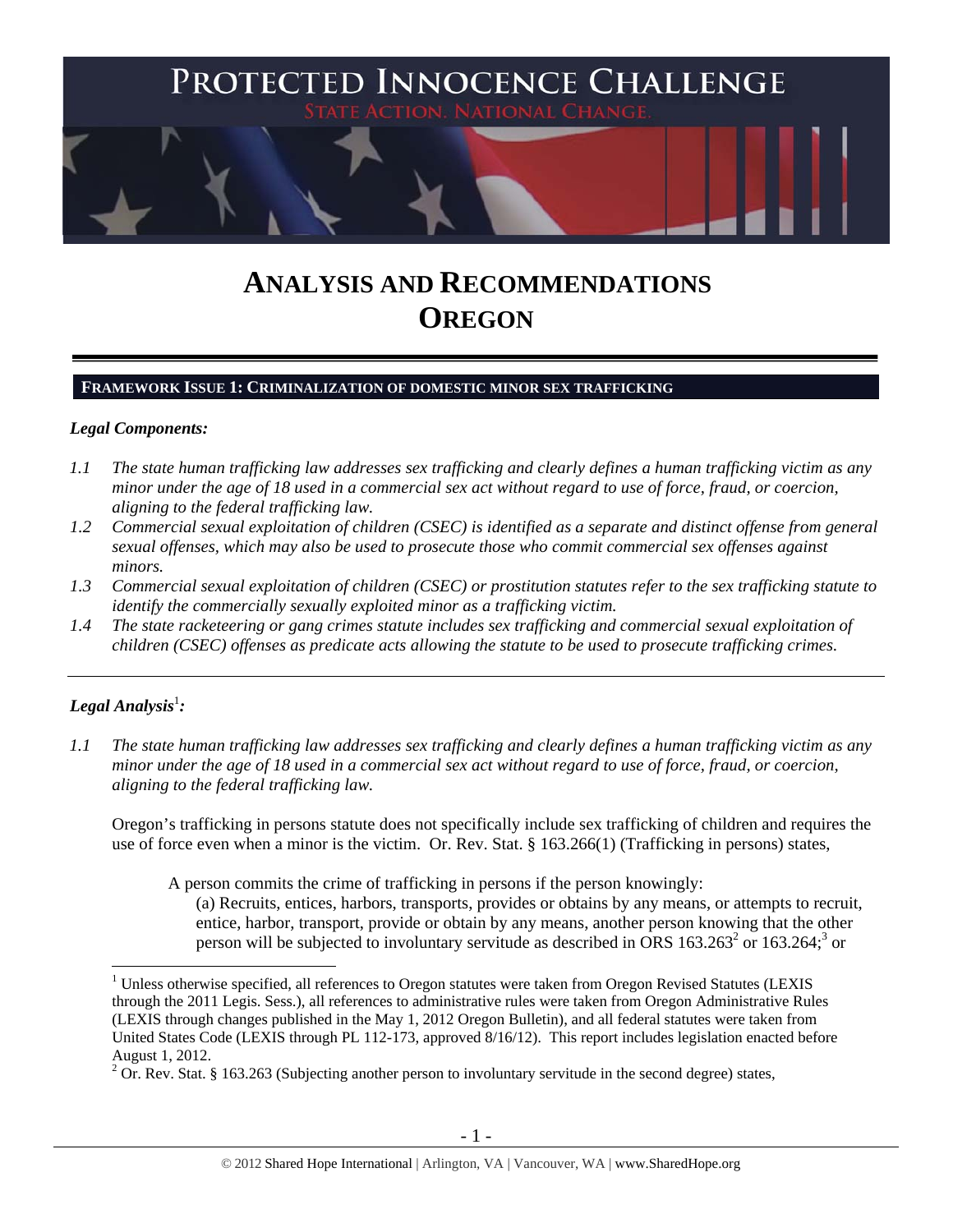(b) Benefits financially or receives something of value from participation in a venture that involves an act prohibited by this section or ORS 163.263 or 163.264.

A conviction under Or. Rev. Stat. § 163.266(1) is punishable as a Class B felony by imprisonment up to 10 years and a possible fine not to exceed \$250,000. Or. Rev. Stat. §§ 163.266(2), 161.605(2), 161.625(1)(c). However, under Or. Rev. Stat. § 161.625(3)(a), "If a person has gained<sup>4</sup> money or property through the commission of a felony, then upon conviction thereof the court, in lieu of imposing the fine authorized . . . may sentence the defendant to pay an amount, fixed by the court, not exceeding double the amount of the defendant's gain from the commission of the crime."

Or. Rev. Stat. § 163.261 (Definitions) provides the definition of "services" for § 163.263 and § 163.264 by stating, "As used in ORS § 163.263 and § 163.264, 'services' means activities performed by one person under the supervision or for the benefit of another person."

- 1.1.1 Recommendation: Amend Or. Rev. Stat. § 163.266(1) (Trafficking in persons) to address the crime of sex trafficking, differentiate between the trafficking of a minor and the trafficking of an adult, and eliminate the requirement to prove force, fraud, or coercion in the sex trafficking of a minor.<sup>5</sup>
- *1.2 Commercial sexual exploitation of children (CSEC) is identified as a separate and distinct offense from general sexual offenses, which may also be used to prosecute those who commit commercial sex offenses against minors.*

Three laws treat CSEC as distinct crimes in Oregon:

1. Or. Rev. Stat. § 167.017(1)(b), (c), (d) (Compelling prostitution) makes it illegal if a person "(b) Induces or causes a person under 18 years of age to engage in prostitution; (c) Aids or facilitates the commission of prostitution by a person under 18 years of age; or (d) Induces or causes the spouse, child or stepchild of the person to engage in prostitution." A conviction under Or. Rev. Stat. § 167.017(1) is punishable as a Class B

(a) Abusing or threatening to abuse the law or legal process;

(b) Destroying, concealing, removing, confiscating or possessing an actual or purported passport or immigration document or another actual or purported government identification document of a person;

- (c) Threatening to report a person to a government agency for the purpose of arrest or deportation;
- (d) Threatening to collect an unlawful debt; or

(e) Instilling in the other person a fear that the actor will withhold from the other person the necessities of life, including but not limited to lodging, food and clothing.

(2) Subjecting another person to involuntary servitude in the second degree is a Class C felony. 3

<sup>3</sup> Or. Rev. Stat. § 163.264 (Subjecting another person to involuntary servitude in the first degree) states,

(1) A person commits the crime of subjecting another person to involuntary servitude in the first degree if the person knowingly and without lawful authority forces or attempts to force the other person to engage in services by:

(a) Causing or threatening to cause the death of or serious physical injury to a person; or

- (b) Physically restraining or threatening to physically restrain a person.
- (2) Subjecting another person to involuntary servitude in the first degree is a Class B felony. 4

 Or. Rev. Stat. § 161.625(4) states in part, "As used in this section, 'gain' means the amount of money or the value of property derived from the commission of the felony, less the amount of money or the value of property returned to the victim of the crime or seized by or surrendered to lawful authority before the time sentence is imposed."

<sup>5</sup> Subsequent recommendations in this report referring to the state human trafficking laws are predicated upon the recommendations contained in Section 1.1 being previously or simultaneously implemented.

 <sup>(1)</sup> A person commits the crime of subjecting another person to involuntary servitude in the second degree if the person knowingly and without lawful authority forces or attempts to force the other person to engage in services by: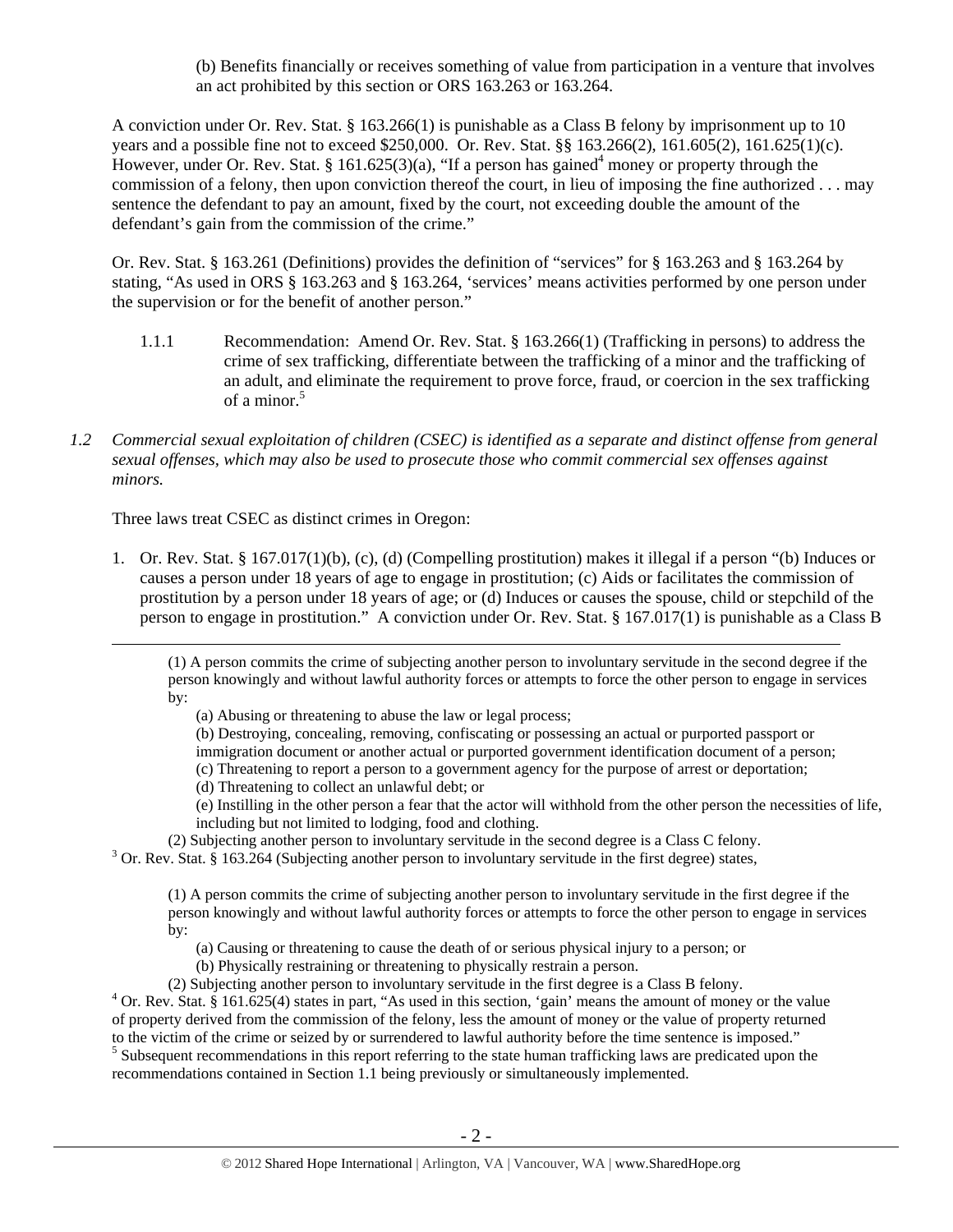felony by imprisonment up to 10 years and a possible fine not exceeding \$250,000. Or. Rev. Stat. §§ 167.017(2), 161.605(2), 161.625(1)(c).

- 2. Or. Rev. Stat. § 163.670(1) (Using child in display of sexually explicit conduct) states in part, "A person commits the crime of using a child<sup>6</sup> in a display of sexually explicit conduct<sup>7</sup> if the person employs, authorizes, permits, compels or induces a child to participate or engage in sexually explicit conduct for any person to observe or to record in a visual recording."<sup>8</sup> A conviction under Or. Rev. Stat. § 163.670 is punishable as a class A felony by imprisonment up to 20 years and a possible fine not exceeding \$375,000. Or. Rev. Stat. §§ 163.670(2), 161.605(1), 161.625(1)(b).
- 3. Or. Rev. Stat. § 167.008 (Patronizing a prostitute) states,

(1) A person commits the crime of patronizing a prostitute if the person pays, or offers or agrees to pay, a fee to engage in sexual conduct or sexual contact.

(2) Patronizing a prostitute is a Class A misdemeanor.

(3)(a) When a person convicted of violating this section is 18 years of age or older at the time the offense is committed and the person paid, or offered or agreed to pay, a fee to a minor to engage in sexual conduct or sexual contact, in addition to any other sentence that may be imposed, the court shall impose and may not suspend the sentence described in paragraph (b) of this subsection.

(b) Notwithstanding ORS 161.635 [Fines for misdemeanors], the mandatory minimum sentences that apply to paragraph (a) of this subsection are as follows:

(A) For a person's first conviction, a fine in the amount of \$ 10,000.

(B) For a person's second conviction, a fine in the amount of \$ 20,000 and a term of incarceration of at least seven days.

(C) For a person's third or subsequent conviction, a fine in the amount of \$ 20,000 and a term of incarceration of at least 30 days.

(c) Notwithstanding paragraphs (a) and (b) of this subsection, if the court determines that the person is unable to pay the full amount of the mandatory minimum fine, the court shall impose and may not suspend a fine in an amount the court determines the person is able to pay.

. . . .

 $\overline{a}$ 

A Class A misdemeanor is punishable by imprisonment for up to 1 year. Or. Rev. Stat. § 161.615(1).

Several other laws, although not expressly commercial in nature, also may be applicable in cases involving the commercial sexual exploitation of a child:

"Sexually explicit conduct" means actual or simulated:

- (a) Sexual intercourse or deviant sexual intercourse;
- (b) Genital-genital, oral-genital, anal-genital or oral-anal contact, whether between persons of the same or opposite sex or between humans and animals;
- (c) Penetration of the vagina or rectum by any object other than as part of a medical diagnosis or
- treatment or as part of a personal hygiene practice;
- (d) Masturbation;
- (e) Sadistic or masochistic abuse; or
- (f) Lewd exhibition of sexual or other intimate parts. 8

 $8$  Or. Rev. Stat. § 163.665(5) (Definitions) states, "Visual recording' includes, but is not limited to, photographs, films, videotapes and computer and other digital pictures, regardless of the manner in which the recording is stored."

 $6$  Or. Rev. Stat. § 163.665(1) (Definitions) defines "child" as "a person who is less than 18 years of age, and any reference to a child in relation to a visual recording of the child is a reference to a person who was less than 18 years of age at the time the original image in the visual recording was created and not the age of the person at the time of an alleged offense relating to the subsequent reproduction, use or possession of the visual recording." <sup>7</sup> Or. Rev. Stat. § 163.665(3) (Definitions) states,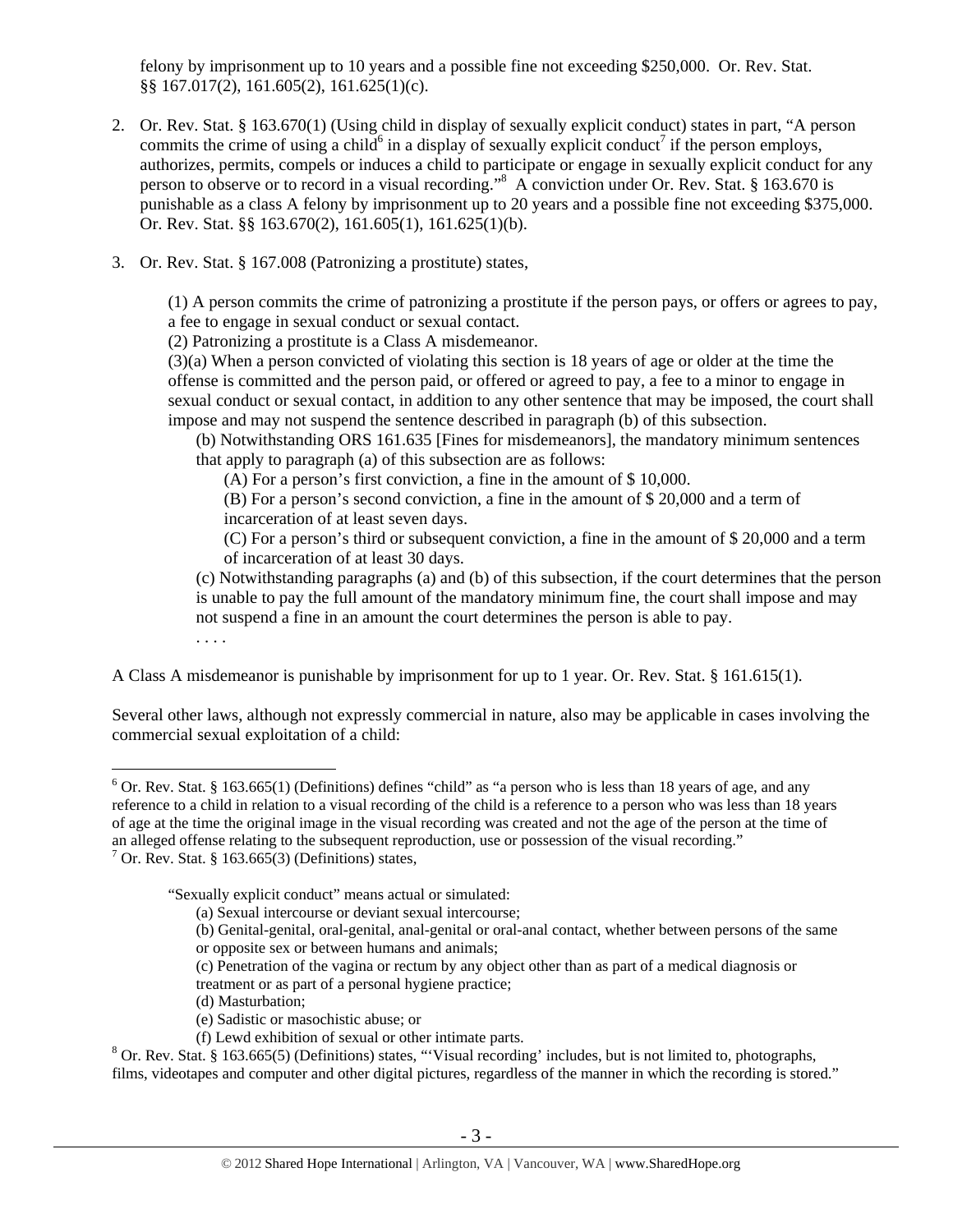- 1. Or. Rev. Stat. § 163.355(1) (Rape in the third degree) states, "A person commits the crime of rape in the third degree if the person has sexual intercourse with another person under 16 years of age." A conviction under Or. Rev. Stat. § 163.355(1) is punishable as a Class C felony by imprisonment up to 5 years and a possible fine not to exceed \$125,000. Or. Rev. Stat. §§ 163.355(2), 161.605(3), 161.625(1)(d).
- 2. Or. Rev. Stat. § 163.365(1) (Rape in the second degree) states, "A person who has sexual intercourse with another person commits the crime of rape in the second degree if the other person is under 14 years of age." A conviction under Or. Rev. Stat. § 163.365(1) is punishable as a Class B felony by imprisonment up to 10 years and a possible fine not to exceed \$250,000." Or. Rev. Stat. §§ 163.365(2), 161.605(2), 161.625(1)(c).
- 3. Or. Rev. Stat. § 163.375(1) (Rape in the first degree) states,

(1) A person who has sexual intercourse with another person commits the crime of rape in the first degree if:

- (a) The victim is subjected to forcible compulsion by the person;
- (b) The victim is under 12 years of age;
- . . . . .

A conviction under Or. Rev. Stat. § 163.375(1) is punishable as a Class A felony by imprisonment up to 20 years and a possible fine not to exceed \$375,000. Or. Rev. Stat. §§ 163.375(2), 161.605(1), 161.625(1)(b).

- 4. Or. Rev. Stat. § 163.408(1) (Unlawful sexual penetration in the second degree) states that "a person commits the crime of unlawful sexual penetration in the second degree if the person penetrates the vagina, anus or penis of another with any object other than the penis or mouth of the actor and the victim is under 14 years of age." A conviction under Or. Rev. Stat. § 163.408(1) is punishable as a Class B felony by imprisonment up to 10 years and a possible fine not to exceed \$250,000." Or. Rev. Stat. §§ 163.408(2),  $161.605(2)$ ,  $161.625(1)(c)$ .
- 5. Or. Rev. Stat. § 163.411(1) (Unlawful sexual penetration in the first degree) states,

(1) Except as permitted under ORS 163.412 [Exceptions to unlawful sexual penetration prohibition], a person commits the crime of unlawful sexual penetration in the first degree if the person penetrates the vagina, anus or penis of another with any object other than the penis or mouth of the actor and:

- (a) The victim is subjected to forcible compulsion; (b) The victim is under 12 years of age; or
- 

(c) The victim is incapable of consent by reason of mental defect, mental incapacitation or physical helplessness.

A conviction under Or. Rev. Stat. § 163.411(1) is punishable as a Class A felony by imprisonment up to 20 years and a possible fine not to exceed \$375,000. Or. Rev. Stat. §§ 163.411(2), 161.605(1), 161.625(1)(b).

- 6. Or. Rev. Stat. §163.415(1)(a)(B) (Sexual abuse in the third degree) makes it illegal if any person "subjects another person to sexual contact and: . . . (B) The victim is incapable of consent by reason of being under 18 years of age." A conviction under Or. Rev. Stat. § 163.415(1) is punishable as a Class A misdemeanor by imprisonment up to 1 year and a possible fine not to exceed \$6,250. Or. Rev. Stat. §§ 163.415(2), 161.615(1), 161.635(a).
- 7. Or. Rev. Stat. § 163.427(1)(a)(A) (Sexual abuse in the first degree) makes it illegal if any person "[s]ubjects another person to sexual contact and: (A) The victim is less than 14 years of age." A conviction under Or. Rev. Stat. §  $163.427(1)(a)(A)$  is punishable as a Class B felony by imprisonment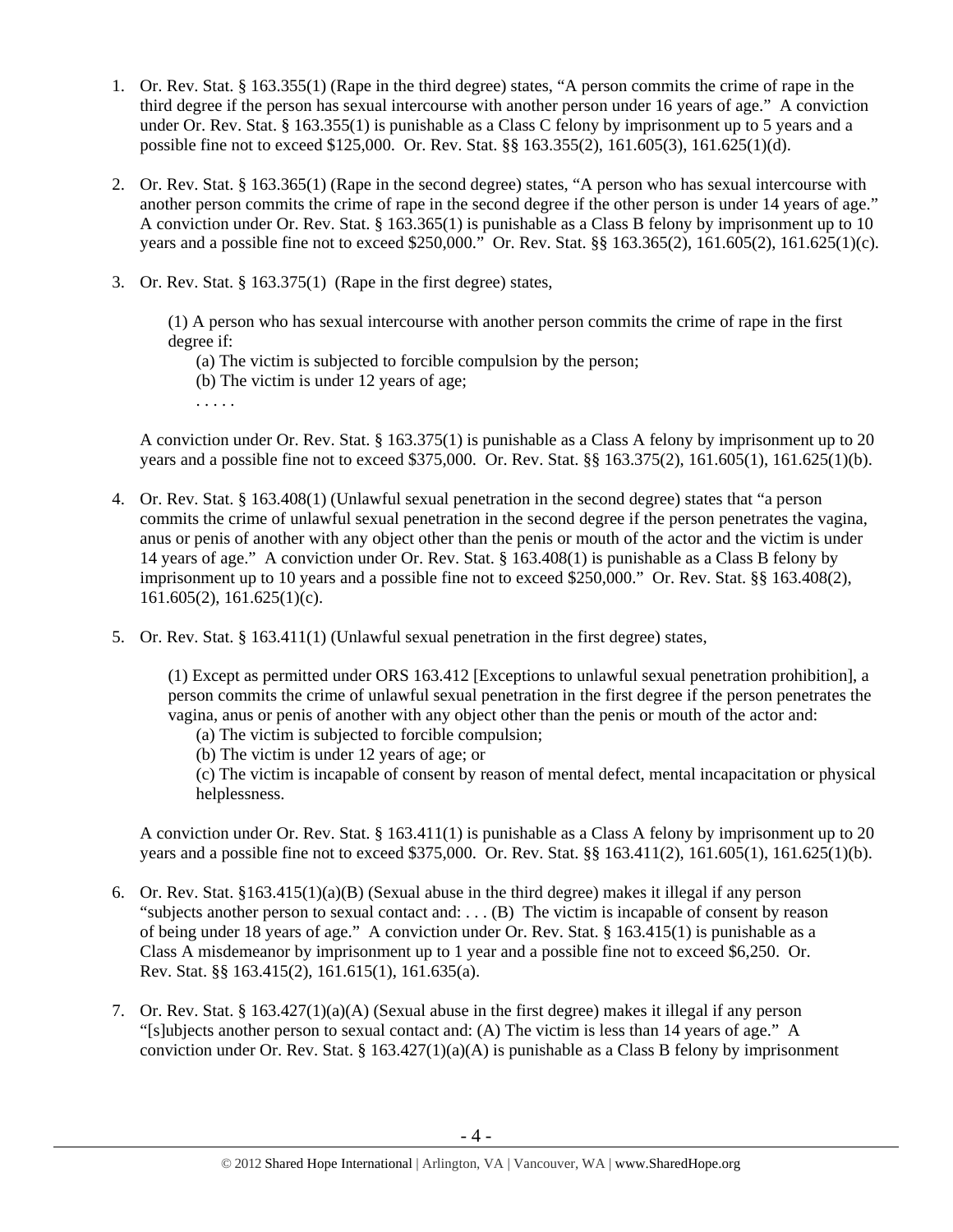up to 10 years and a possible fine not to exceed \$250,000. Or. Rev. Stat. §§ 163.427(2), 161.605(2),  $161.625(1)(c)$ .

8. Or. Rev. Stat. § 163.435(1) (Contributing to the sexual delinquency of a minor) states,

(1) A person 18 years of age or older commits the crime of contributing to the sexual delinquency of a minor if:

(a) Being a male, he engages in sexual intercourse with a female under 18 years of age; or (b) Being a female, she engages in sexual intercourse with a male under 18 years of age; or (c) The person engages in deviate sexual intercourse with another person under 18 years of age or causes that person to engage in deviate sexual intercourse.

A conviction under Or. Rev. Stat. § 163.435(1) is punishable as a Class A misdemeanor by imprisonment up to 1 year and a possible fine not to exceed \$6,250. Or. Rev. Stat. §§ 163.435(2), 161.615(1), 161.635(a).

- 9. Or. Rev. Stat. § 163.445(1) (Sexual misconduct) states, "A person commits the crime of sexual misconduct if the person engages in sexual intercourse or deviate sexual intercourse with an unmarried person under 18 years of age. A conviction under Or. Rev. Stat. 163.445(1) is punishable as a Class C misdemeanor by imprisonment up to 30 days and a possible fine not to exceed \$1,250. Or. Rev. Stat. §§ 163.445(2), 161.615(3), 161.635(c).
- *1.3 Commercial sexual exploitation of children (CSEC) or prostitution statutes refer to the sex trafficking statute to identify the commercially sexually exploited minor as a trafficking victim.*

Neither the CSEC statutes nor the sexual offenses identified in Section 1.2 refer to Or. Rev. Stat. § 163.266 (Trafficking in persons). Similarly, Or. Rev. Stat. § 167.007 (Prostitution) does not refer to the human trafficking law when the person charged is a minor.

- 1.3.1. Recommendation: Amend Or. Rev. Stat. § 167.017(1) (Compelling prostitution), § 163.670(1) (Using child in display of sexually explicit conduct), §167.008 (Patronizing a prostitute), and § 167.007 (Prostitution) when the person engaged in prostitution is a minor, to refer to Or. Rev. Stat. § 163.266 (Trafficking in persons) to clarify that commercially sexually exploited minors and prostituted minors are human trafficking victims.
- *1.4 The state racketeering or gang crimes statute includes sex trafficking and commercial sexual exploitation of children (CSEC) offenses as predicate acts allowing the statute to be used to prosecute trafficking crimes.*

Oregon's racketeering provisions, <sup>9</sup> Or. Rev. Stat. § 166.720 (Racketeering activity unlawful; penalties) states,

(1) It is unlawful for any person who has knowingly received any proceeds derived, directly or indirectly, from a pattern of racketeering activity<sup>10</sup> or through the collection of an unlawful debt to use or invest, whether directly or indirectly, any part of such proceeds, or the proceeds derived from the investment or use thereof, in the acquisition of any title to, or any right, interest or equity in, real property or in the establishment or operation of any enterprise.

 $\overline{a}$ <sup>9</sup> For additional information on racketeering offenses, see http://www.sharedhope.org/wp-

content/uploads/2012/11/SHI-WhitePaperFederalStateRacketeeringGangCrimeLaws.pdf.<br><sup>10</sup> Or. Rev. Stat. § 166.715(4) (Definitions) defines "pattern of racketeering activity" as "engaging in at least two incidents of racketeering activity that have the same or similar intents, results, accomplices, victims or methods of commission or otherwise are interrelated by distinguishing characteristics, including a nexus to the same enterprise, and are not isolated incidents, provided at least one of such incidents occurred after November 1, 1981, and that the last of such incidents occurred within five years after a prior incident of racketeering activity."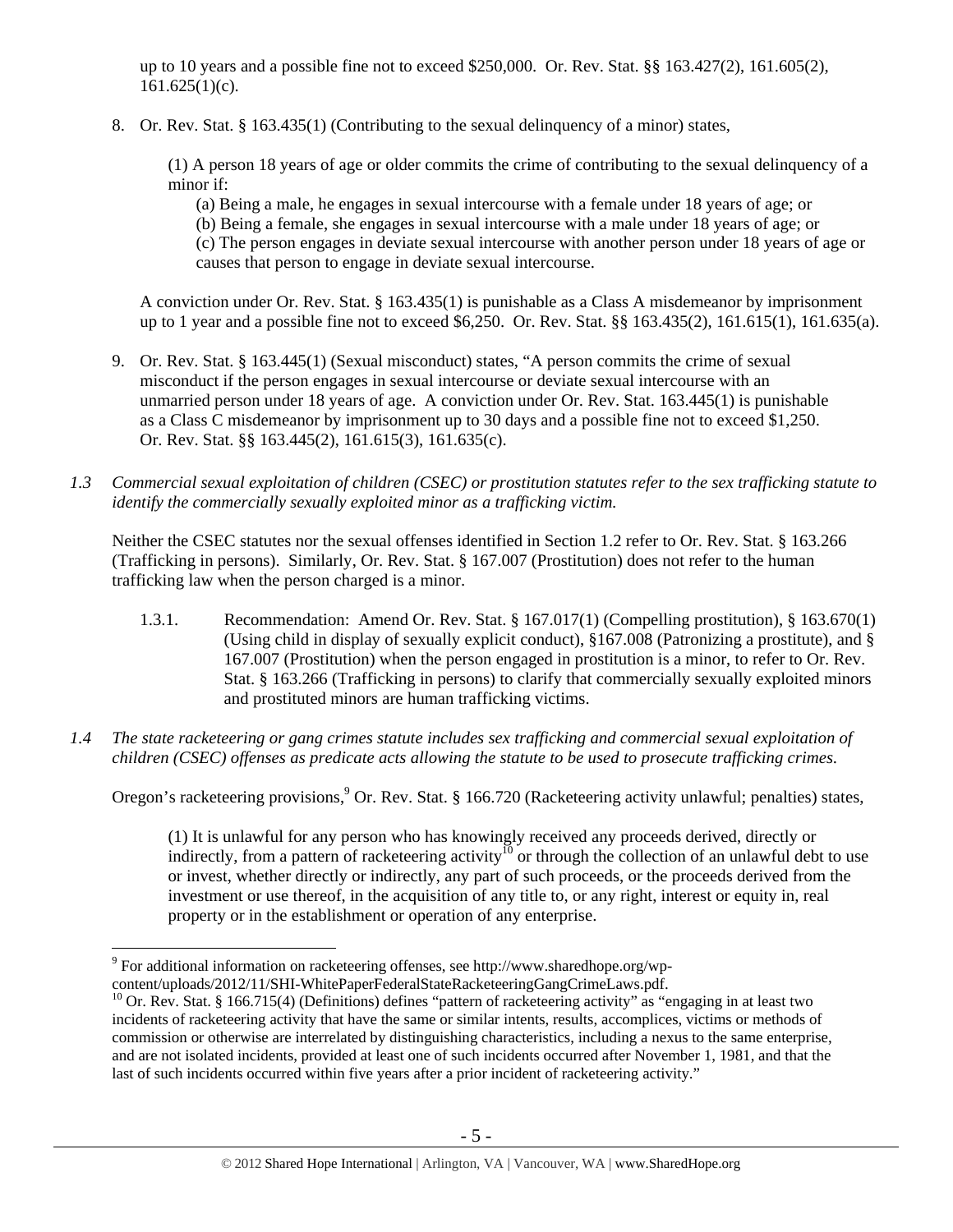(2) It is unlawful for any person, through a pattern of racketeering activity or through the collection of an unlawful debt, to acquire or maintain, directly or indirectly, any interest in or control of any real property or enterprise.

(3) It is unlawful for any person employed by, or associated with, any enterprise to conduct or participate, directly or indirectly, in such enterprise through a pattern of racketeering activity or the collection of an unlawful debt.

(4) It is unlawful for any person to conspire or endeavor to violate any of the provisions of subsections (1), (2) or (3) of this section.

(5)(a) Any person convicted of engaging in activity in violation of the provisions of subsections (1) to (4) of this section is guilty of a Class A felony.

. . . .

Or. Rev. Stat. § 166.715(6)(a)(J), (T), (CCC) (Racketeering) defines "racketeering activity" as including "ORS 163.665 to 163.693, relating to sexual conduct of children (ORS 163.670 [Using child in display of sexually explicit conduct]; ORS 163.684 – 163.687 [Encouraging child sexual abuse in the first, second or third degree]; ORS 163.688 – 163.689 [Possession of materials depicting sexually explicit conduct of a child in the first or second degree]) . . . 167.007 [Prostitution] to 167.017 [Compelling prostitution], 167.057 [Luring a minor], 167.062 [Sadomasochistic abuse or sexual conduct in live show] to 167.080 [Displaying obscene materials to minors], relating to prostitution, obscenity, sexual conduct . . . ORS 163.263 [Subjecting another person to involuntary servitude in the second degree], 163.264 [Subjecting another person to involuntary servitude in the first degree] or 163.266 [Trafficking in persons]."

A conviction under the racketeering provisions is punishable by imprisonment up to 20 years and a possible fine not to exceed \$375,000. Or. Rev. Stat. §§ 166.720(4), 161.605(1), 161.625(1)(b).

In addition, an offender convicted under the racketeering statute is subject to civil asset forfeiture.<sup>11</sup> Or. Rev. Stat. §§ 166.720(4), 161.605(1), 161.625(1)(b). Or. Rev. Stat.§ 166.725(2) (Remedies for violation of ORS 166.720; time limitation) states in part,

(2) All property, real or personal, including money, used in the course of, derived from or realized through conduct in violation of a provision of ORS 166.715 to 166.735 is subject to civil forfeiture to the state. The state shall dispose of all forfeited property as soon as commercially feasible. If property is not exercisable or transferable for value by the state, it shall expire. All forfeitures or dispositions under this section shall be made with due provision for the rights of innocent persons. . . . . . . .

1.4.1 Recommendation: Amend Or. Rev. Stat. § 166.715(6)(a) to include Or. Rev. Stat. § 167.008 (Patronizing a prostitute) within the definition of racketeering activity.

 $\overline{a}$  $11$  Or. Rev. Stat. §§ 166.715–.735.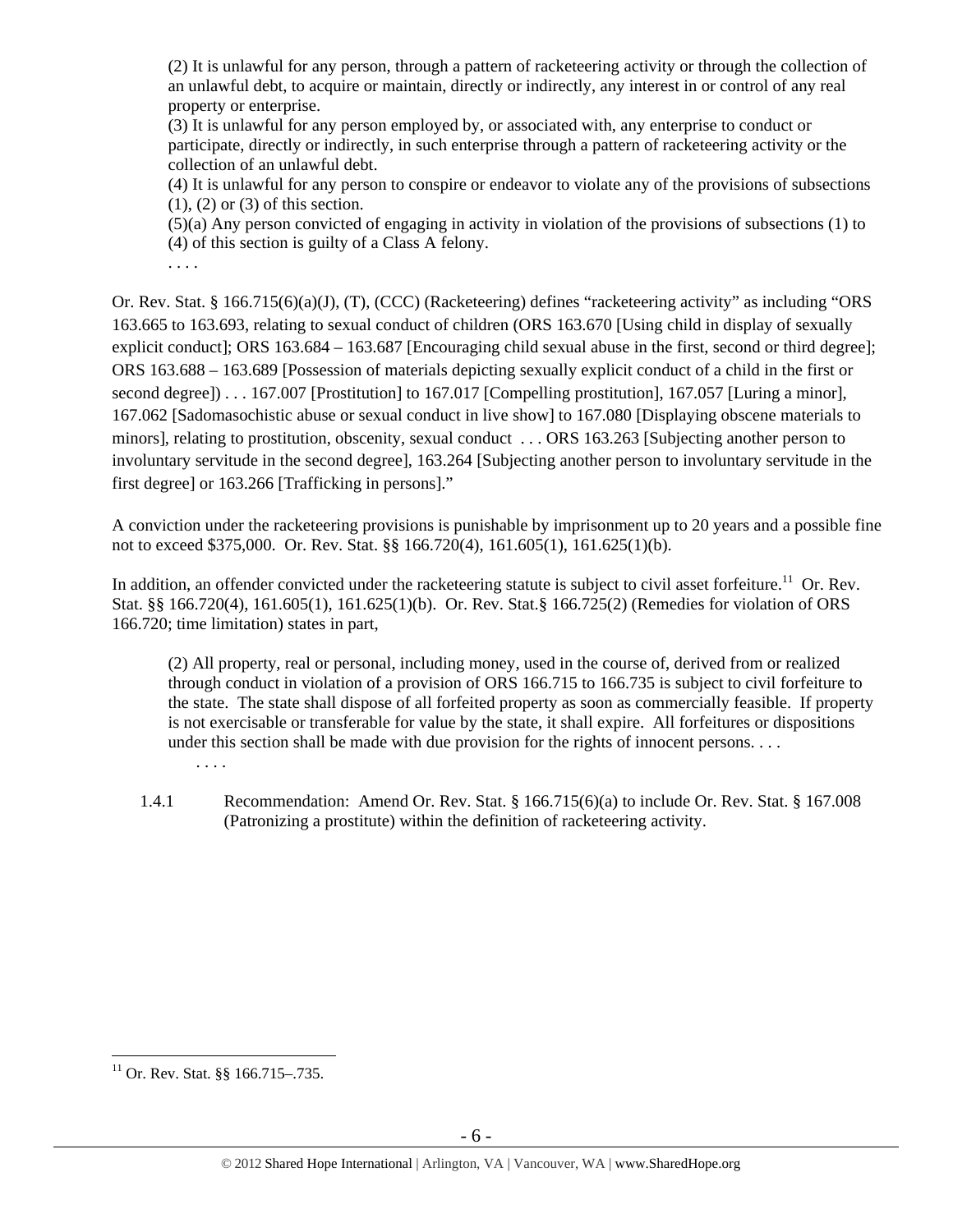#### **FRAMEWORK ISSUE 2: CRIMINAL PROVISIONS FOR DEMAND**

## *Legal Components:*

- *2.1 The state sex trafficking law can be applied to the buyers of commercial sex acts with a victim of domestic minor sex trafficking.*
- *2.2 Buyers of commercial sex acts with a minor can be prosecuted under commercial sexual exploitation of children (CSEC) laws.*
- *2.3 Solicitation laws differentiate buying sex acts with an adult and buying sex acts with a minor under 18.*
- *2.4 Penalties for buyers of commercial sex acts with minors are as high as federal penalties.*
- *2.5 Using the Internet to lure, entice, or purchase, or attempt to lure, entice, or purchase commercial sex acts with a minor is a separate crime or results in an enhanced penalty for buyers.*
- *2.6 No age mistake defense is permitted for a buyer of commercial sex acts with any minor under 18.*
- *2.7 Base penalties for buying sex acts with a minor under 18 are sufficiently high and not reduced for older minors.*
- *2.8 Financial penalties for buyers of commercial sex acts with minors are sufficiently high to make it difficult for buyers to hide the crime.*
- *2.9 Buying and possessing child pornography carries penalties as high as similar federal offenses.*
- *2.10 Convicted buyers of commercial sex acts with minors and child pornography are required to register as sex offenders.*

\_\_\_\_\_\_\_\_\_\_\_\_\_\_\_\_\_\_\_\_\_\_\_\_\_\_\_\_\_\_\_\_\_\_\_\_\_\_\_\_\_\_\_\_\_\_\_\_\_\_\_\_\_\_\_\_\_\_\_\_\_\_\_\_\_\_\_\_\_\_\_\_\_\_\_\_\_\_\_\_\_\_\_\_\_\_\_\_\_\_\_\_\_\_

# *Legal Analysis:*

*2.1 The state sex trafficking law can be applied to the buyers of commercial sex acts with a victim of domestic minor sex trafficking.* 

Or. Rev. Stat. § 163.266(1)(a) (Trafficking in persons) might apply to buyers of sex with victims of domestic minor sex trafficking through the term "obtain." Federal prosecutors, under the Trafficking Victims Protection Act  $(TVPA)$ ,<sup>12</sup> have applied the crime of human trafficking to attempted buyers of commercial sex with minors by charging that the buyers attempted to "obtain"<sup>13</sup> a person under 18 to engage in commercial sex.<sup>14</sup> It is unsettled whether the courts will uphold this interpretation of the TVPA. It is arguable, therefore, that the term "obtain" in Oregon's trafficking statute may be similarly applied, and could, therefore, implicate buyers under Or. Rev. Stat. § 163.266(1)(a). Even if applied, however, the placement of the word "obtain" in Or. Rev. Stat. § 163.266, requires the buyer to use force and have knowledge "that the other person will be subjected to involuntary servitude as described in ORS  $163.263^{15}$  or  $163.264.^{16}$  Or. Rev. Stat. §  $163.266(1)(a)$ .

2.1.1 Recommendation: Amend Or. Rev. Stat. § 163.266 (Trafficking in persons) to clearly make it apply to buyers of commercial sex with minors and to remove the requirement to prove knowledge that force, fraud, or coercion was used to cause the person to engage in "services" where the person is a minor.

 $\overline{a}$ 

<sup>&</sup>lt;sup>12</sup> Trafficking Victims Protection Act (TVPA) of 2000, Pub. L. No. 106-386, 114 Stat. 1464, 1466 (codified in scattered sections of 18 and 22 U.S.C.).

<sup>13 18</sup> U.S.C. § 1591(a).

<sup>14</sup> *See, e.g*., Indictment at 1, United States v. Oflyng, No. 09-00084-01-CR-W-SOW (W.D. Mo. Mar. 10, 2009); *see also* News Release, U.S. Department of Justice, Office of the United States Attorney for the Western District of Missouri, Human Trafficking Rescue Project, Operation Guardian Angel, Final Defendant Pleads Guilty to Sex Trafficking of a Child, (Dec. 18, 2009), http://www.justice.gov/usao/mow/news2009/mikoloyck.ple.htm. 15 *See supra* note 2. 16 *See supra* note 3.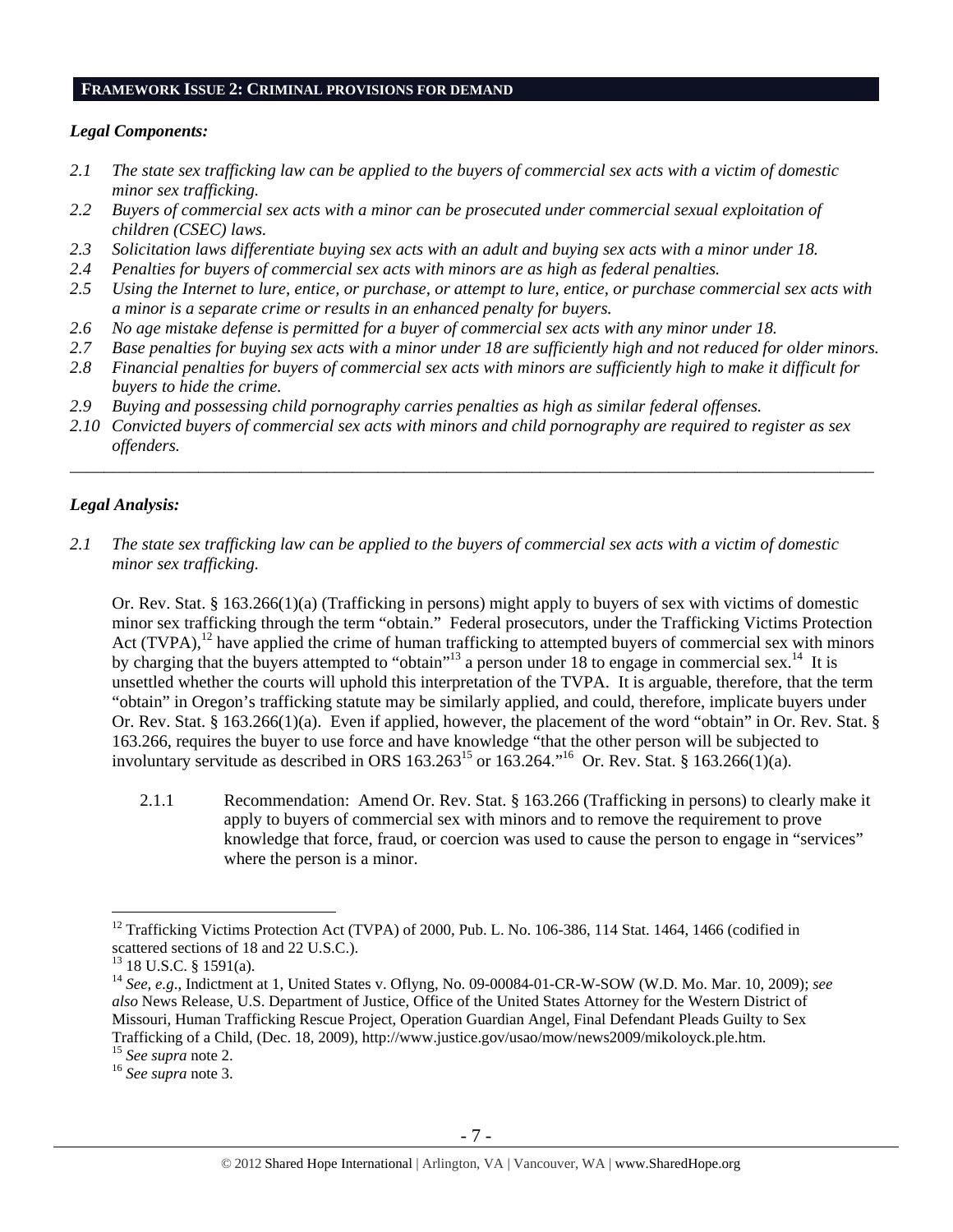*2.2 Buyers of commercial sex acts with a minor can be prosecuted under commercial sexual exploitation of children (CSEC) laws.* 

Or. Rev. Stat. § 167.008 (Patronizing a prostitute) applies to buyers of sex with minors. Or. Rev. Stat. § 167.008 reads in part,

(1) A person commits the crime of patronizing a prostitute if the person pays, or offers or agrees to pay, a fee to engage in sexual conduct or sexual contact.

(2) Patronizing a prostitute is a Class A misdemeanor.

(3)(a) When a person convicted of violating this section is 18 years of age or older at the time the offense is committed and the person paid, or offered or agreed to pay, a fee to a minor to engage in sexual conduct or sexual contact, in addition to any other sentence that may be imposed, the court shall impose and may not suspend the sentence described in paragraph (b) of this subsection.

(b) Notwithstanding ORS 161.635 [Fines for misdemeanors], the mandatory minimum sentences that apply to paragraph (a) of this subsection are as follows:

(A) For a person's first conviction, a fine in the amount of \$ 10,000.

(B) For a person's second conviction, a fine in the amount of \$ 20,000 and a term of incarceration of at least seven days.

(C) For a person's third or subsequent conviction, a fine in the amount of \$ 20,000 and a term of incarceration of at least 30 days.

. . . .

Several sexual offenses might apply to certain buyers of sex acts with a minor.<sup>17</sup>

#### *2.3 Solicitation laws differentiate buying sex acts with an adult and buying sex acts with a minor under 18.*

The crime of buying sex with a minor results in enhanced penalties pursuant to Or. Rev. Stat. § 167.008 (Patronizing a prostitute), which criminalizes a person who is at least 18 years old who "(3)(a) . . . offered or agreed to pay, a fee to a minor to engage in sexual conduct or sexual contact." A conviction under Or. Rev. Stat. § 167.008 ) is punishable as follows:

(b) Notwithstanding ORS 161.635 [Fines for misdemeanors], the mandatory minimum sentences that apply to paragraph (a) of this subsection are as follows:

(A) For a person's first conviction, a fine in the amount of \$ 10,000.

(B) For a person's second conviction, a fine in the amount of \$ 20,000 and a term of incarceration of at least seven days.

(C) For a person's third or subsequent conviction, a fine in the amount of \$ 20,000 and a term of incarceration of at least 30 days.

(c) Notwithstanding paragraphs (a) and (b) of this subsection, if the court determines that the person is unable to pay the full amount of the mandatory minimum fine, the court shall impose and may not suspend a fine in an amount the court determines the person is able to pay.

. . . .

 $\overline{a}$ 

In contrast, a conviction under Or. Rev. Stat. § 167.007(1)(b) (Prostitution), which criminalizes any person who "pays or offers or agrees to pay a fee to engage in sexual conduct<sup>18</sup> or sexual contact,"<sup>19</sup> is punishable as a Class

<sup>&</sup>lt;sup>17</sup> *See supra* Section 1.2 for discussion of the sexual offenses that may apply to some buyers.<br><sup>18</sup> Or. Rev. Stat. § 167.002(4) (Definitions) defines "sexual conduct" as "sexual intercourse or deviate sexual intercourse."

<sup>&</sup>lt;sup>19</sup> Or. Rev. Stat. § 167.002(5) (Definitions) defines "sexual contact" as "any touching of the sexual organs or other intimate parts of a person not married to the actor for the purpose of arousing or gratifying the sexual desire of either party."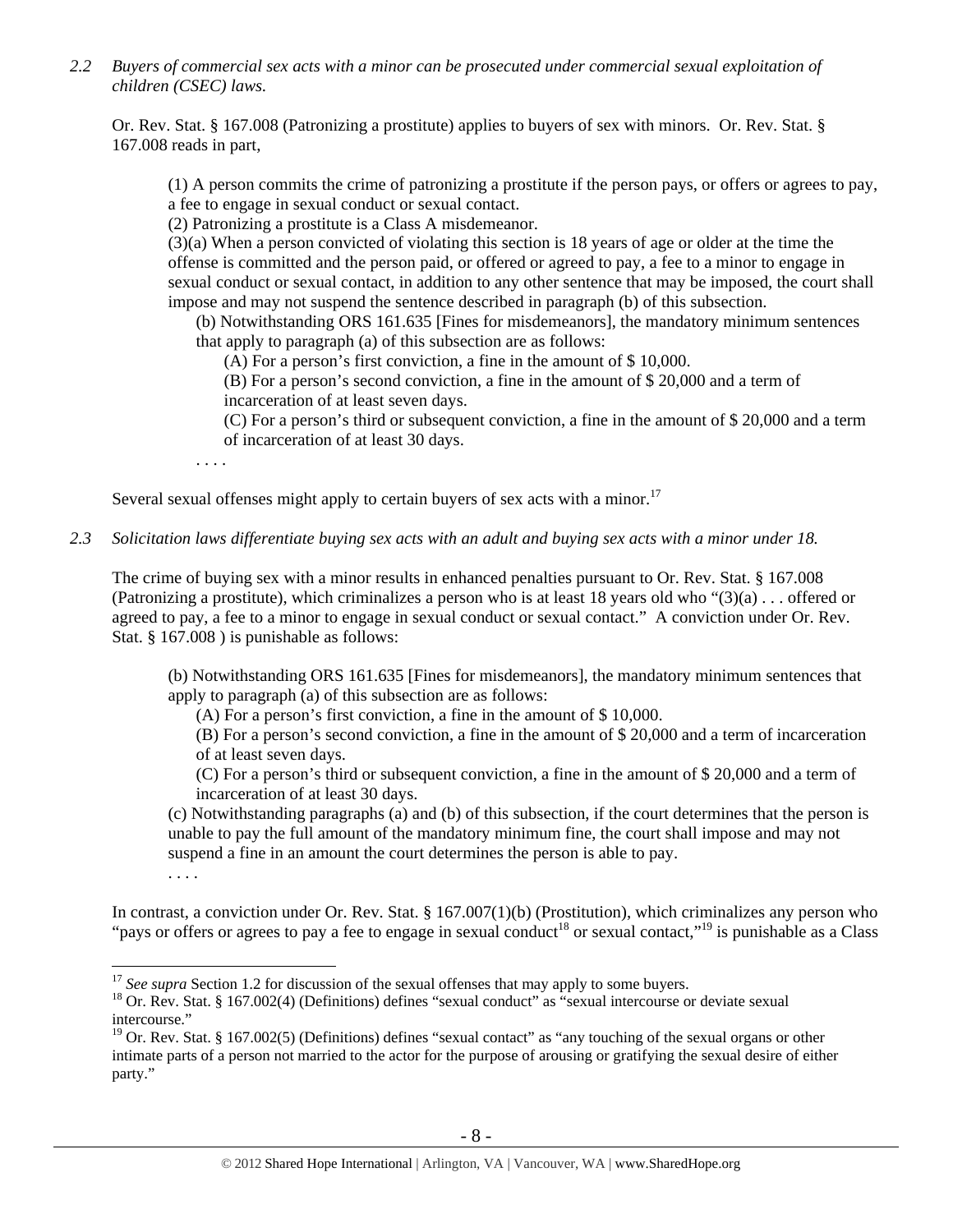A misdemeanor by up to 1 year imprisonment and a possible fine not to exceed \$ 6,250. Or. Rev. Stat. §§ 167.007(2), 161.615(1), 161.635(a).

# *2.4 Penalties for buyers of commercial sex acts with minors are as high as federal penalties.*

Penalties for buyers of commercial sex acts with minors are not as high as federal penalties and vary greatly depending on the choice of laws for prosecution. A conviction under Or. Rev. Stat. § 163.266(1)(a) (Trafficking in persons), if used to prosecute a buyer, is a Class B felony with a maximum imprisonment of 10 years and a possible fine not to exceed \$250,000. Or. Rev. Stat. §§ 161.605(2), 161.625(1)(c).

Or. Rev. Stat. § 167.008 (Patronizing a prostitute) states in part, "in addition to any other sentence that may be imposed, the court shall impose and may not suspend the sentence described in paragraph (b) of this subsection." Subsection (b) provides for the following "mandatory minimum sentences" when the offender is 18 years of age or older and offers to pay for sexual conduct with a minor:

(A) For a person's first conviction, a fine in the amount of \$10,000.

(B) For a person's second conviction, a fine in the amount of \$20,000 and a term of incarceration of at least seven days.

(C) For a person's third or subsequent conviction, a fine in the amount of \$20,000 and a term of incarceration of at least 30 says.

In comparison, if the victim is under the age of 14, a conviction under the TVPA for child sex trafficking is punishable by 15 years to life imprisonment and a fine not to exceed \$250,000. 18 U.S.C. §§ 1591(b)(1),  $3559(a)(1)$ ,  $3571(b)(3)$ . If the victim is between the ages of  $14-17$ , a conviction is punishable by 10 years to life imprisonment and a fine not to exceed \$250,000. 18 U.S.C. §§ 1591(b)(2), 3559(a)(1), 3571(b)(3). A conviction is punishable by mandatory life imprisonment, however, if the buyer has a prior conviction for a federal sex offense<sup>20</sup> against a minor. 18 U.S.C. § 3559(e)(1). To the extent buyers can be prosecuted under other federal CSEC laws,  $^{21}$  a conviction is punishable by penalties ranging from a fine not to exceed \$250,000 to life imprisonment and a fine not to exceed  $$250,000.<sup>2</sup>$ 

 $\overline{a}$ <sup>20</sup> Pursuant to 18 U.S.C. § 3559(e)(2), "federal sex offense" is defined as

an offense under section 1591 [18 USCS § 1591] (relating to sex trafficking of children), 2241 [18 USCS § 2241] (relating to aggravated sexual abuse), 2242 [18 USCS § 2242] (relating to sexual abuse),  $2244(a)(1)$  [18 USCS §  $2244(a)(1)$ ] (relating to abusive sexual contact),  $2245$  [18 USCS § 2245] (relating to sexual abuse resulting in death), 2251 [18 USCS § 2251] (relating to sexual exploitation of children), 2251A [18 USCS § 2251A] (relating to selling or buying of children), 2422(b) [18 USCS § 2422(b)] (relating to coercion and enticement of a minor into prostitution), or 2423(a) [18 USCS § 2423(a)] (relating

to transportation of minors).<br><sup>21</sup> 18 U.S.C. §§ 2251A(b) (Selling or buying of children), 2251(a) (Sexual exploitation of children), 2423(a) (Transportation of a minor with intent for minor to engage in criminal sexual activity), 2422(a) (Coercion and enticement), 2252(a)(2), (a)(4) (Certain activities relating to material involving the sexual exploitation of minors). <sup>22</sup> 18 U.S.C. §§ 2251A(b) (conviction punishable by imprisonment for 30 years to life and a fine), 22 (conviction punishable by imprisonment for 15–30 years and a fine), 2423(a) (conviction punishable by imprisonment for 10 years to life and a fine), 2422(a) (conviction punishable by a fine, imprisonment up to 20 years, or both),  $2252(a)(2)$ , (4), (b)(1),(2) (stating that a conviction under subsection (a)(2) is punishable by imprisonment for 5–20 years and a fine, while a conviction under subsection (a)(4) is punishable by imprisonment up to 10 years, a fine, or both); s*ee also* 18 U.S.C. §§ 3559(a)(1) (classifying all of the above listed offenses as felonies), 3571(b)(3) (providing a fine up to \$250,000 for any felony conviction).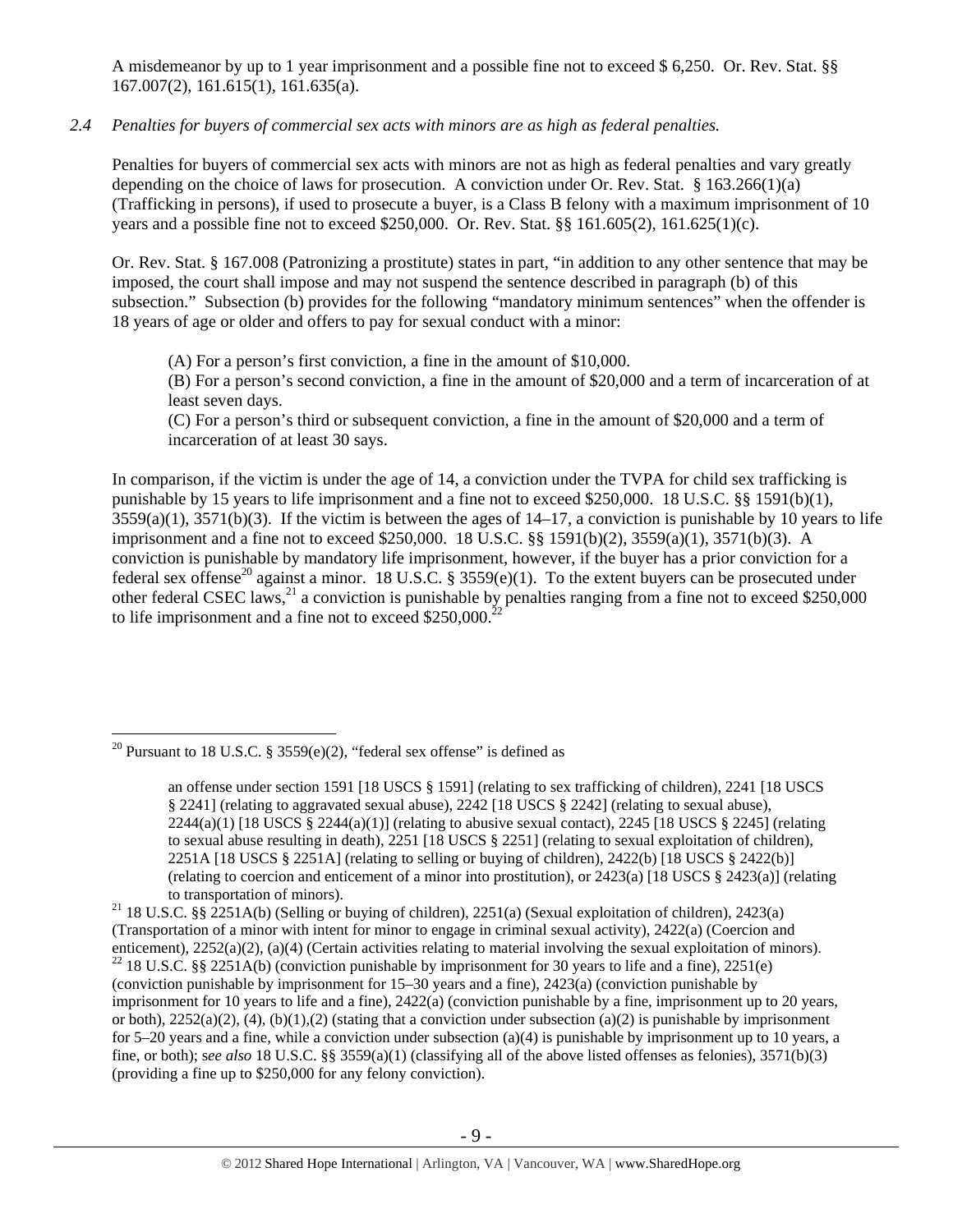*2.5 Using the Internet to lure, entice, or purchase, or attempt to lure, entice, or purchase commercial sex acts with a minor is a separate crime or results in an enhanced penalty for buyers.* 

Use of the Internet to engage and to offer or agree to meet a minor sexually is prohibited in two statutes although neither specifically refers to a commercial sexual arrangement. Pursuant to Or. Rev. Stat. § 163.432(1) (Online sexual corruption of a child in the second degree),

(1) A person commits the crime of online sexual corruption of a child<sup>23</sup> in the second degree if the person is 18 years of age or older and:

(a) For the purpose of arousing or gratifying the sexual desire of the person or another person, knowingly uses an online communication<sup>24</sup> to solicit<sup>25</sup> a child to engage in sexual contact<sup>26</sup> or sexually explicit conduct; $^{27}$  and

(b) Offers or agrees to physically meet with the child.

A conviction under Or. Rev. Stat. § 163.432(1) is punishable as a Class C felony punishable by imprisonment up to 5 years and a possible fine not to exceed \$125,000. Or. Rev. Stat. §§ 163.432(2), 161.605(3),  $161.625(1)(d)$ .

Pursuant to Or. Rev. Stat. § 163.433(1) (Online sexual corruption of a child in the first degree), "A person commits the crime of online sexual corruption of a child in the first degree if the person violates ORS 163.432 and intentionally takes a substantial step toward physically meeting with or encountering the child." A conviction under Or. Rev. Stat. § 163.433 is punishable as a Class B felony by imprisonment up to 10 years and a possible fine not to exceed \$250,000. Or. Rev. Stat. §§ 163.433(2), 161.605(2), 161.625(1)(c).

*2.6 No age mistake defense is permitted for a buyer of commercial sex acts with any minor under 18.* 

Or. Rev. Stat. § 167.008 (Patronizing a prostitute) states, "(1) A person commits the crime of patronizing a prostitute if the person pays, or offers or agrees to pay, a fee to engage in sexual conduct or sexual contact." Subsection (3)(d) states,

In a prosecution in which it is alleged that this subsection applies, the state need not prove that the person knew the minor was under 18 years of age and it is no defense that the person did not know the minor's age or that the person reasonably believed the minor to be 18 years of age or older.

Or. Rev. Stat. § 163.325(1) (Ignorance or mistake as a defense) states, "(1) In any prosecution under ORS § 163.355 [Rape in the third degree] to 163.445 [Sexual misconduct] in which the criminality of conduct depends on a child's being under the age of 16, it is no defense that the defendant did not know the child's age or that the defendant reasonably believed the child to be older than the age of 16." However, subsection (2) states, "(2) When criminality depends on the child's being under a specified age other than 16, it is an

 $\overline{a}$ 

<sup>&</sup>lt;sup>23</sup> Pursuant to Or. Rev. Stat. § 163.431(1), "child" means "a person who the defendant reasonably believes to be under 16 years of age."

<sup>&</sup>lt;sup>24</sup> Pursuant to Or. Rev. Stat. § 163.431(2), "online communication" means "communication that occurs via telephone text messaging, electronic mail, personal or instant messaging, chat rooms, bulletin boards or any other transmission of information by wire, radio, optical cable, cellular system, electromagnetic system or other similar means."

 $25$  Pursuant to Or. Rev. Stat. § 163.431(5), "solicit" means "to invite, request, seduce, lure, entice, persuade, prevail upon, coax, coerce or attempt to do so."

<sup>&</sup>lt;sup>26</sup> Or. Rev. Stat. § 163.305(6)(Definitions) defines, for purposes of Or. Rev. Stat. § 163.431(3), "sexual contact" as "any touching of the sexual or other intimate parts of a person or causing such person to touch the sexual or other intimate parts of the actor for the purpose of arousing or gratifying the sexual desire of either party."

<sup>&</sup>lt;sup>27</sup> Pursuant to Or. Rev. Stat. § 163.431(4) "sexually explicit conduct" has the meaning given that term in ORS 163.665; s*ee supra* note 7.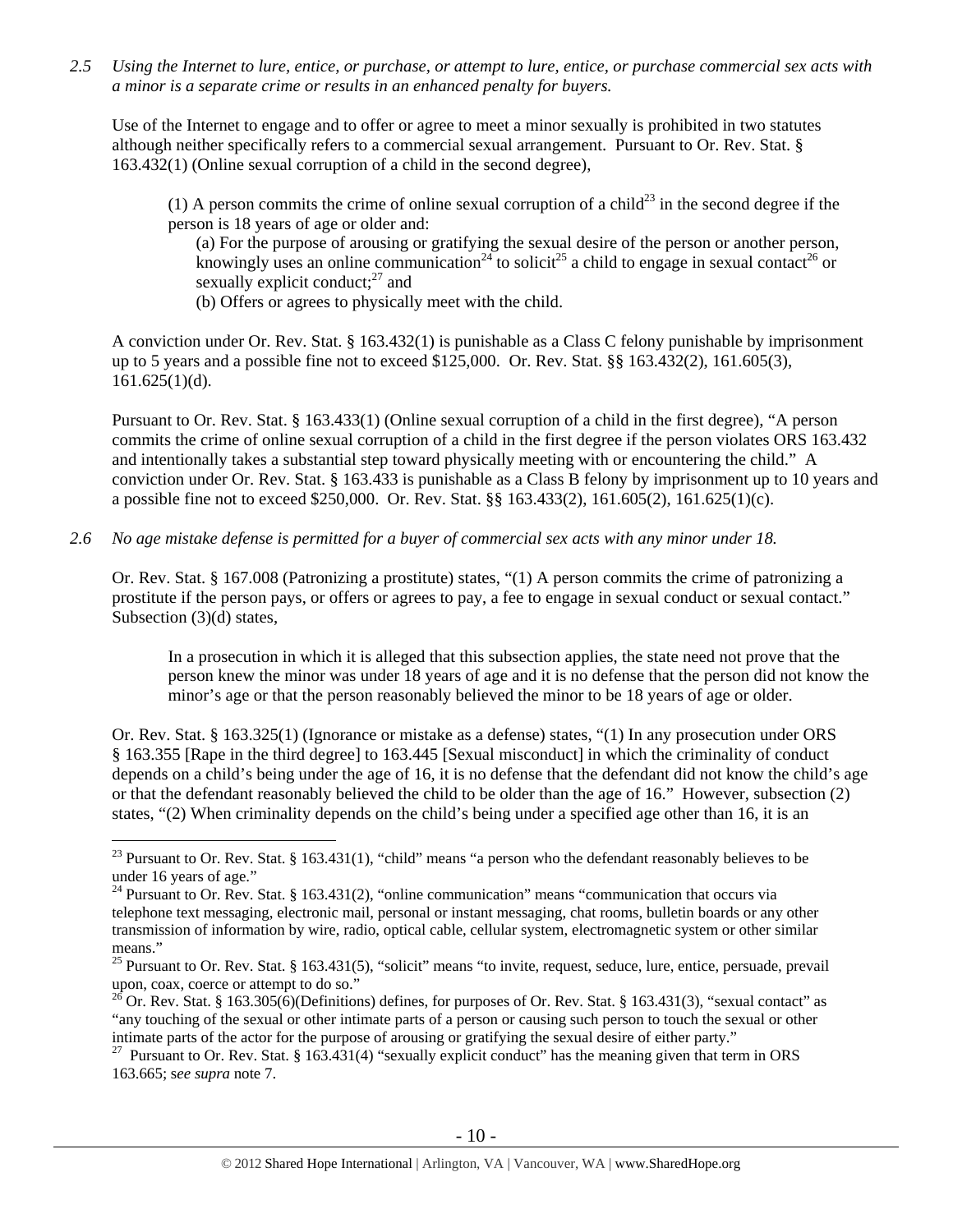affirmative defense for the defendant to prove that the defendant reasonably believed the child to be above the specified age at the time of the alleged offense."

With regard to Oregon's pornography statutes, Or. Rev. Stat. § 163.690 states "an affirmative defense to any prosecution under ORS 163.684 [Encouraging child sexual abuse in the first degree], 163.686 [Encouraging child sexual abuse in the second degree], 163.687 [Encouraging child sexual abuse in the third degree] or 163.693 [Failure to report child pornography] that the defendant, at the time of engaging in the conduct prohibited therein, did not know and did not have reason to know that the relevant sexually explicit conduct involved a child."

*2.7 Base penalties for buying sex acts with a minor under 18 are sufficiently high and not reduced for older minors.* 

Pursuant to Or. Rev. Stat. § 167.008 (Patronizing a prostitute), the penalty for buying sex with any minor under 18 years of age does not vary based on the age of the minor victim.

*2.8 Financial penalties for buyers of commercial sex acts with minors are sufficiently high to make it difficult for buyers to hide the crime.* 

A conviction under Or. Rev. Stat. § 167.008 for patronizing a prostitute when the victim is a minor is punishable as follows:

(3) (a) . . . in addition to any other sentence that may be imposed, the court shall impose and may not suspend the sentence described in paragraph (b) of this subsection.

(b) Notwithstanding ORS 161.635, the mandatory minimum sentences that apply to paragraph (a) of this subsection are as follows:

- (A) For a person's first conviction, a fine in the amount of \$ 10,000.
- (B) For a person's second conviction, a fine in the amount of \$ 20,000 . . .
- (C) For a person's third or subsequent conviction, a fine in the amount of \$ 20,000 . . .

A conviction under Or. Rev. Stat. § 163.266(1)(a) (Trafficking in persons) or Or. Rev. Stat. § 163.433(1) (Online sexual corruption of a child in the first degree) is punishable as a Class B felony punishable by a possible fine not exceeding \$250,000. Or. Rev. Stat. § 161.625(1)(c). A conviction under Or. Rev. Stat. § 163.432 (Online sexual corruption of a child in the second degree) is punishable as a Class C felony punishable by a possible fine not to exceed  $$125,000$ . Or. Rev. Stat.  $§$  161.625(1)(d).

Buyers may also be subject to discretionary, criminal asset forfeiture.<sup>28</sup> . Or. Rev. Stat. § 131.553(1)(e) (Legislative findings; effect on local laws; remedy not exclusive) calls "for the forfeiture of certain property subject to criminal forfeiture under ORS 131.550 to 131.600, to provide for the protection of the rights and interests of affected persons . . . that pertain to the criminal forfeiture of real and personal property based upon prohibited conduct."

Or. Rev. Stat. § 131.558 (Property subject to forfeiture) includes the following in the list of property that is subject to criminal forfeiture:

(4) . . . all conveyances, including aircraft, vehicles and vessels, that are used or intended for use in prohibited conduct or to facilitate prohibited conduct . . .

. . . (5) All books, records, computers and research, including formulae, microfilm, tapes and data that are used or intended for use to facilitate prohibited conduct;

 $\overline{a}$  $^{28}$  For additional information on asset forfeiture rules and procedures, see http://www.sharedhope.org/wpcontent/uploads/2012/11/SHIStateAssetForfeitureLawsChart.pdf.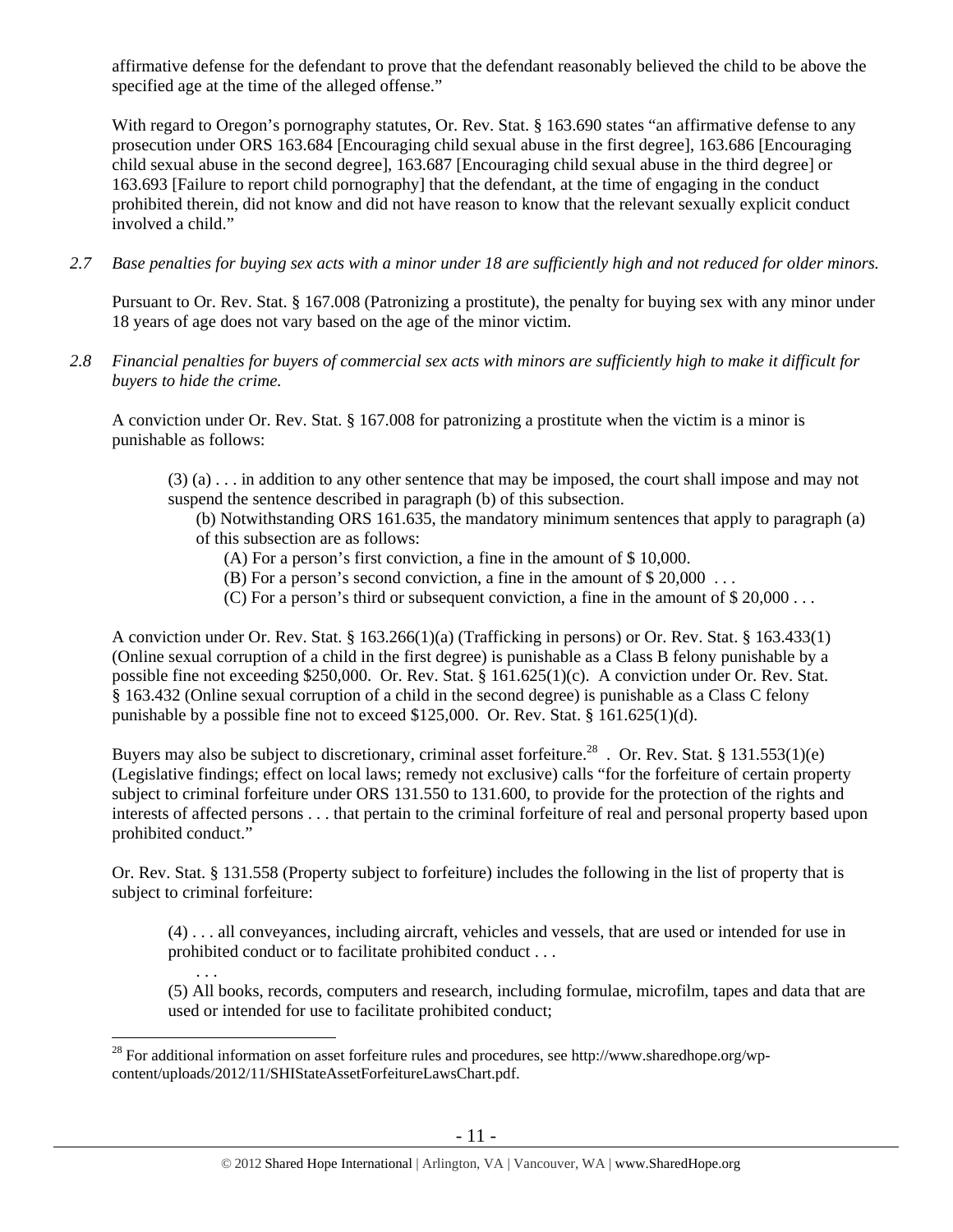(6) All moneys, negotiable instruments, balances in deposit or other accounts, securities or other things of value furnished or intended to be furnished by any person in the course of prohibited conduct, all proceeds of or from prohibited conduct, and all moneys, negotiable instruments, balances in deposit and other accounts and securities used or intended to be used to facilitate any prohibited conduct; (7) All real property, including any right, title and interest in the whole of any lot or tract of land and any appurtenances or improvements, that is used or intended to be used to commit or facilitate the commission of prohibited conduct;

(10) All personal property that is used or intended to be used to commit or facilitate prohibited conduct.

"Prohibited conduct" is defined in Or. Rev. Stat. § 131.550(12) (Definitions) as the following: "(a) For purposes of proceeds, a felony or a Class A misdemeanor. (b) For purposes of instrumentalities, any crime listed in ORS 131.602." Or. Rev. Stat. § 167.008 (Patronizing a prostitute) is a Class A misdemeanor. Additionally, under Or. Rev. Stat. § 131.602 (Prohibited conduct for purposes of instrumentalities of crime) the following crimes are included: Or. Rev. Stat. § 163.264 (Subjecting another person to involuntary servitude in the first degree), § 167.008 (Patronizing a prostitute), § 163.263 (Subjecting another person to involuntary servitude in the second degree), § 163.266 (Trafficking in persons), § 167.057 (Luring a minor), § 163.432 (Online sexual corruption of a child in the second degree), § 163.433 (Online sexual corruption of a child in the first degree), and an attempt, conspiracy, or solicitation to commit one of those crimes if it would result in either a felony or a Class A misdemeanor.<sup>29</sup>

Seizure of forfeitable property is governed by Or. Rev. Stat. § 131.561, which states in relevant part,

(4)(a) A police officer may seize property pursuant to an order of the court. Forfeiture counsel or a seizing agency may apply for an ex parte order directing seizure of specified property.

(5)Property may be constructively seized by posting notice of seizure for criminal forfeiture on it or by filing notice of seizure for criminal forfeiture or notice of pending criminal forfeiture in the public records that impart constructive notice of matters relating to such property.

Where the seizing agency is the state, the forfeited property shall be distributed pursuant to Or. Rev. Stat. § 131.597, which provides that the property shall be distributed as follows: to pay costs and to the victim, any amount ordered. Of the remaining amount, 3% to the Asset Forfeiture Oversight Account, 7% to the Illegal Drug Cleanup Fund, 10% to the General Fund, 40% to the Dept. of State Police, 40% to the Drug Prevention and Education Fund. Where the seizing agency is not the state, the forfeited property shall be distributed pursuant to Or. Rev. Stat. § 131.594.

A buyer may also be subject to restitution pursuant to Or. Rev. Stat. § 137.106 (Restitution to victims), which requires the district attorney to investigate and present to the court evidence of economic damages suffered as a result of the crime. The court is authorized to order restitution<sup>30</sup> as part of a criminal case when the crime "has resulted in economic damages."<sup>31</sup> Or. Rev. Stat. § 137.106(1).

 $\overline{a}$ 

. . . .

. . .

<sup>&</sup>lt;sup>29</sup> Or. Rev. Stat. § 131.602 has been amended by House Bill 3323 during the 76th Legislative Assembly. 2011 Or. Laws 681. As a result of subsections added and deleted by this bill, the offenses listed above would be found in subsections (89), (90), and (136)-(142).

<sup>&</sup>lt;sup>30</sup> "Restitution" is defined in Or. Rev. Stat. § 137.103(3) (Definitions for ORS 137.101 to 137.109) as "full, partial or nominal payment of economic damages to a victim. Restitution is independent of and may be awarded in addition to a compensatory fine awarded under ORS § 137.101."

<sup>31</sup> Or. Rev. Stat. § 137.103(2) states,

<sup>(2) &</sup>quot;Economic damages":

<sup>(</sup>a) Has the meaning given that term in ORS 31.710, except that "economic damages" does not include future impairment of earning capacity; and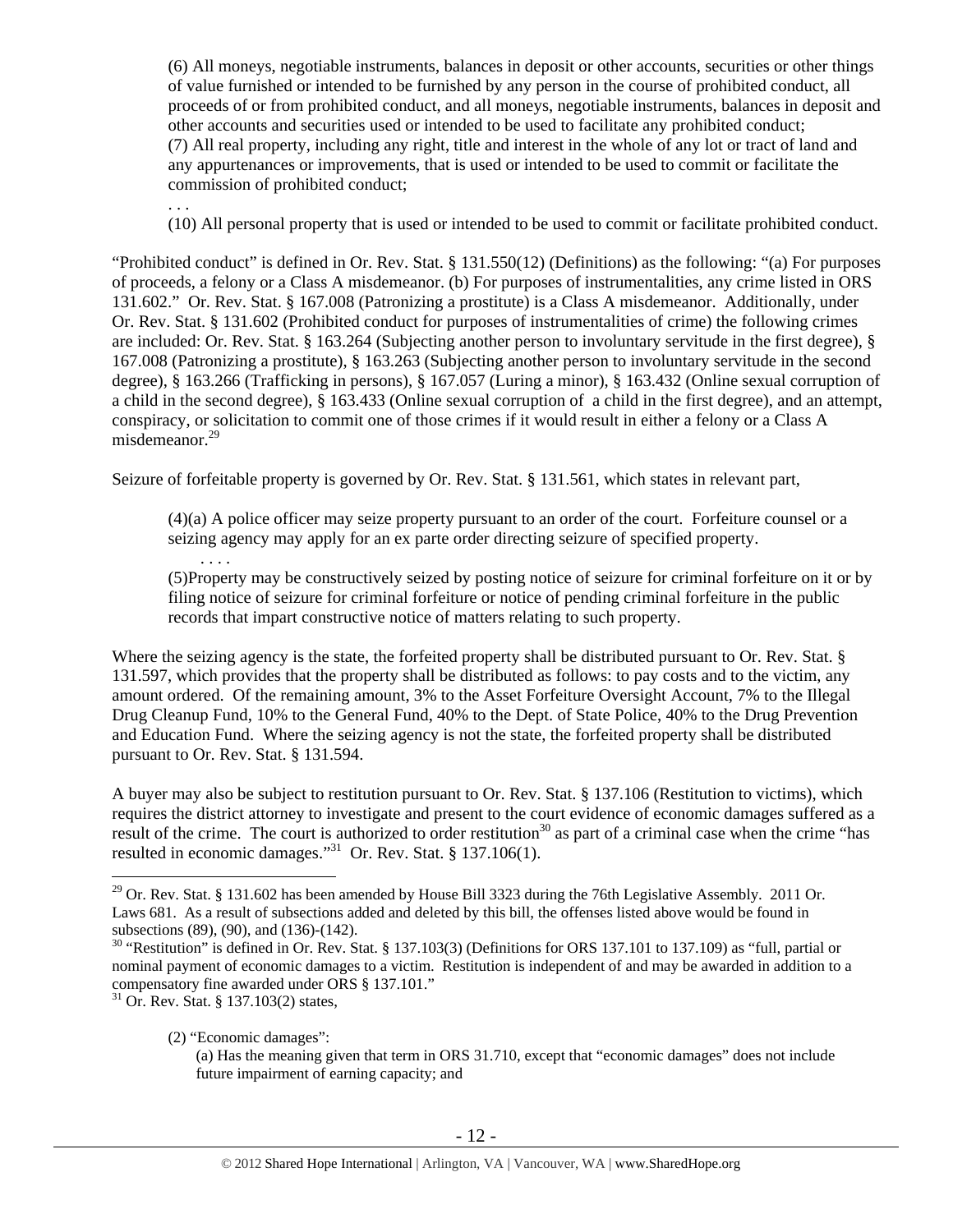## *2.9 Buying and possessing child pornography carries penalties as high as similar federal offenses.*

Or. Rev. Stat. § 163.686(1) (Encouraging child sexual abuse in the second degree) states,

(1) A person commits the crime of encouraging child sexual abuse<sup>32</sup> in the second degree if the person: (a) (A) (i) Knowingly possesses or controls, or knowingly accesses with the intent to view, a visual recording<sup>33</sup> of sexually explicit conduct<sup>34</sup> involving a child<sup>35</sup> for the purpose of arousing or satisfying the sexual desires of the person or another person; or

> (ii) Knowingly pays, exchanges or gives anything of value to obtain or view a visual recording of sexually explicit conduct involving a child for the purpose of arousing or satisfying the sexual desires of the person or another person; and

(B) Knows or is aware of and consciously disregards the fact that creation of the visual recording of sexually explicit conduct involved child abuse; or

(b) (A) Knowingly pays, exchanges or gives anything of value to observe sexually explicit conduct by a child or knowingly observes, for the purpose of arousing or gratifying the sexual desire of the person, sexually explicit conduct by a child; and

(B) Knows or is aware of and consciously disregards the fact that the conduct constitutes child abuse.

A conviction under Or. Rev. Stat. § 163.686(1) is punishable as a Class C felony by imprisonment up to 5 years and a possible fine not to exceed \$125,000. Or. Rev. Stat. § 163.686(2), 161.605(3), 161.625(1)(d).

Or. Rev. Stat. § 163.687(1) (Encouraging child sexual abuse in the third degree) states,

A person commits the crime of encouraging child sexual abuse in the third degree if the person:

(a) (A) (i) Knowingly possesses or controls, or knowingly accesses with the intent to view, a visual recording<sup>36</sup> of sexually explicit conduct<sup>37</sup> involving a child for the purpose of arousing or satisfying the sexual desires of the person or another person; or

(ii) Knowingly pays, exchanges or gives anything of value to obtain or view a visual recording of sexually explicit conduct involving a child for the purpose of arousing or satisfying the sexual desires of the person or another person; and

(B) Knows or fails to be aware of a substantial and unjustifiable risk that the creation of the visual recording of sexually explicit conduct involved child abuse; or

(b)(A) Knowingly pays, exchanges or gives anything of value to observe sexually explicit conduct by a child or knowingly observes, for the purpose of arousing or gratifying the sexual desire of the person, sexually explicit conduct by a child; and

 (b) In cases involving criminal activities described in ORS 163.263, 163.264 or 163.266, includes the greater of:

(A) The value to the defendant of the victim's services as defined in ORS 163.261; or

(B) The value of the victim's services, as defined in ORS 163.261, computed using the minimum wage established under ORS 653.025 and the overtime provisions of the federal Fair Labor

Standards Act of 1938 (29 U.S.C. 201 et seq.).<br><sup>32</sup> Or. Rev. Stat. § 163.665(2) (Definitions) defines "child abuse" as "conduct that constitutes, or would constitute if committed in this state, a crime in which the victim is a child."  $33$  See supra note 8.

<sup>33</sup> *See supra* note 8. 34 *See supra* note 7. 35 *See supra* note 6. 36 *See supra* note 8. 37 *See supra* note 7.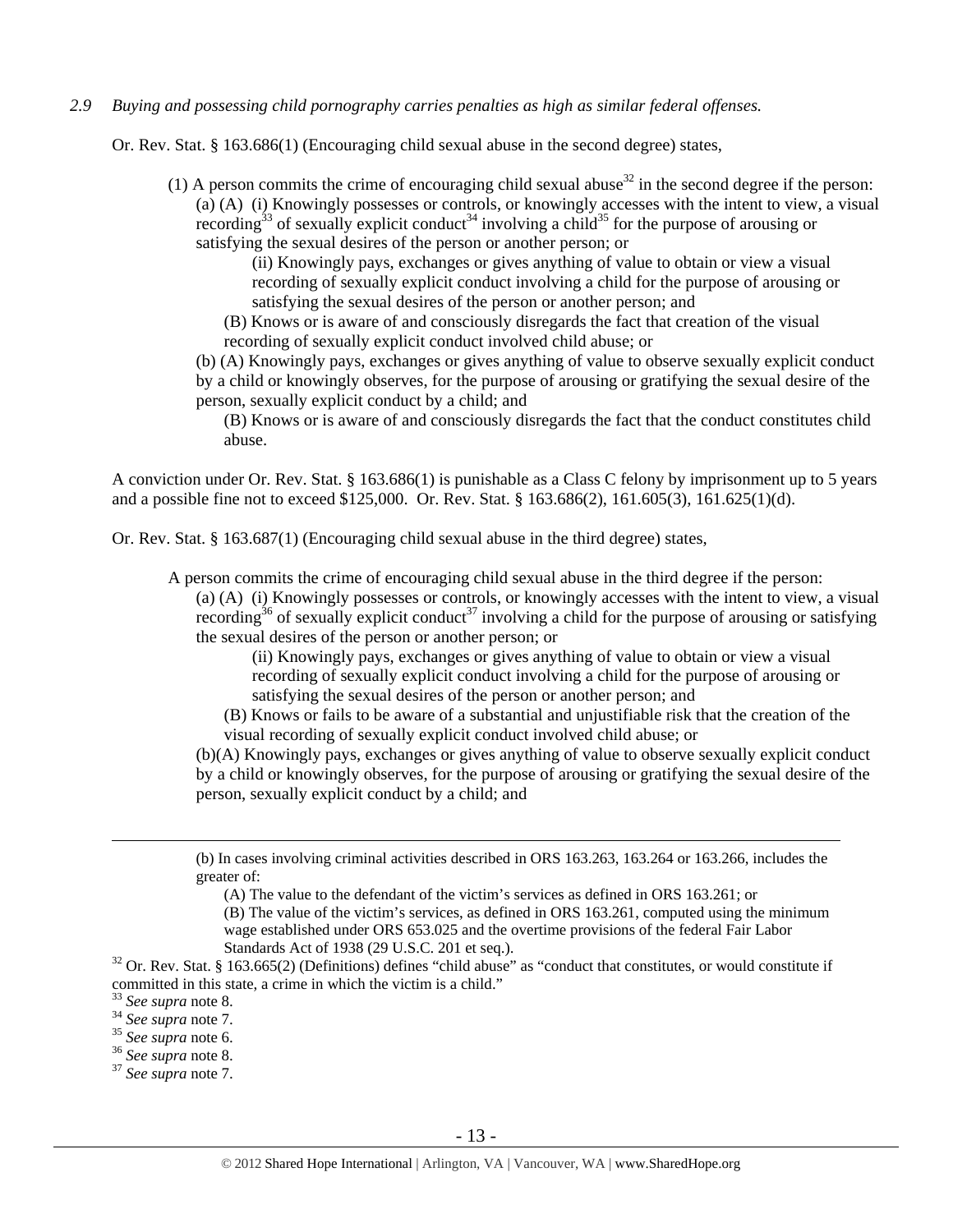(B) Knows or fails to be aware of a substantial and unjustifiable risk that the conduct constitutes child abuse.

A conviction under Or. Rev. Stat. § 163.687(1) is punishable as a Class A misdemeanor by imprisonment up to 1 year and a possible fine not to exceed \$6,250. Or. Rev. Stat. §§ 163.687(2), 161.615(1), 161.635(a).

Or. Rev. Stat. § 163.688(1) (Possession of materials depicting sexually explicit conduct of a child in the first degree) states, "A person commits the crime of possession of materials depicting sexually explicit conduct of a child" if the person, "(a) Knowingly possesses, accesses or views a visual depiction of sexually explicit conduct involving a child or a visual depiction of sexually explicit conduct that appears to involve a child; and (b) Uses the visual depiction to induce a child to participate or engage in sexually explicit conduct." A conviction under Or. Rev. Stat. § 163.688 is punishable as a Class B felony punishable by imprisonment up to 10 years and a possible fine not to exceed \$250,000. Or. Rev. Stat. §§ 163.688(2), 161.605(2), 161.625(1)(c).

Or. Rev. Stat. § 163.689(1) (Possession of materials depicting sexually explicit conduct of a child in the second degree) states, "A person commits the crime of possession of materials depicting sexually explicit conduct" if the person, "(a) Knowingly possesses, accesses or views a visual depiction of sexually explicit conduct involving a child or a visual depiction of sexually explicit conduct that appears to involve a child; and (b) Intends to use the visual depiction to induce a child to participate or engage in sexually explicit conduct." A conviction under Or. Rev. Stat. § 163.689(1) is punishable as a Class C felony by imprisonment up to 5 years and possible fine not to exceed \$125,000. Or. Rev. Stat. §§ 163.689(2), 161.605(3), 161.625(1)(d).

In comparison, a federal conviction for possession of child pornography<sup>38</sup> is generally punishable by imprisonment for 5–20 years and a fine not to exceed \$250,000.<sup>39</sup> Subsequent convictions, however, are punishable by imprisonment up to 40 years and a fine not to exceed \$250,000.<sup>40</sup>

*2.10 Convicted buyers of commercial sex acts with minors and child pornography are required to register as sex offenders.* 

The definition of "sex crime" in Or. Rev. Stat. § 181.594 (Definitions), which provides the definitions for the sex offender registry, includes several provisions that could be applicable to certain buyers of commercial sex with a minor, including, but not limited to the following:

- (a) Rape in any degree;
- (b) Sodomy in any degree;

 $\overline{a}$  $38\,18\,$  U.S.C. §§ 2252(a)(2), (a)(4) (Certain activities relating to material involving the sexual exploitation of minors),  $2252A(a)(2)$ –(3) (Certain activities relating to material constituting or containing child pornography), 1466A(a), (b) (Obscene visual representations of the sexual abuse of children).

<sup>&</sup>lt;sup>39</sup> 18 U.S.C. §§ 2252(b) (stating that a conviction under subsection (a)(2) is punishable by imprisonment for 5–20 years and a fine, while a conviction under subsection (a)(4) is punishable by imprisonment up to 10 years, a fine, or both), 2252A(b)(1) (a conviction is punishable by imprisonment for 5–20 years and a fine), 1466A(a), (b) (stating that a conviction under subsection (a) is "subject to the penalties provided in section  $2252A(b)(1)$ ," imprisonment for 5–20 years and a fine, while a conviction under subsection (b) is "subject to the penalties provided in section 2252A(b)(2)," imprisonment up to 10 years, a fine, or both); *see also* 18 U.S.C. §§ 3559(a)(1) (classifying all of the above listed offenses as felonies), 3571(b)(3) (providing a fine up to \$250,000 for any felony conviction).  $40\,18$  U.S.C. §§ 2252(b) (stating if a person has a prior conviction under subsection (a)(2), or a list of other statutes, a conviction is punishable by a fine and imprisonment for 15–40 years, but if a person has a prior conviction under subsection (a)(4), or a list of other statutes, a conviction is punishable by a fine and imprisonment for  $10-20$  years),  $2252A(b)(1)$  (stating if a person has a prior conviction under subsection (a)(2), (a)(3), or a list of other statutes, a conviction is punishable by a fine and imprisonment for  $15-40$  years),  $1466A(a)$ , (b) (stating that the penalty scheme for section 2252A(b) applies); *see also* 18 U.S.C. §§ 3559(a)(1) (classifying all of the above listed offenses as felonies), 3571(b)(3) (providing a fine up to \$250,000 for any felony conviction).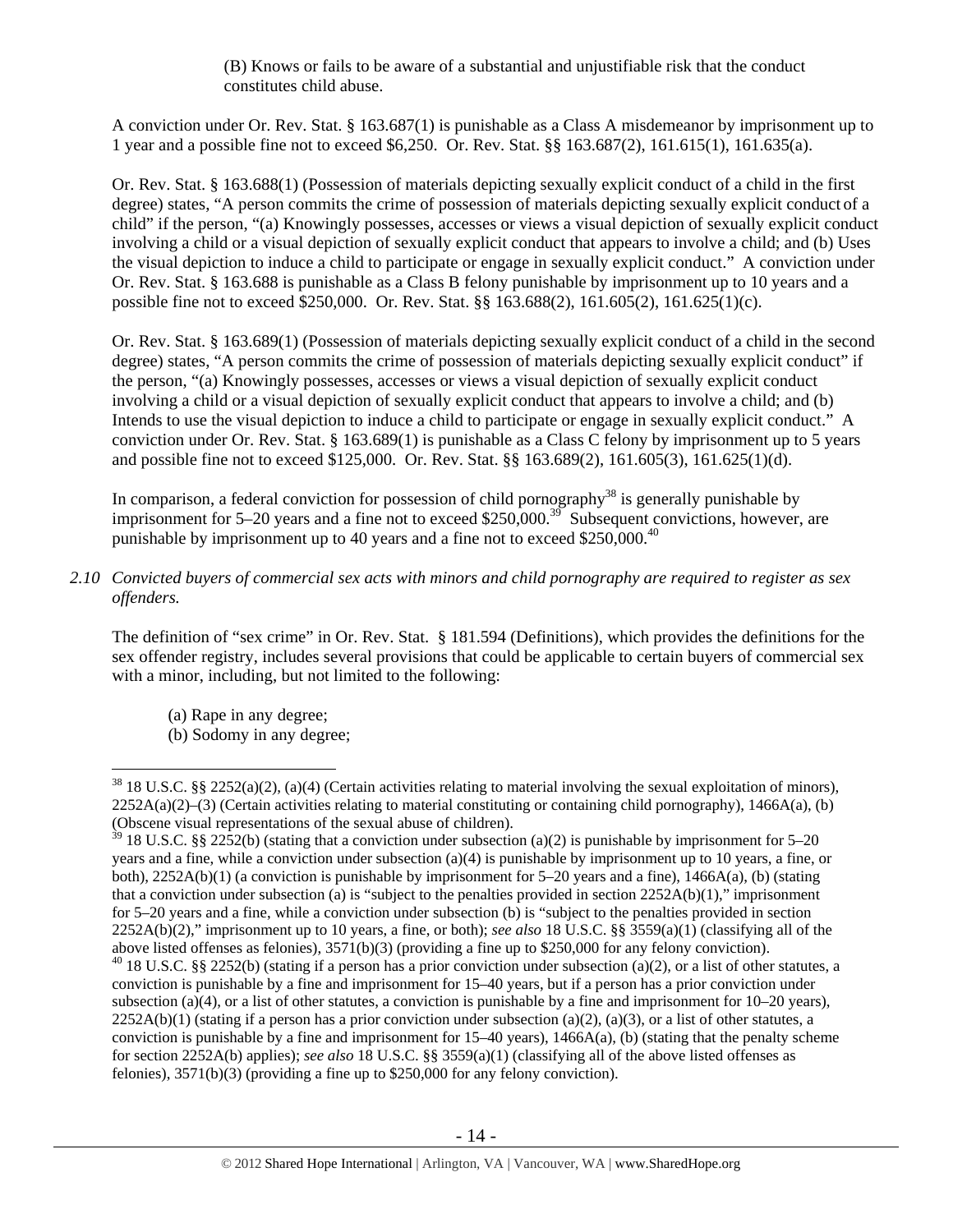(c) Unlawful sexual penetration in any degree;

(d) Sexual abuse in any degree;

. . . .

(g) Encouraging child sexual abuse in any degree;

(h) Transporting child pornography into the state;

(i) Paying for viewing a child's sexually explicit conduct;

. . . .

(m) Contributing to the sexual delinquency of a minor;

(n) Sexual misconduct if the offender is at least 18 years of age;

(o) Possession of materials depicting sexually explicit conduct of a child in the first degree;

(p) Kidnapping in the second degree if the victim was under 18 years of age, except by a parent or by a person found to be within the jurisdiction of the juvenile court;

(q) Online sexual corruption of a child in any degree if the offender reasonably believed the child to be more than five years younger than the offender;

. . .

(s) Any attempt to commit any of the crimes set forth in paragraphs (a) to (r) of this subsection; . . . .

However, neither Or. Rev. Stat. § 163.266 (Trafficking in persons) nor Or. Rev. Stat. § 167.008 (Patronizing a prostitute) is included in the list of sex crimes for which a convicted person must register as a sex offender. Or. Rev. Stat. § 181.595(2)(A).

2.10.1 Recommendation: Add Or. Rev. Stat. § 163.266 (Trafficking in persons), § 167.007 (Prostitution), and § 167.008 (Patronizing a prostitute), to the list of crimes for which a convicted person must register as a sex offender if the crime is committed against a minor.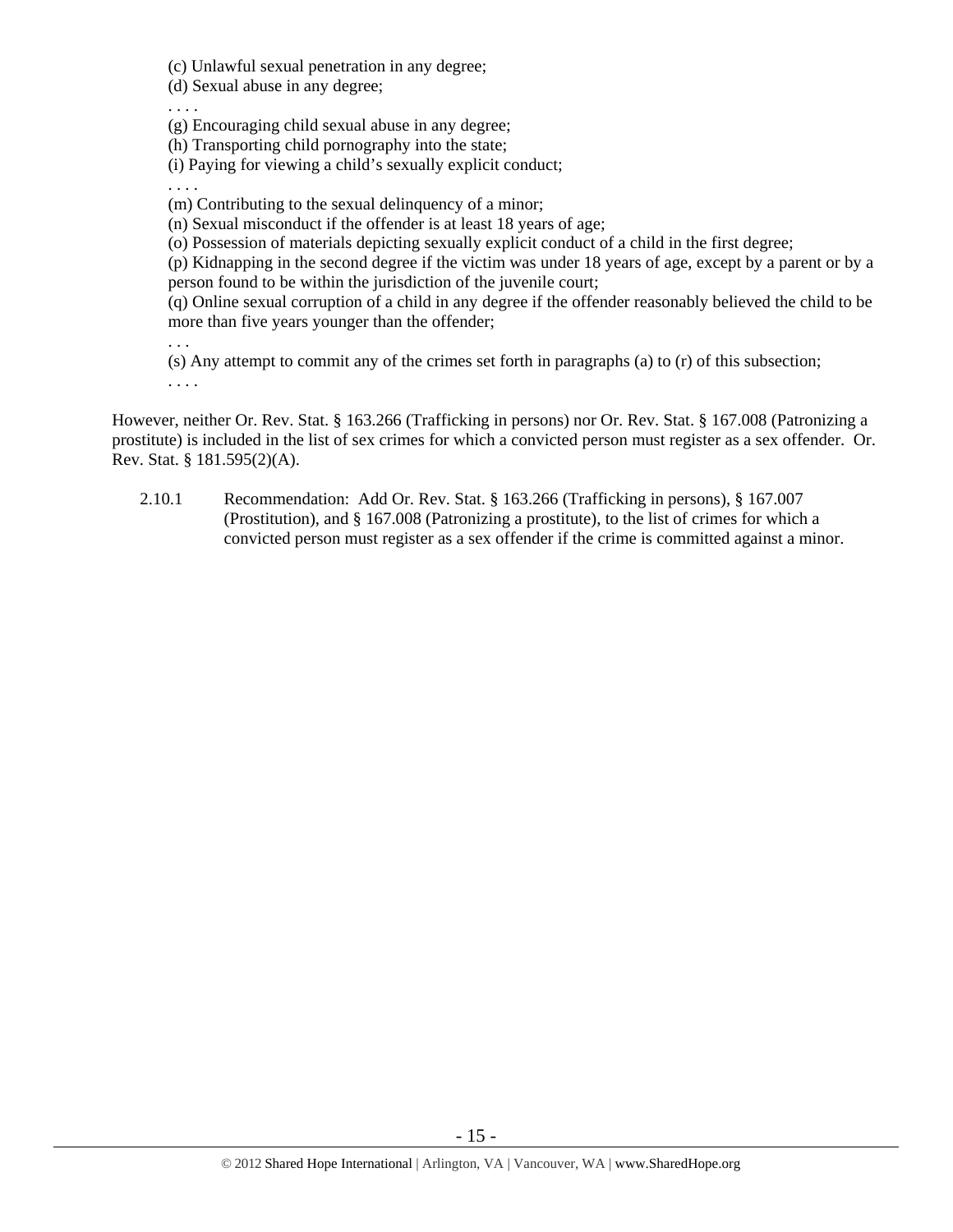# **FRAMEWORK ISSUE 3: CRIMINAL PROVISIONS FOR TRAFFICKERS**

## *Legal Components:*

- *3.1 Penalties for trafficking a child for sexual exploitation are as high as federal penalties.*
- *3.2 Creating and distributing child pornography carries penalties as high as similar federal offenses.*
- *3.3 Using the Internet to lure, entice, recruit or sell commercial sex acts with a minor is a separate crime or results in an enhanced penalty for traffickers.*
- *3.4 Financial penalties for traffickers, including asset forfeiture, are sufficiently high.*
- *3.5 Convicted traffickers are required to register as sex offenders.*
- *3.6 Laws relating to termination of parental rights for certain offenses include sex trafficking or commercial sexual exploitation of children (CSEC) offenses in order to remove the children of traffickers from their control and potential exploitation.*

*\_\_\_\_\_\_\_\_\_\_\_\_\_\_\_\_\_\_\_\_\_\_\_\_\_\_\_\_\_\_\_\_\_\_\_\_\_\_\_\_\_\_\_\_\_\_\_\_\_\_\_\_\_\_\_\_\_\_\_\_\_\_\_\_\_\_\_\_\_\_\_\_\_\_\_\_\_\_\_\_\_\_\_\_\_\_\_\_\_\_\_\_\_\_* 

## *Legal Analysis:*

*3.1 Penalties for trafficking a child for sexual exploitation are as high as federal penalties.* 

Traffickers of children for commercial sexual exploitation are subject to prosecution under several criminal statutes. A conviction under Or. Rev. Stat. § 163.266 (Trafficking in persons)<sup>41</sup> or Or. Rev. Stat. § 167.017 (Compelling prostitution)<sup>42</sup> is punishable as a Class B felony by imprisonment up to 10 years and a possible fine not to exceed \$250,000. Or. Rev. Stat. §§ 161.605(2), 161.625(1)(c).<sup>43</sup> A conviction under Or. Rev. Stat. § 163.670 (Using child in display of sexually explicit conduct)<sup>44</sup> is punishable as a Class A felony by imprisonment for up to 20 years and a possible fine not to exceed \$375,000. Or. Rev. Stat. §§ 161.605(1),  $161.625(1)(b)$ .

Traffickers could also face penalties under the money laundering provisions. Or. Rev. Stat. § 164.172 (Engaging in a financial transaction in property derived from unlawful activity) states,

(1) A person commits the crime of engaging in a financial transaction<sup>45</sup> in property derived from unlawful activity<sup>46</sup> if the person knowingly engages in or attempts to engage in a financial transaction in property that:

(a) Constitutes, or is derived from, the proceeds of unlawful activity;

(b) Is of a value greater than \$ 10,000; and

(c) The person knows is derived from or represents the proceeds of some form, though not necessarily which form, of unlawful activity.

<sup>&</sup>lt;sup>41</sup> See supra Section 1.1 for the substantive provisions of Or. Rev. Stat. § 163.266.

<sup>&</sup>lt;sup>42</sup> See supra Section 1.2 for the substantive provisions of Or. Rev. Stat. § 167.017.<br><sup>43</sup> Alternatively, under Or. Rev. Stat. § 161.625(3)(a), "If a person has gained money or property through the commission of a felony, then upon conviction thereof the court, in lieu of imposing the fine authorized for the crime under subsection (1) or (2) of this section, may sentence the defendant to pay an amount, fixed by the court, not exceeding double the amount of the defendant's gain from the commission of the crime."<br><sup>44</sup> See supra Section 1.2 for the substantive provisions of Or. Rev. Stat. § 163.670.<br><sup>45</sup> Or. Rev. Stat. § 164.172(3)(a) references 1

<sup>§ 164.170(5)(</sup>d) states, "(d) 'Financial transaction' means a transaction involving: (A) The movement of funds by wire or other means; (B) One or more monetary instruments; (C) The transfer of title to any real property, vehicle, vessel or aircraft; or (D) The use of a financial institution."

<sup>&</sup>lt;sup>46</sup> Pursuant to Or. Rev. Stat. § 164.172(3)(b), "unlawful activity" is defined by Or. Rev. Stat. § 164.170(5)(h), which states, "'Unlawful activity' means any act constituting a felony under state, federal or foreign law."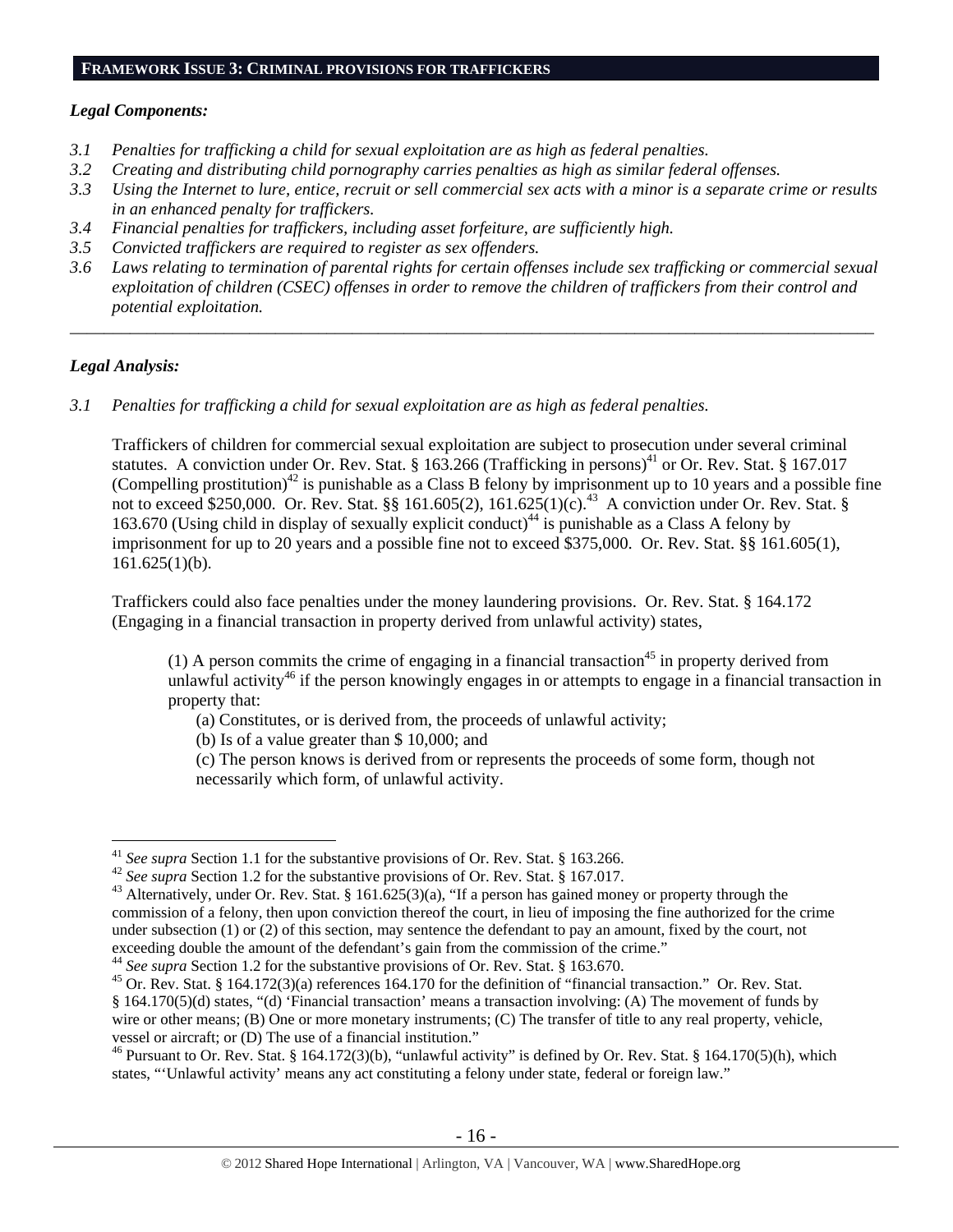(2) (a) Engaging in a financial transaction in property derived from unlawful activity is a Class C felony.

(b) In addition to any other sentence of imprisonment or fine that a court may impose and notwithstanding ORS 161.625, a court may include in the sentence of a person convicted under this section a fine in an amount equal to the value of the property involved in the unlawful transaction.

A conviction under the money laundering provisions is punishably by imprisonment up to 5 years and a possible fine not to exceed \$125,000. Or. Rev. Stat. §§ 164.172(2)(a), 161.605(3), 161.625(1)(d).

In comparison, if the victim is under the age of 14, a conviction under the Trafficking Victims Protection Act  $(TVPA)<sup>47</sup>$  for child sex trafficking is punishable by 15 years to life imprisonment and a fine not to exceed \$250,000. 18 U.S.C. §§ 1591(b)(1), 3559(a)(1), 3571(b)(3). If the victim is between the ages of 14–17, a conviction is punishable by 10 years to life imprisonment and a fine not to exceed \$250,000. 18 U.S.C. §§ 1591(b)(2), 3559(a)(1), 3571(b)(3). A conviction is punishable by mandatory life imprisonment, however, if the trafficker has a prior conviction for a federal sex offense<sup>48</sup> against a minor.

## *3.2 Creating and distributing child pornography carries penalties as high as similar federal offenses.*

Traffickers who permit a child to be used in child pornography may be prosecuted under Or. Rev. Stat. § 163.670(1) (Using child in display of sexually explicit conduct), which states, "A person commits the crime of using a child<sup>49</sup> in a display of sexually explicit conduct<sup>50</sup> if the person employs, authorizes, permits, compels or induces a child to participate or engage in sexually explicit conduct for any person to observe or to record in a visual recording."51 Pursuant to Or. Rev. Stat. § 163.670(2) a conviction under Or. Rev. Stat. § 163.670(1) is punishable as a Class A felony by imprisonment up to 20 years and a possible fine not to exceed \$375,000. Or. Rev. Stat. §§ 161.605(1), 161.625(1)(b).<sup>52</sup>

Under Or. Rev. Stat. § 163.684 (Encouraging child sexual abuse in the first degree) states,

(1) A person commits the crime of encouraging child sexual abuse in the first degree if the person: (a) (A) Knowingly develops, duplicates, publishes, prints, disseminates, exchanges, displays, finances, attempts to finance or sells a visual recording<sup>53</sup> of sexually explicit conduct<sup>54</sup> involving a child or knowingly possesses, accesses or views such a visual recording with the intent to develop, duplicate, publish, print, disseminate, exchange, display or sell it; or

(B) Knowingly brings into this state, or causes to be brought or sent into this state, for sale or distribution, a visual recording of sexually explicit conduct involving a child; and

(b) Knows or is aware of and consciously disregards the fact that creation of the visual recording of sexually explicit conduct involved child abuse.

Pursuant to Or. Rev. Stat. § 163.684(2), a conviction of Or. Rev. Stat. § 163.684 is punishable as a Class B felony by imprisonment up to 10 years and a possible fine not to exceed \$250,000. Or. Rev. Stat. §§  $161.605(2)$ ,  $161.625(1)(c)$ .

 $\overline{a}$ 

<sup>49</sup> *See supra* note 6. 50 *See supra* note 7. 51 *See supra* note 8. 52 *See supra* note 43. 53 *See supra* note 8. 54 *See supra* note 7.

<sup>47</sup> *See supra* note 12. 48 *See supra* note 20.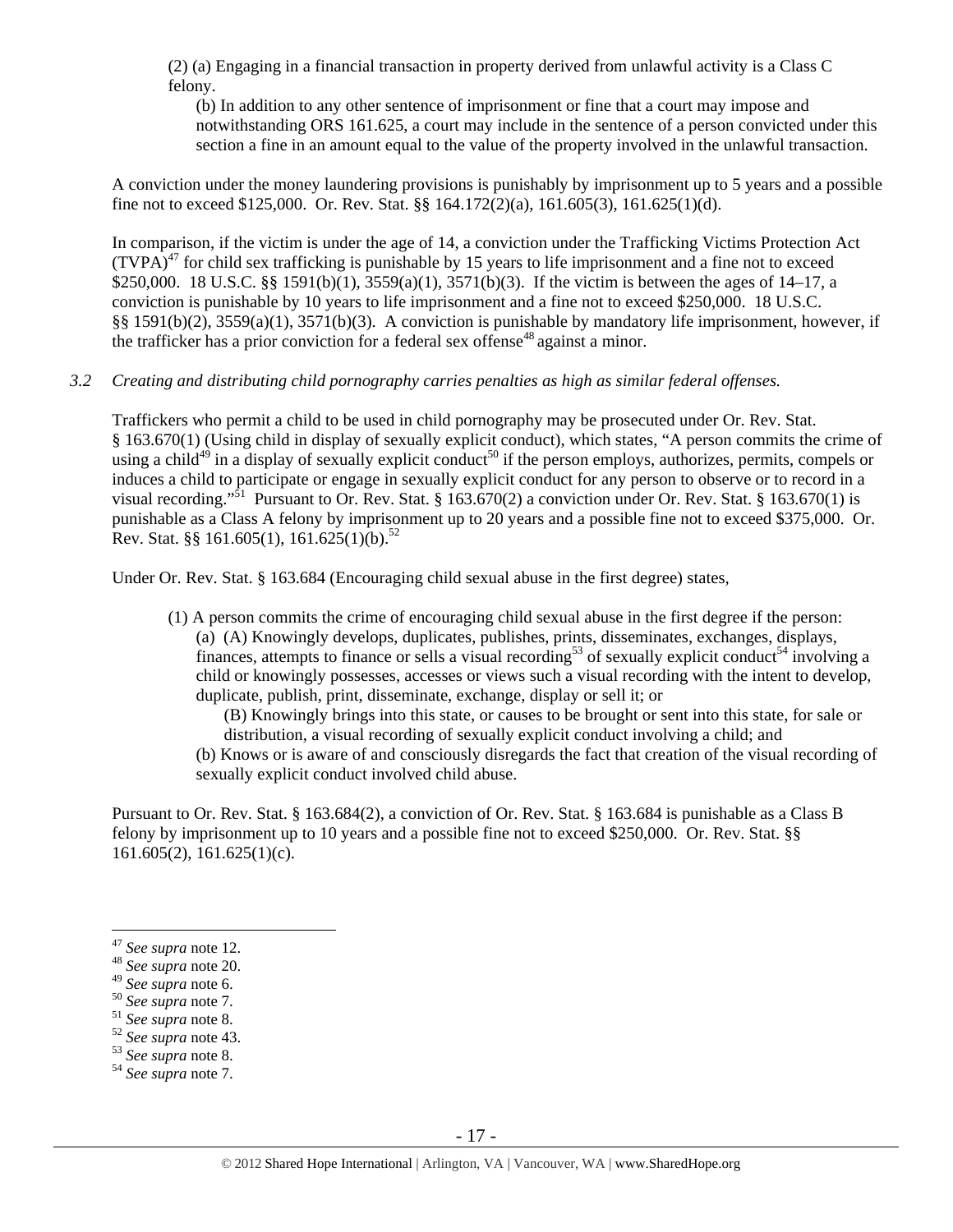In comparison, if the victim is under the age of 14, a conviction under the TVPA for child sex trafficking is punishable by 15 years to life imprisonment and a fine not to exceed \$250,000. 18 U.S.C. §§ 1591(b)(1),  $3559(a)(1)$ ,  $3571(b)(3)$ . If the victim is between the ages of  $14-17$ , a conviction is punishable by 10 years to life imprisonment and a fine not to exceed \$250,000. 18 U.S.C. §§ 1591(b)(2), 3559(a)(1), 3571(b)(3). A conviction is punishable by mandatory life imprisonment, however, if the trafficker has a prior conviction for a federal sex offense<sup>55</sup> against a minor. Additionally, a federal conviction for distribution of child pornography<sup>56</sup> is generally punishable by imprisonment for  $5-20$  years and a fine not to exceed \$250,000.<sup>57</sup> Subsequent convictions, however, are punishable by imprisonment up to 40 years and a fine not to exceed \$250,000.<sup>58</sup>

*3.3 Using the Internet to lure, entice, recruit or sell commercial sex acts with a minor is a separate crime or results in an enhanced penalty for traffickers.* 

Pursuant to Or. Rev. Stat. § 163.432(1) (Online sexual corruption of a child in the second degree),

(1) A person commits the crime of online sexual corruption of a child<sup>59</sup> in the second degree if the person is 18 years of age or older and:

(a) For the purpose of arousing or gratifying the sexual desire of the person or another person, knowingly uses an online communication<sup>60</sup> to solicit<sup>61</sup> a child to engage in sexual contact<sup>62</sup> or sexually explicit conduct; $^{63}$  and

(b) Offers or agrees to physically meet with the child.

A conviction under Or. Rev. Stat. § 163.432(1) is punishable as a Class C felony by imprisonment up to 5 years and a possible fine not to exceed \$125,000. Or. Rev. Stat. §§ 163.432(2), 161.605(3), 161.625(1)(d).

Pursuant to Or. Rev. Stat. § 163.433(1) (Online sexual corruption of a child in the first degree), "A person commits the crime of online sexual corruption of a child in the first degree if the person violates ORS 163.432 [Online sexual corruption of a child in the second degree] and intentionally takes a substantial step toward physically meeting with or encountering the child." A conviction under Or. Rev. Stat. § 163.433(1) is punishable as a class B felony by imprisonment up to 10 years and a possible fine not to exceed \$250,000. Or. Rev. Stat. §§ 163.433(2), 161.605(2), 161.625(1)(c).

<sup>&</sup>lt;sup>55</sup> See supra note 20.

<sup>&</sup>lt;sup>56</sup> 18 U.S.C. §§ 2252(a)(1), (a)(2), (a)(3) (Certain activities relating to material involving the sexual exploitation of minors),  $2252A(a)(2)$ ,  $(a)(3)$  (Certain activities relating to material constituting or containing child pornography),

<sup>1466</sup>A(a) (Obscene visual representations of the sexual abuse of children).<br><sup>57</sup> 18 U.S.C. §§ 2252(b) (stating that a conviction under subsection (a)(1), (a)(2), or (a)(3) is punishable by imprisonment for 5–20 years and a fine), 2252A(b)(1) (a conviction is punishable by imprisonment for 5–20 years and a fine), 1466A(a), (b) (stating that a conviction under subsection (a) is "subject to the penalties provided in section 2252A(b)(1)," imprisonment for 5–20 years and a fine, while a conviction under subsection (b) is "subject to the penalties provided in section 2252A(b)(2)," imprisonment up to 10 years, a fine, or both); *see also* 18 U.S.C. §§ 3559(a)(1) (classifying all of the above listed offenses as felonies), 3571(b)(3) (providing a fine up to \$250,000 for any felony conviction).

<sup>&</sup>lt;sup>58</sup> 18 U.S.C. §§ 2252(b) (stating if a person has a prior conviction under subsection (a)(1), (a)(2), or (a)(3) or a list of other statutes, a conviction is punishable by a fine and imprisonment for 15–40 years), 2252A(b)(1) (stating if a person has a prior conviction under subsection (a)(2), (a)(3), or a list of other statutes, a conviction is punishable by a fine and imprisonment for  $15-40$  years),  $1466A(a)$ , (b) (stating that the penalty scheme for section  $2252A(b)$ applies); *see also* 18 U.S.C. §§ 3559(a)(1) (classifying all of the above listed offenses as felonies), 3571(b)(3) (providing a fine up to \$250,000 for any felony conviction).

<sup>59</sup> *See supra* note 23. 60 *See supra* note 24. 61 *See supra* note 25. 62 *See supra* note 26. 63 *See supra* note 27.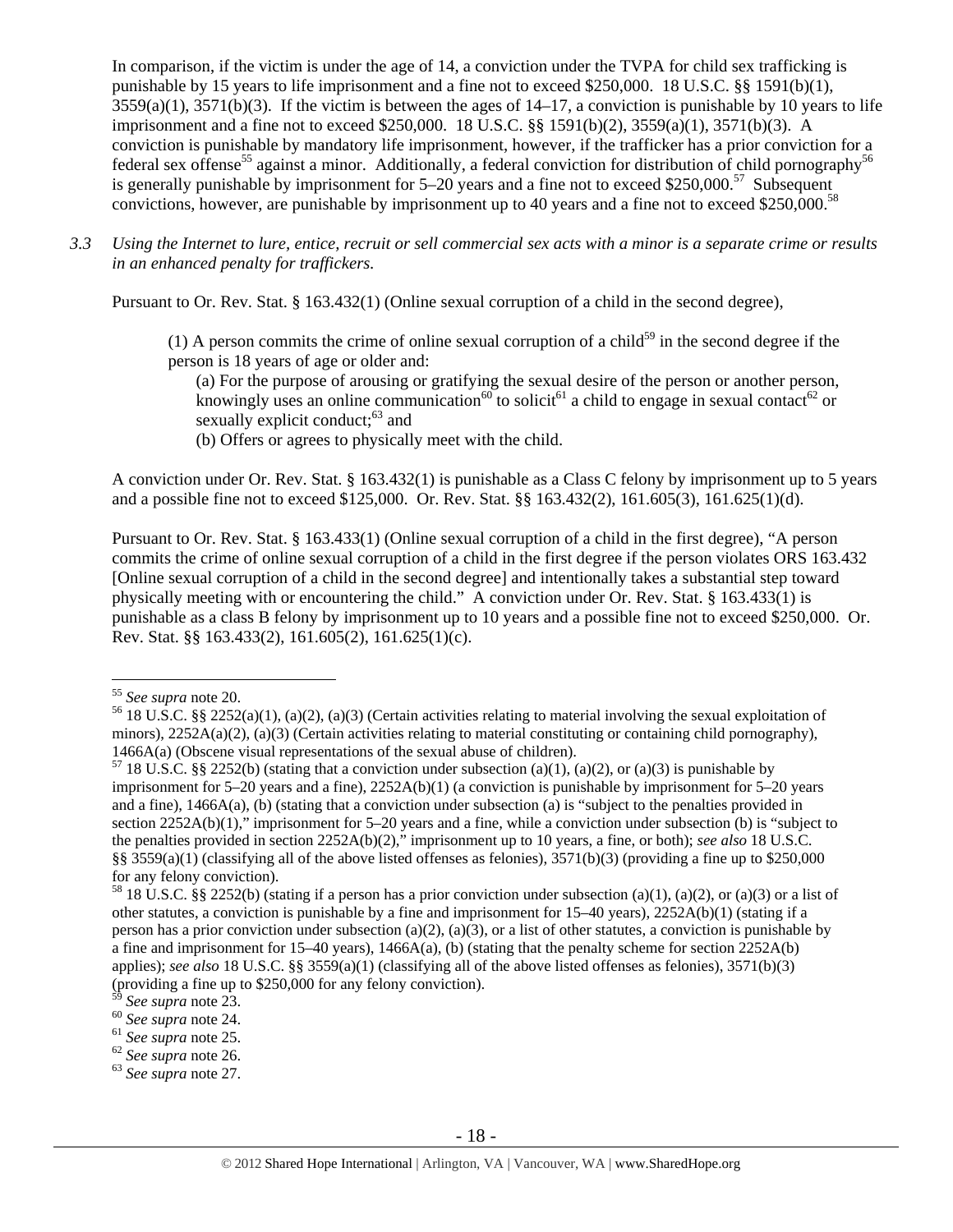# *3.4 Financial penalties for traffickers, including asset forfeiture, are sufficiently high.*

Traffickers may be required to pay fines up to \$375,000. A conviction under Or. Rev. Stat. § 163.266 (Trafficking in persons) or § 167.017 (Compelling prostitution) is punishable as a Class B felony by a possible fine not exceeding \$250,000. Or. Rev. Stat. §  $161.625(1)(c)$ .<sup>64</sup> A conviction under Or. Rev. Stat. § 163.670 (Using child in display of sexually explicit conduct) is punishable as a Class A felony by a possible fine not to exceed \$375,000. Or. Rev. Stat. §161.625(1)(b). A conviction under Or. Rev. Stat. § 164.172 (Engaging in a financial transaction in property derived from unlawful activity) is punishable as a Class C felony by a possible fine not to exceed \$125,000. Or. Rev. Stat. § 161.625(1)(d).

Traffickers may also be subject to certain discretionary, criminal forfeiture provisions. Or. Rev. Stat. § 131.553(1)(e) (Legislative findings; effect on local laws; remedy not exclusive) calls "for the forfeiture of certain property subject to criminal forfeiture under ORS 131.550 to 131.600, to provide for the protection of the rights and interests of affected persons and to provide for uniformity throughout this state with respect to the laws of this state that pertain to the criminal forfeiture of real and personal property based upon prohibited conduct."

"Prohibited conduct" is defined in Or. Rev. Stat. § 131.550(12) (Definitions) as the following: "(a) For purposes of proceeds, a felony or a Class A misdemeanor. (b) For purposes of instrumentalities, any crime listed in ORS 131.602." Or. Rev. Stat. § 131.602 (Prohibited conduct for purposes of instrumentalities of crime)<sup>65</sup> includes the following crimes: Or. Rev. Stat. § 163.670 (Using a child in a display of sexually explicit conduct), § 163.684 (Encouraging child sexual abuse in the first degree), § 163.686 (Encouraging child sexual abuse in the second degree), § 163.687 (Encouraging child sexual abuse in the third degree), § 163.688 (Possession of materials depicting sexually explicit conduct of a child in the first degree), § 163.689 (Possession of materials depicting sexually explicit conduct of a child in the second degree), § 167.012 (Promoting prostitution), § 167.017 (Compelling prostitution), § 163.264 (Subjecting another person to involuntary servitude in the first degree), § 163.263 (Subjecting another person to involuntary servitude in the second degree), § 163.266 (Trafficking in persons), § 167.057 (Luring a minor), § 163.432 (Online sexual corruption of a child in the second degree), § 163.433 (Online sexual corruption of a child in the first degree), and an attempt, conspiracy, or solicitation to commit one of those crimes if it would result in either a felony or a Class A misdemeanor.

Or. Rev. Stat. § 131.558 (Property subject to forfeiture) includes the following in the list of property that is subject to criminal forfeiture:

(2) All raw materials, products and equipment of any kind that are used, or intended for use, in providing, manufacturing, compounding, processing, delivering, importing or exporting any service or substance in the course of prohibited conduct;

(3) All property that is used, or intended for use, as a container for property described in subsection . . . (2) of this section;

(4) All conveyances, including aircraft, vehicles and vessels, that are used, or are intended for use, to transport or facilitate the transportation, sale, receipt, possession or concealment of property described in subsection (1) or (2) of this section, and all conveyances, including aircraft, vehicles and vessels, that are used or intended for use in prohibited conduct or to facilitate prohibited conduct . . .

. . . (5) All books, records, computers and research, including formulae, microfilm, tapes and data that are used or intended for use to facilitate prohibited conduct;

. . .

 $64$  See supra note 43.

<sup>&</sup>lt;sup>65</sup> Or. Rev. Stat. § 131.602 has been amended by House Bill 3323. 2011 Or. Laws 681. As a result of subsections added and deleted by this bill, the offenses listed above would be found in subsections (11)-(14), (89)-(91), and (137)-(142).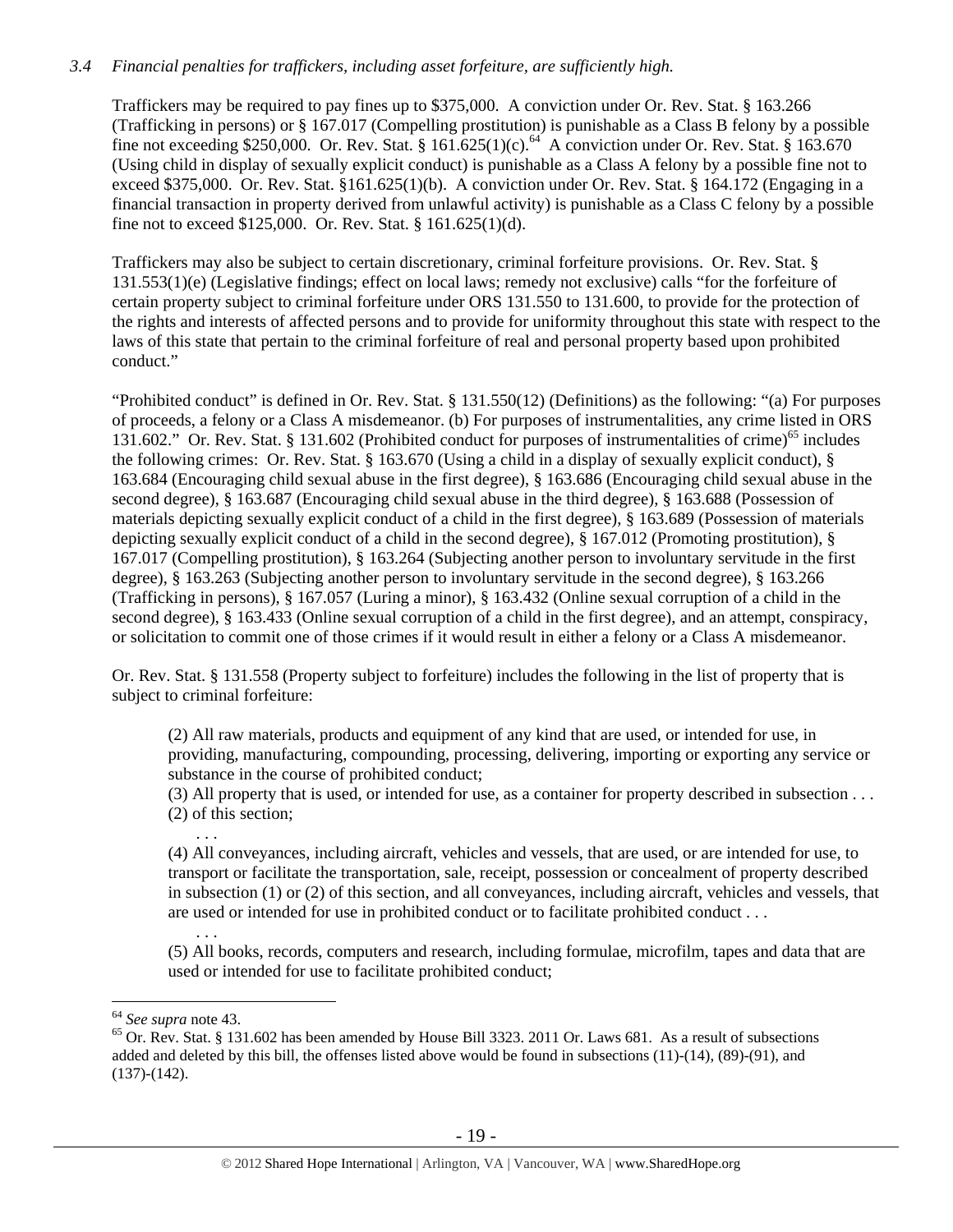(6) All moneys, negotiable instruments, balances in deposit or other accounts, securities or other things of value furnished or intended to be furnished by any person in the course of prohibited conduct, all proceeds of or from prohibited conduct, and all moneys, negotiable instruments, balances in deposit and other accounts and securities used or intended to be used to facilitate any prohibited conduct; (7) All real property, including any right, title and interest in the whole of any lot or tract of land and any appurtenances or improvements, that is used or intended to be used to commit or facilitate the commission of prohibited conduct;

. . . .

. . . .

(9) All property described in this section that is intended for use in committing or facilitating an attempt to commit a crime as described in ORS 161.405, a solicitation as described in ORS 161.435 or a conspiracy as described in ORS 161.450; and

(10) All personal property that is used or intended to be used to commit or facilitate prohibited conduct.

Seizure of forfeitable property is governed by Or. Rev. Stat. § 131.561, which states in relevant part,

(4)(a) A police officer may seize property pursuant to an order of the court. Forfeiture counsel or a seizing agency may apply for an ex parte order directing seizure of specified property.

(5)Property may be constructively seized by posting notice of seizure for criminal forfeiture on it or by filing notice of seizure for criminal forfeiture or notice of pending criminal forfeiture in the public records that impart constructive notice of matters relating to such property.

Where the seizing agency is the state, the forfeited property shall be distributed pursuant to Or. Rev. Stat. § 131.597, which provides that the property shall be distributed as follows: to pay costs and to the victim, any amount ordered. Of the remaining amount, 3% to the Asset Forfeiture Oversight Account, 7% to the Illegal Drug Cleanup Fund, 10% to the General Fund, 40% to the Dept. of State Police, 40% to the Drug Prevention and Education Fund. Where the seizing agency is not the state, the forfeited property shall be distributed pursuant to Or. Rev. Stat. § 131.594.

A trafficker may also be subject to restitution pursuant to Or. Rev. Stat. § 137.106 (Restitution to victims), which requires the district attorney to investigate and present to the court evidence of economic damages suffered as a result of the crime. The court is authorized to order restitution<sup>66</sup> as part of a criminal case when the crime "has resulted in economic damages."67 Or. Rev. Stat. § 137.106(1).

## *3.5 Convicted traffickers are required to register as sex offenders.*

The definition of "sex crime" in Or. Rev. Stat § 181.594 (Definitions), which covers the definitions for the sex offender registry, includes several sex offense laws that could be applicable to certain traffickers, including

(d) Sexual abuse in any degree;

. . .

(f) Using a child in a display of sexually explicit conduct;

(g) Encouraging child sexual abuse in any degree;

(h) Transporting child pornography into the state;

. . . (j) Compelling prostitution;

(k) Promoting prostitution;

(l) Kidnapping in the first degree if the victim was under 18 years of age;

<sup>&</sup>lt;sup>66</sup> See supra note 30.

<sup>66</sup> *See supra* note 30. 67 *See supra* note 31.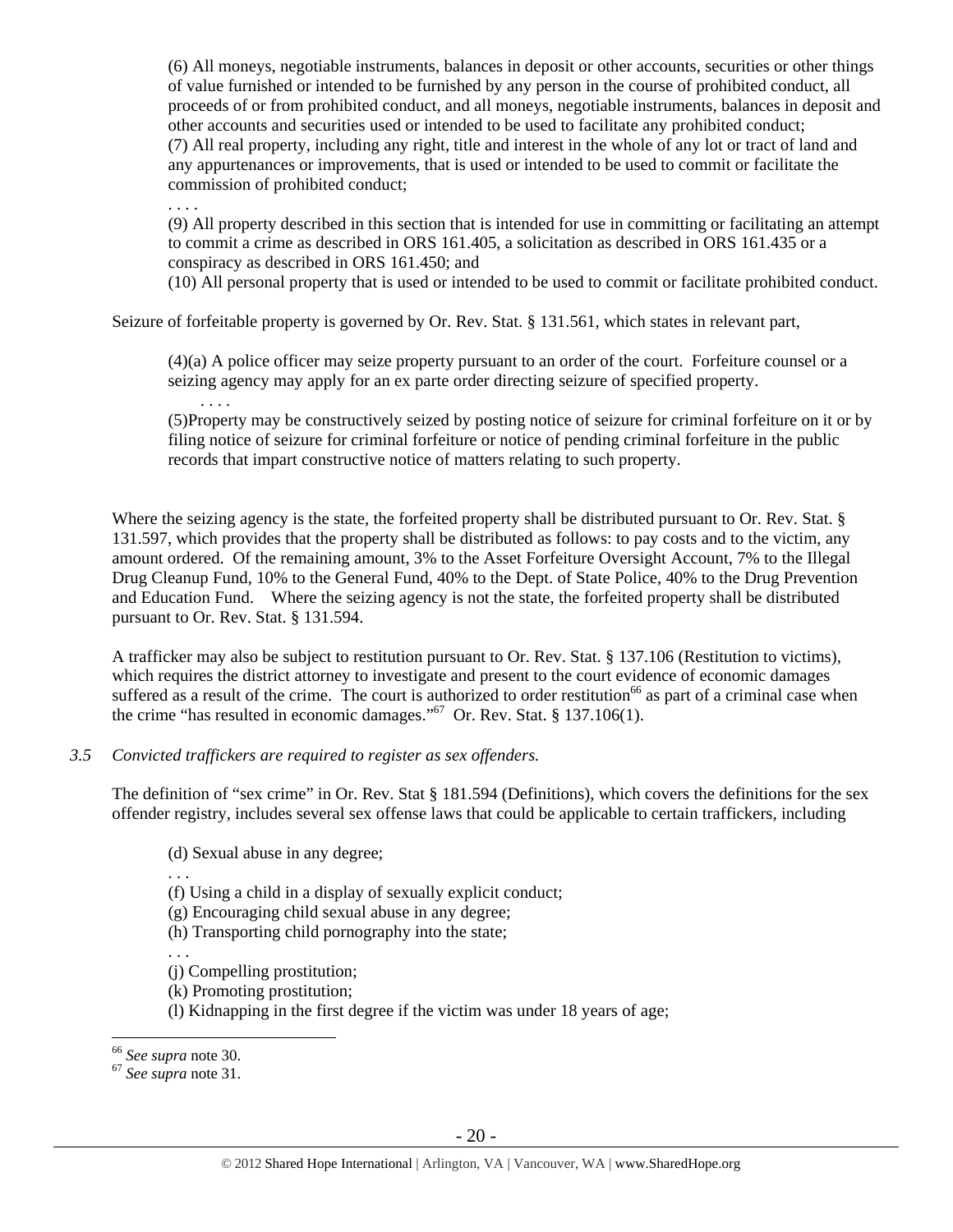(m) Contributing to the sexual delinquency of a minor;

(n) Sexual misconduct if the offender is at least 18 years of age;

(o) Possession of materials depicting sexually explicit conduct of a child in the first degree;

(p) Kidnapping in the second degree if the victim was under 18 years of age, except by a parent or by a person found to be within the jurisdiction of the juvenile court;

(q) Online sexual corruption of a child in any degree if the offender reasonably believed the child to be more than five years younger than the offender;

. . . (s) Any attempt to commit any of the crimes set forth in paragraphs (a) to (r) of this subsection; . . . .

However, neither Or. Rev. Stat. § 163.266 (Trafficking in persons) nor Or. Rev. Stat. § 167.007 (Prostitution) when a minor is involved, is included in the list of crimes for which a convicted person must register as a sex offender.

- 3.5.1 Recommendation: Amend Or. Rev. Stat § 181.594 to include Or. Rev. Stat. § 163.266 (Trafficking in persons) to the list of sex crimes that require registration as a sex offender.
- *3.6 Laws relating to termination of parental rights for certain offenses include sex trafficking or commercial sexual exploitation of children (CSEC) offenses in order to remove the children of traffickers from their control and potential exploitation.*

Or. Rev. Stat. § 419B.502 (Termination upon finding of extreme conduct) states in part, "The rights of the parent or parents may be terminated as provided in ORS 419B.500 [Termination of parental rights generally] if the court finds that the parent or parents are unfit by reason of a single or recurrent incident of extreme conduct toward any child." The actions that the court is directed to consider in determining extreme conduct include, "[r]ape, sodomy or sex abuse of any child by the parent" and "[a]buse or neglect by the parent of any child resulting in death or serious physical injury." Or. Rev. Stat. § 419B.502(1), (3).

Or. Rev. Stat. § 419B.504 (Termination upon finding of unfitness) allows for termination of parental rights upon a finding that "the parent or parents are unfit by reason of conduct or condition seriously detrimental to the child or ward and integration of the child or ward into the home of the parent or parents is improbable within a reasonable time due to conduct or conditions not likely to change." "In determining such conduct and conditions" the court is directed to consider, among other things, "[c]onduct toward any child of an abusive, cruel or sexual nature" and "[c]riminal conduct that impairs the parent's ability to provide adequate care for the child or ward." Or. Rev. Stat. § 419B.504(2), (6).

Or. Rev. Stat. § 419B.502 and Or. Rev. Stat. § 419B.504 could apply in the case of traffickers, although there is no specific reference to a conviction for trafficking in persons, compelling prostitution, or promoting prostitution of a minor listed as grounds for termination of parental rights.

3.6.1 Recommendation: Amend Or. Rev. Stat. § 419B.502 (Termination upon finding of extreme conduct) and Or. Rev. Stat. § 419B.504 (Termination upon finding of unfitness) to expressly include a violation of Or. Rev. Stat. § 163.266 (Trafficking in persons) or any of Oregon's CSEC laws as grounds for terminating parental rights.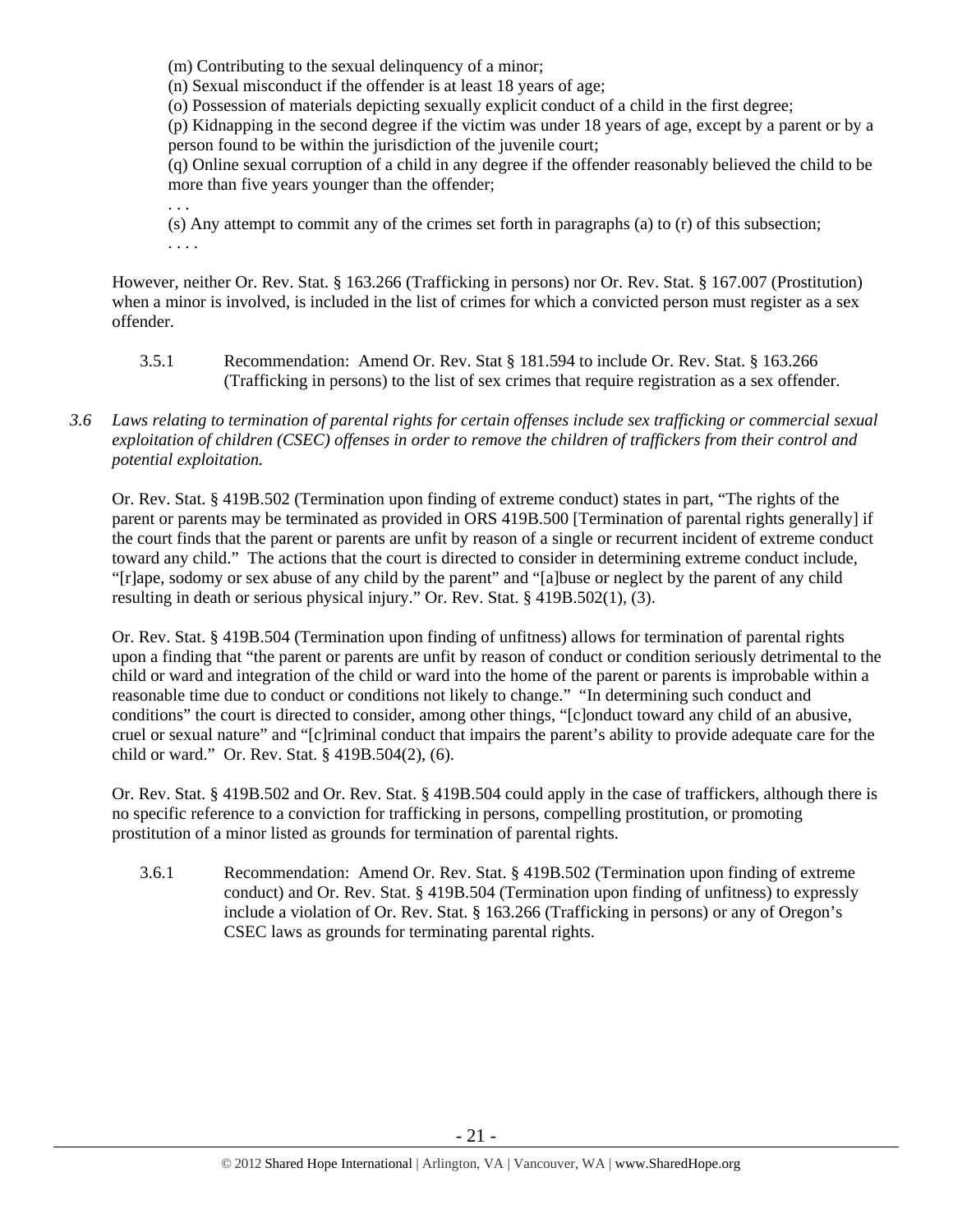#### **FRAMEWORK ISSUE 4: CRIMINAL PROVISIONS FOR FACILITATORS**

#### *Legal Components:*

- *4.1 The acts of assisting, enabling, or financially benefitting from child sex trafficking are included as criminal offenses in the state sex trafficking statute.*
- *4.2 Financial penalties, including asset forfeiture laws, are in place for those who benefit financially from or aid and assist in committing domestic minor sex trafficking.*

*\_\_\_\_\_\_\_\_\_\_\_\_\_\_\_\_\_\_\_\_\_\_\_\_\_\_\_\_\_\_\_\_\_\_\_\_\_\_\_\_\_\_\_\_\_\_\_\_\_\_\_\_\_\_\_\_\_\_\_\_\_\_\_\_\_\_\_\_\_\_\_\_\_\_\_\_\_\_\_\_\_\_\_\_\_\_\_\_\_\_\_\_\_\_* 

- *4.3 Promoting and selling child sex tourism is illegal.*
- *4.4 Promoting and selling child pornography is illegal.*

#### *Legal Analysis:*

*4.1 The acts of assisting, enabling, or financially benefitting from child sex trafficking are included as criminal offenses in the state sex trafficking statute.* 

If force or attempted force can be proven pursuant to Or. Rev. Stat § 163.263 (Subjecting another person to involuntary servitude in the second degree) or Or. Rev. Stat § 163.264 (Subjecting another person to involuntary servitude in the first degree), then Or. Rev. Stat. § 163.266 (Trafficking in persons) could apply to facilitators. Or. Rev. Stat. § 163.266(1)(b) states a person commits is a crime if the person knowingly "[b]enefits financially or receives something of value from participation in a venture that involves an act prohibited by this section or ORS  $163.263^{68}$  or  $163.264.^{69}$  A violation of Or. Rev. Stat.§  $163.266(1)(b)$  is punishable as a Class B felony by imprisonment up to 10 years and a possible fine not to exceed \$250,000. Or. Rev. Stat. §§ 161.605(2), 161.625(1)(c).<sup>70</sup>

Or. Rev. Stat. § 167.017(1)(c) (Compelling prostitution) makes it a crime if any person "[a]ids or facilitates the commission of prostitution by a person under 18 years of age." A conviction under Or. Rev. Stat. § 167.017(1)(c) is punishable as a Class B felony by imprisonment up to ten years and a possible fine not to exceed \$250,000. Or. Rev. Stat. §§ 161.605(2), 161.625(1)(c). Or. Rev. Stat. § 163.670(1) (Using child in display of sexually explicit conduct) could be applied to facilitators by its statement, "A person commits the crime of using a child in a display of sexually explicit conduct if the person employs, authorizes, permits, compels or induces a child to participate or engage in sexually explicit conduct for any person to observe or to record in a visual recording." A conviction under Or. Rev. Stat. § 163.670 is punishable as a Class A felony by imprisonment up to 20 years and a possible fine not to exceed \$375,000. Or. Rev. Stat. §§ 161.605(1),  $161.625(1)(b).<sup>7</sup>$ 

Facilitators could also face penalties under the money laundering provisions. Or. Rev. Stat. § 164.172 (Engaging in a financial transaction in property derived from unlawful activity) states,

(1) A person commits the crime of engaging in a financial transaction<sup>72</sup> in property derived from unlawful activity<sup>73</sup> if the person knowingly engages in or attempts to engage in a financial transaction in property that:

(a) Constitutes, or is derived from, the proceeds of unlawful activity;

(b) Is of a value greater than \$ 10,000; and

<sup>&</sup>lt;sup>68</sup> See supra note 2.

<sup>68</sup> *See supra* note 2. 69 *See supra* note 3. 70 *See supra* note 43. 71 *See supra* note 43. 72 *See supra* note 45. 73 *See supra* note 46.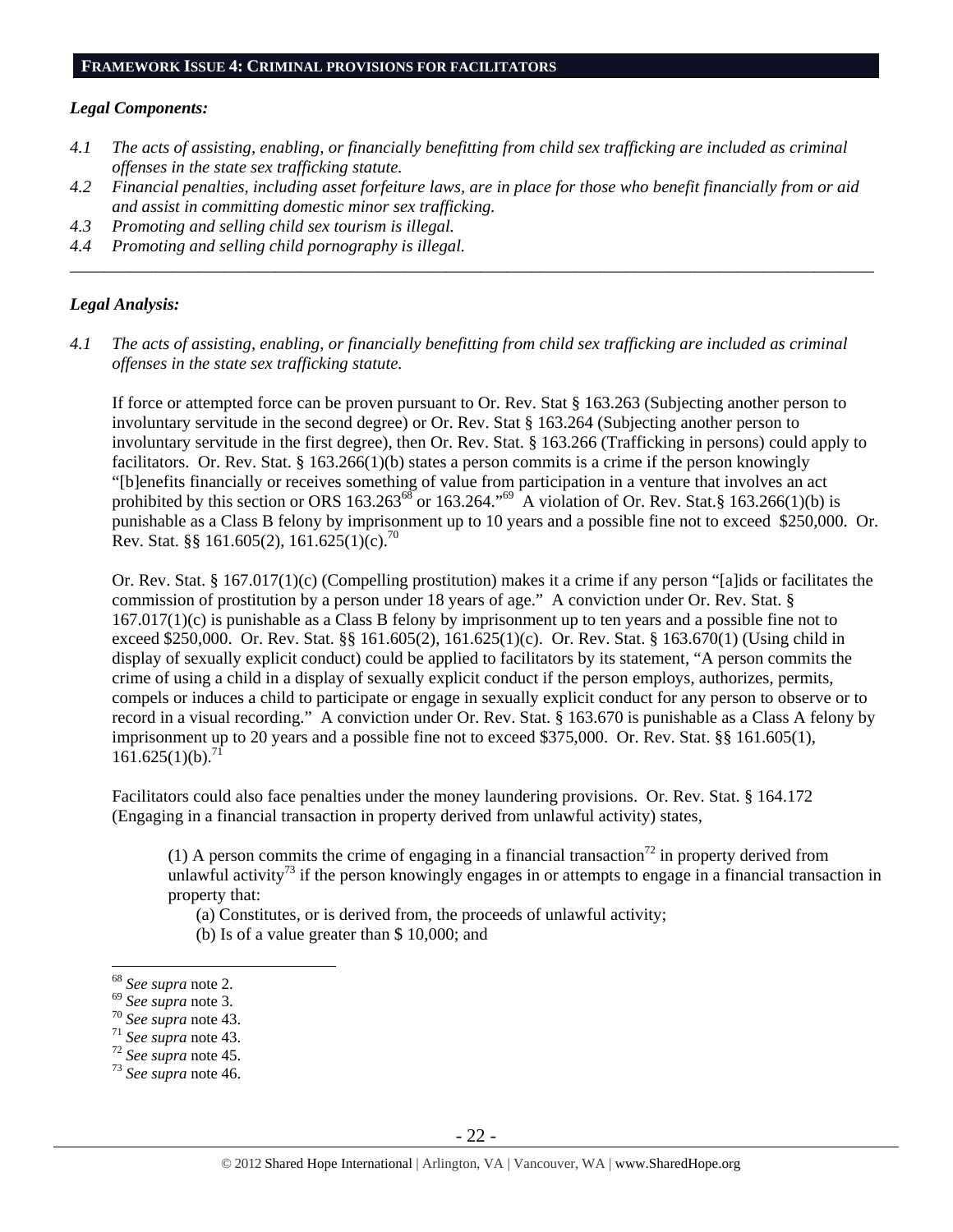(c) The person knows is derived from or represents the proceeds of some form, though not necessarily which form, of unlawful activity.

(2) (a) Engaging in a financial transaction in property derived from unlawful activity is a Class C felony.

(b) In addition to any other sentence of imprisonment or fine that a court may impose and notwithstanding ORS 161.625, a court may include in the sentence of a person convicted under this section a fine in an amount equal to the value of the property involved in the unlawful transaction.

*4.2 Financial penalties, including asset forfeiture laws, are in place for those who benefit financially from or aid and assist in committing domestic minor sex trafficking.* 

Facilitators convicted under Or. Rev. Stat. § 163.266 (Trafficking in persons) or § 167.017(1)(c) (Compelling prostitution) are punishable as Class B felonies by a possible fine not to exceed \$250,000.<sup>74</sup> Or. Rev. Stat. § 161.625(1)(c). A conviction under Or. Rev. Stat. § 163.670(1) (Using child in display of sexually explicit conduct) is punishable as a Class A felony by a possible fine not to exceed \$375,000. Or. Rev. Stat.  $$161.625(1)(b).$ 

Under Oregon's discretionary, criminal forfeiture provisions, Or. Rev. Stat. § 131.553(1)(c), (e) (Legislative findings; effect on local laws; remedy not exclusive) finds that "[p]erpetrators of crimes should not be allowed to keep the proceeds and instrumentalities of their crimes" and that "[t]here is a need to provide for the forfeiture of certain property subject to criminal forfeiture under ORS 131.550 to 131.600, to provide for the protection of the rights and interests of affected persons and to provide for uniformity throughout this state with respect to the laws of this state that pertain to the criminal forfeiture of real and personal property based upon prohibited conduct."

Or. Rev. Stat. § 131.558 (Property subject to forfeiture) includes the following in the list of property that is subject to criminal forfeiture:

(4) All conveyances, including aircraft, vehicles and vessels, that are used, or are intended for use, to transport or facilitate the transportation, sale, receipt, possession or concealment of property described in subsection (1) or (2) of this section, and all conveyances, including aircraft, vehicles and vessels, that are used or intended for use in prohibited conduct or to facilitate prohibited conduct . . .

. . . (5) All books, records, computers and research, including formulae, microfilm, tapes and data that are used or intended for use to facilitate prohibited conduct;

(6) All moneys, negotiable instruments, balances in deposit or other accounts, securities or other things of value furnished or intended to be furnished by any person in the course of prohibited conduct, all proceeds of or from prohibited conduct, and all moneys, negotiable instruments, balances in deposit and other accounts and securities used or intended to be used to facilitate any prohibited conduct; (7) All real property, including any right, title and interest in the whole of any lot or tract of land and any appurtenances or improvements, that is used or intended to be used to commit or facilitate the commission of prohibited conduct;

. . .

(10) All personal property that is used or intended to be used to commit or facilitate prohibited conduct.

"Prohibited conduct" is defined in Or. Rev. Stat. § 131.550(12) (Definitions) as the following: "(a) For purposes of proceeds, a felony or a Class A misdemeanor. (b) For purposes of instrumentalities, any crime listed in ORS 131.602." Or. Rev. Stat. § 131.602 (Prohibited conduct for purposes of instrumentalities of crime) includes trafficking in persons. Or. Rev. Stat § 131.602(140). Notably for those facilitators providing common carrier

 $\overline{a}$ 

<sup>74</sup> *See supra* note 43.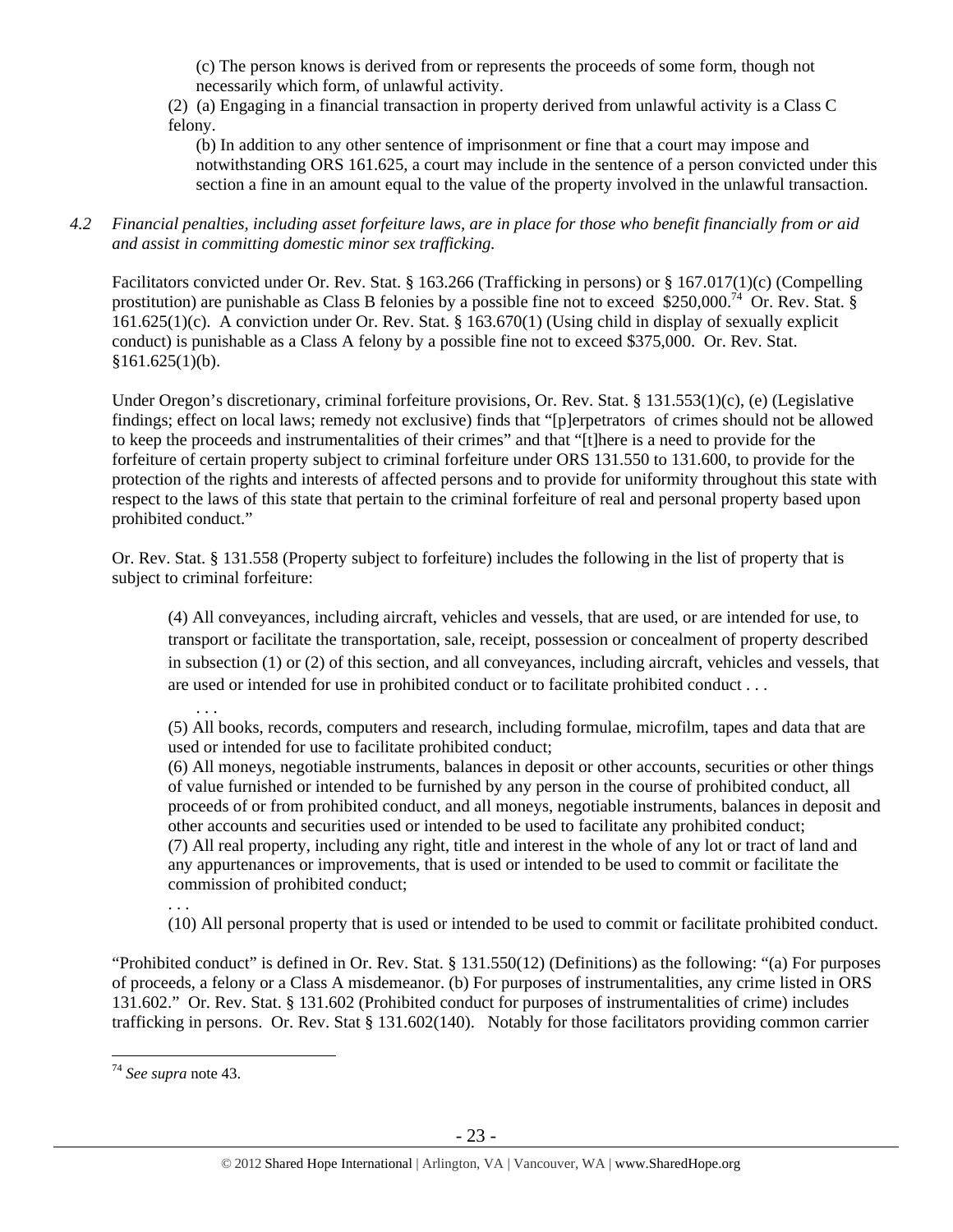transportation, Or. Rev. Stat. § 131.558 (Property subject to forfeiture) makes an exception for any common carrier conveyance from seizure in Subsection (4):

All conveyances, including aircraft, vehicles and vessels, that are used, or are intended for use, to transport or facilitate the transportation, sale, receipt, possession or concealment of property described in subsection (1) or (2) of this section, and all conveyances, including aircraft, vehicles and vessels, that are used or intended for use in prohibited conduct or to facilitate prohibited conduct . . .

. . .

. . . .

Seizure of forfeitable property is governed by Or. Rev. Stat. § 131.561, which states in relevant part,

(4)(a) A police officer may seize property pursuant to an order of the court. Forfeiture counsel or a seizing agency may apply for an ex parte order directing seizure of specified property.

(5)Property may be constructively seized by posting notice of seizure for criminal forfeiture on it or by filing notice of seizure for criminal forfeiture or notice of pending criminal forfeiture in the public records that impart constructive notice of matters relating to such property.

Where the seizing agency is the state, the forfeited property shall be distributed pursuant to Or. Rev. Stat. § 131.597, which provides that the property shall be distributed as follows: to pay costs and to the victim, any amount ordered. Of the remaining amount, 3% to the Asset Forfeiture Oversight Account, 7% to the Illegal Drug Cleanup Fund, 10% to the General Fund, 40% to the Dept. of State Police, 40% to the Drug Prevention and Education Fund. Where the seizing agency is not the state, the forfeited property shall be distributed pursuant to Or. Rev. Stat. § 131.594.

Facilitators may also be subject to restitution pursuant to Or. Rev. Stat. § 137.106 (Restitution to victims), which requires the district attorney to investigate and present to the court before sentencing evidence of economic damages suffered as a result of the crime. The court is authorized to order restitution<sup>75</sup> as part of a criminal case when the crime "has resulted in economic damages."76 Or. Rev. Stat. § 137.106(1).

In addition to these provisions, Oregon's racketeering provisions provide for civil asset for feiture.<sup>77</sup> Or. Rev. Stat. § 166.725(2) (Remedies for violation of ORS 166.720; time limitation) states in part,

All property, real or personal, including money, used in the course of, derived from or realized through conduct in violation of a provision of ORS 166.715 to 166.735 is subject to civil forfeiture to the state. The state shall dispose of all forfeited property as soon as commercially feasible. If property is not exercisable or transferable for value by the state, it shall expire. All forfeitures or dispositions under this section shall be made with due provision for the rights of innocent persons. . . .

. . . .

## *4.3 Promoting and selling child sex tourism is illegal.*

There is no specific law prohibiting the promotion or sale of child sex tourism.

4.3.1 Recommendation: Enact a law prohibiting selling or offering to sell travel services that include or facilitate travel for the purpose of engaging in commercial sexual exploitation of a minor or prostitution of a minor, if occurring in Oregon.

<sup>&</sup>lt;sup>75</sup> See supra note 30.

<sup>&</sup>lt;sup>76</sup> *See supra* note 31.<br><sup>77</sup> Or. Rev. Stat. §§ 166.715–.735.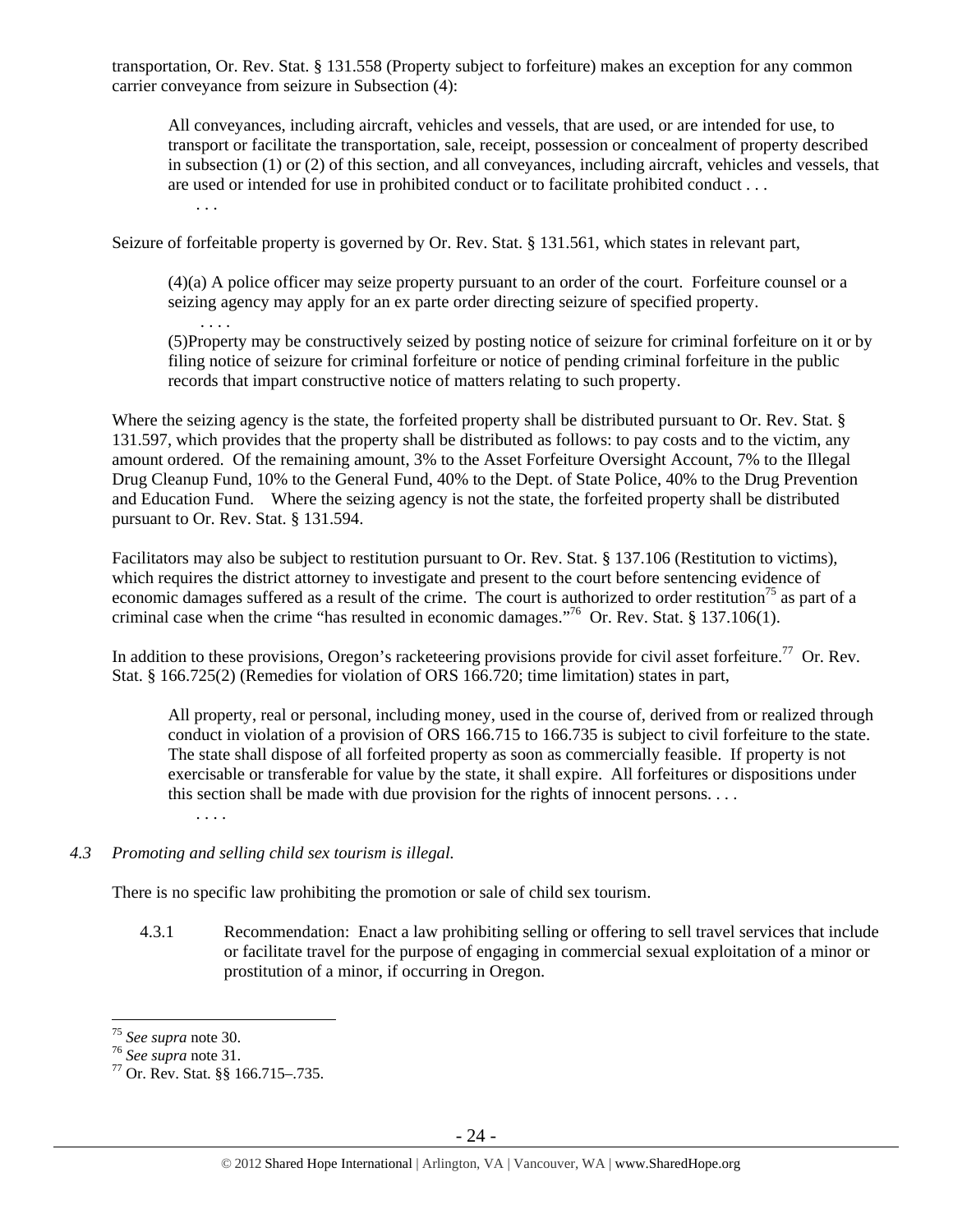#### *4.4 Promoting and selling child pornography is illegal.*

Under Or. Rev. Stat. § 163.684(1) (Encouraging child sexual abuse in the first degree),

- (a) A person commits the crime of encouraging child sexual abuse in the first degree if the person: (A) Knowingly develops, duplicates, publishes, prints, disseminates, exchanges, displays, finances, attempts to finance or sells a visual recording of sexually explicit conduct involving a child or knowingly possesses, accesses or views such a visual recording with the intent to develop, duplicate, publish, print, disseminate, exchange, display or sell it; or
	- (B) Knowingly brings into this state, or causes to be brought or sent into this state, for sale or distribution, a visual recording of sexually explicit conduct involving a child; and
- (b) Knows or is aware of and consciously disregards the fact that creation of the visual recording of sexually explicit conduct involved child abuse.

A conviction under Or. Rev. Stat. § 163.684 is punishable as a Class B felony punishable by imprisonment up to 10 years and a possible fine not to exceed \$250,000. Or. Rev. Stat. §§ 163.684(2), 161.605(2),  $161.625(1)(c)$ .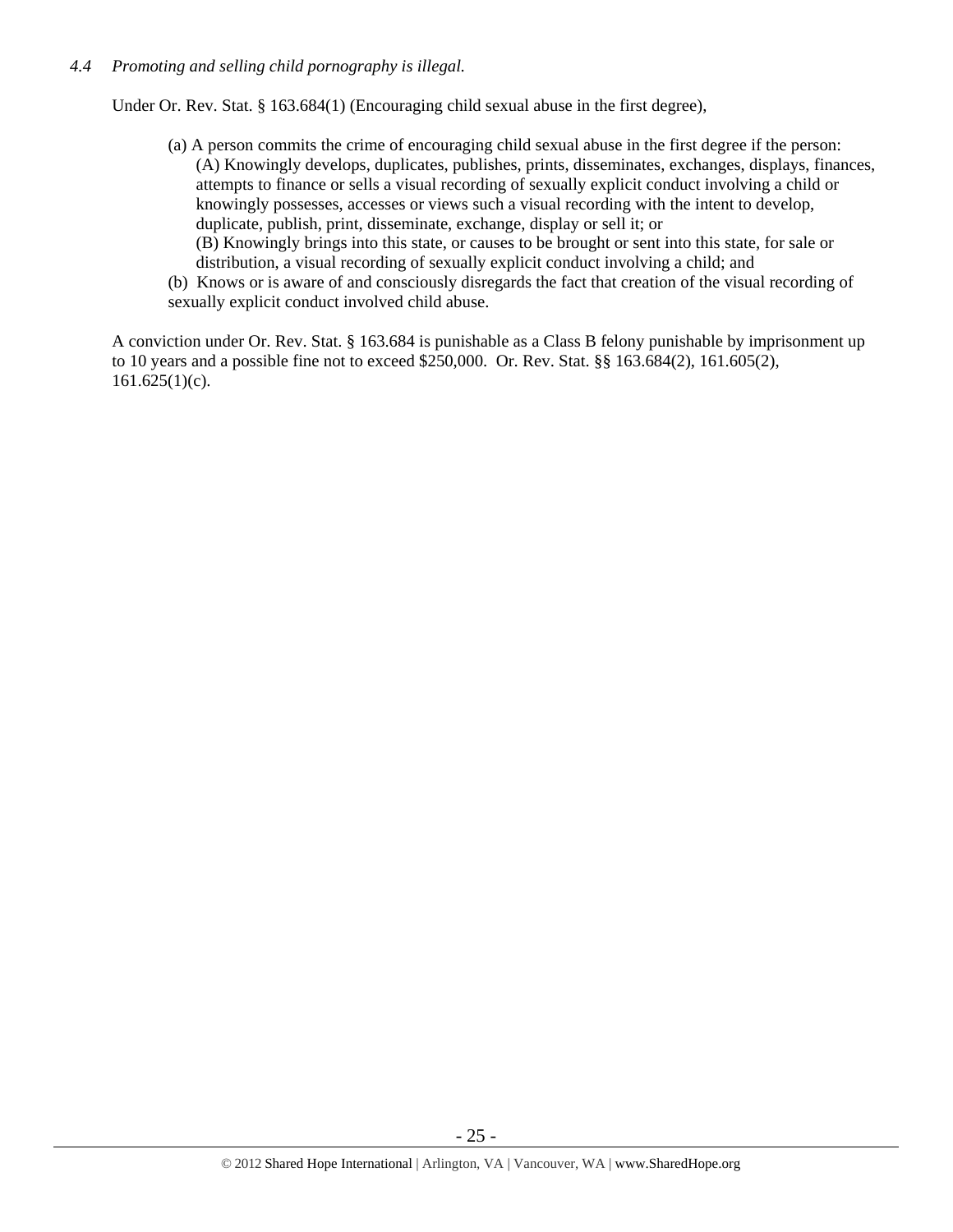#### **FRAMEWORK ISSUE 5: PROTECTIVE PROVISIONS FOR THE CHILD VICTIMS**

## *Legal Components:*

- *5.1 Statutorily-mandated victim services define "victim" to specifically include victims of domestic minor sex trafficking or commercial sexual exploitation of children (CSEC) to ensure prompt identification and access to victims' rights and services.*
- *5.2 The state sex trafficking statute expressly prohibits a defendant from raising consent of the minor to the commercial sex acts as a defense.*
- *5.3 Prostitution laws apply only to adults, making minors under 18 specifically immune from this offense.*
- *5.4 Child victims of sex trafficking or commercial sexual exploitation are provided with a child protection response, including specialized shelter and services, and are not detained in juvenile detention facilities.*
- *5.5 Commercial sexual exploitation is identified as a type of abuse and neglect within child protection statutes.*
- *5.6 The definition of "caregiver" (or similar term) in the child welfare statutes is broad enough to include a trafficker who has custody or control of a child in order to bring a trafficked child into protection of child protective services.*
- *5.7 Crime victims' compensation is specifically available to a child victim of sex trafficking or commercial sexual exploitation of children (CSEC) without regard to ineligibility factors.*
- *5.8 Victim-friendly procedures and protections are provided in the trial process for minors under 18.*
- *5.9 Expungement or sealing of juvenile delinquency records resulting from arrests or adjudications for prostitution-related offenses committed as a result of, or in the course of, the commercial sexual exploitation of a minor is available within a reasonable time after turning 18.*
- *5.10 Victim restitution and civil remedies for victims of domestic minor sex trafficking or commercial sexual exploitation of children (CSEC) are authorized by law.*
- *5.11 Statutes of limitations for civil and criminal actions for child sex trafficking or commercial sexual exploitation of children (CSEC) offenses are eliminated or lengthened sufficiently to allow prosecutors and victims a realistic opportunity to pursue criminal action and legal remedies.*

*\_\_\_\_\_\_\_\_\_\_\_\_\_\_\_\_\_\_\_\_\_\_\_\_\_\_\_\_\_\_\_\_\_\_\_\_\_\_\_\_\_\_\_\_\_\_\_\_\_\_\_\_\_\_\_\_\_\_\_\_\_\_\_\_\_\_\_\_\_\_\_\_\_\_\_\_\_\_\_\_\_\_\_\_\_\_\_\_\_\_\_\_\_\_* 

# *Legal Analysis:*

 $\overline{a}$ 

*5.1 Statutorily-mandated victim services define "victim" to specifically include victims of domestic minor sex trafficking or commercial sexual exploitation of children (CSEC) to ensure prompt identification and access to victims' rights and services.* 

Under Oregon's compensation of crime victim provisions, codified in Chapter 147 of Oregon Revised Statutes, a "victim" is defined in part as "[a] person: (A) Killed or injured in this state as a result of a compensable crime<sup>78</sup> perpetrated or attempted against that person; ... (D) Killed or injured in another state as a result of a criminal episode that began in this state  $\dots$ .  $\overline{O}$  Or. Rev. Stat. § 147.005(15)(a) (Definitions).

For purposes of victim restitution, pursuant to Or. Rev. Stat. § Rev. Stat. § 137.103 (Definitions for ORS 137.101 to 137.109) "(4) Victim means: (a) The person against whom the defendant committed the criminal offense, if the court determines that the person has suffered economic damages as a result of the offense. . . . (5) Victim does not include any coparticipant in the defendant s criminal activities."

5.1.1 Recommendation: Amend the definition of victim in Or. Rev. Stat. § 147.005(15)(a) (Definitions) and § 137.03(4)-(5) (Definitions for ORS 137.101 to 137.109) to expressly

<sup>78</sup> Or. Rev. Stat. § 147.005(4) (Definitions) defines "compensable crime" as "abuse of corpse in any degree or an intentional, knowing, reckless, or criminally negligent act that results in serious bodily injury or death of another person and that, if committed by a person of full legal capacity, would be punishable as a crime in this state."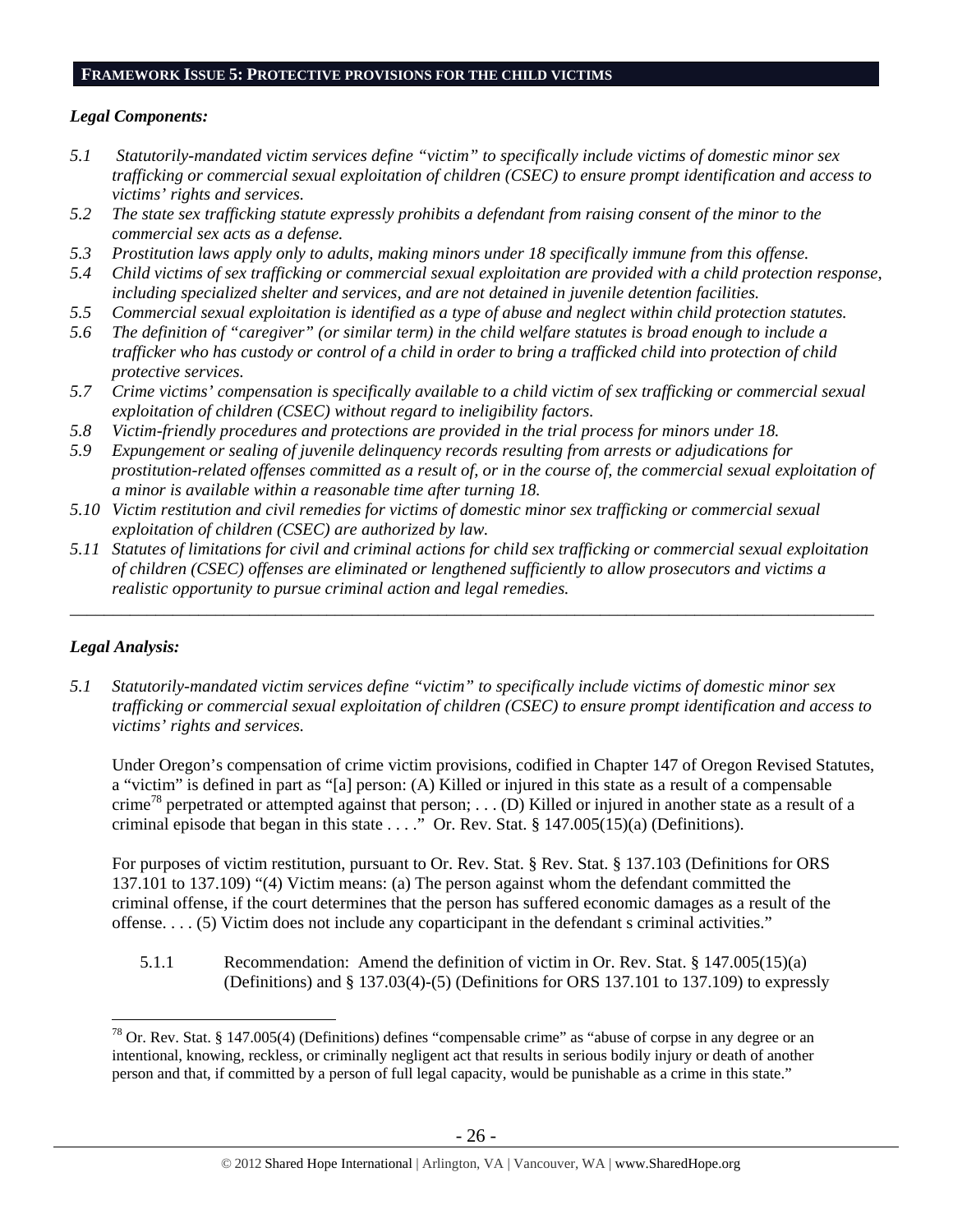include trafficking and CSEC victims, regardless of participation in criminal acts during their exploitation, by referring to Or. Rev. Stat. § 163.266(1) (Trafficking in persons), §  $167.017(1)(b)$ , (c), (d) (Compelling prostitution), § 163.670(1) (Using child in display of sexually explicit conduct), and § 167.008 (Patronizing a prostitute).

*5.2 The state sex trafficking statute expressly prohibits a defendant from raising consent of the minor to the commercial sex acts as a defense.* 

Or. Rev. Stat. § 163.266 (Trafficking in persons) and CSEC laws do not refer to a defense based on the consent of the minor to the commercial sex act. However, the code does not specifically prohibit a defendant from raising such a defense.

- 5.2.1 Recommendation: Add a provision that expressly prohibits a consent defense for commercial sexual exploitation of children offenses, such as human trafficking and prostitution when the victim is a minor.
- *5.3 Prostitution laws apply only to adults, making minors under 18 specifically immune from this offense.*

Or. Rev. Stat. § 167.007 (Prostitution) applies to adults as well as minors and fails to specifically make minors immune from prosecution for prostitution or to specifically identify a minor engaged in prostitution as a victim of sex trafficking.

If force or attempted force can be proven in the case pursuant to Or. Rev. Stat. § 163.263 (Subjecting another person to involuntary servitude in the second degree) and § 163.264 (Subjecting another person to involuntary servitude in the first degree), then Or. Rev. Stat. § 163.269 (Victim assertion of defense of duress) states,

A person who is the victim of a crime described in ORS 163.263 [Subjecting another person to involuntary servitude in the second degree], 163.264 [Subjecting another person to involuntary servitude in the first degree], or 163.266 [Trafficking in persons] may assert the defense of duress, as described in ORS 161.270 [Duress], if the person is prosecuted for conduct that constitutes services under ORS 163.261, that the person was caused to provide.

*5.4 Child victims of sex trafficking or commercial sexual exploitation are provided with a child protection response, including specialized shelter and services, and are not detained in juvenile detention facilities.* 

Or. Admin. R. 413-015-0210(2) (Determining Department's Response and Required Time Lines for CPS Information) lays out the requirements for CPS involvement as follows:

(2) CPS assessment required. A CPS assessment is required if: (a) The screener determines that information received constitutes a report of child abuse<sup>79</sup> or neglect, as defined in ORS 419B.005 [Definitions], and the information indicates:

 $\overline{a}$ 

(C) Rape of a child, which includes but is not limited to rape, sodomy, unlawful sexual penetration and incest, as those acts are described in ORS chapter 163.

 $79$  Or. Rev. Stat. § 419B.005 (Definitions) defines "abuse" in part as

 $(1)(a)$  "Abuse" means:

<sup>(</sup>A) Any assault, as defined in ORS chapter 163, of a child and any physical injury to a child which has been caused by other than accidental means, including any injury which appears to be at variance with the explanation given of the injury.

<sup>(</sup>B) Any mental injury to a child, which shall include only observable and substantial impairment of the child's mental or psychological ability to function caused by cruelty to the child, with due regard to the culture of the child.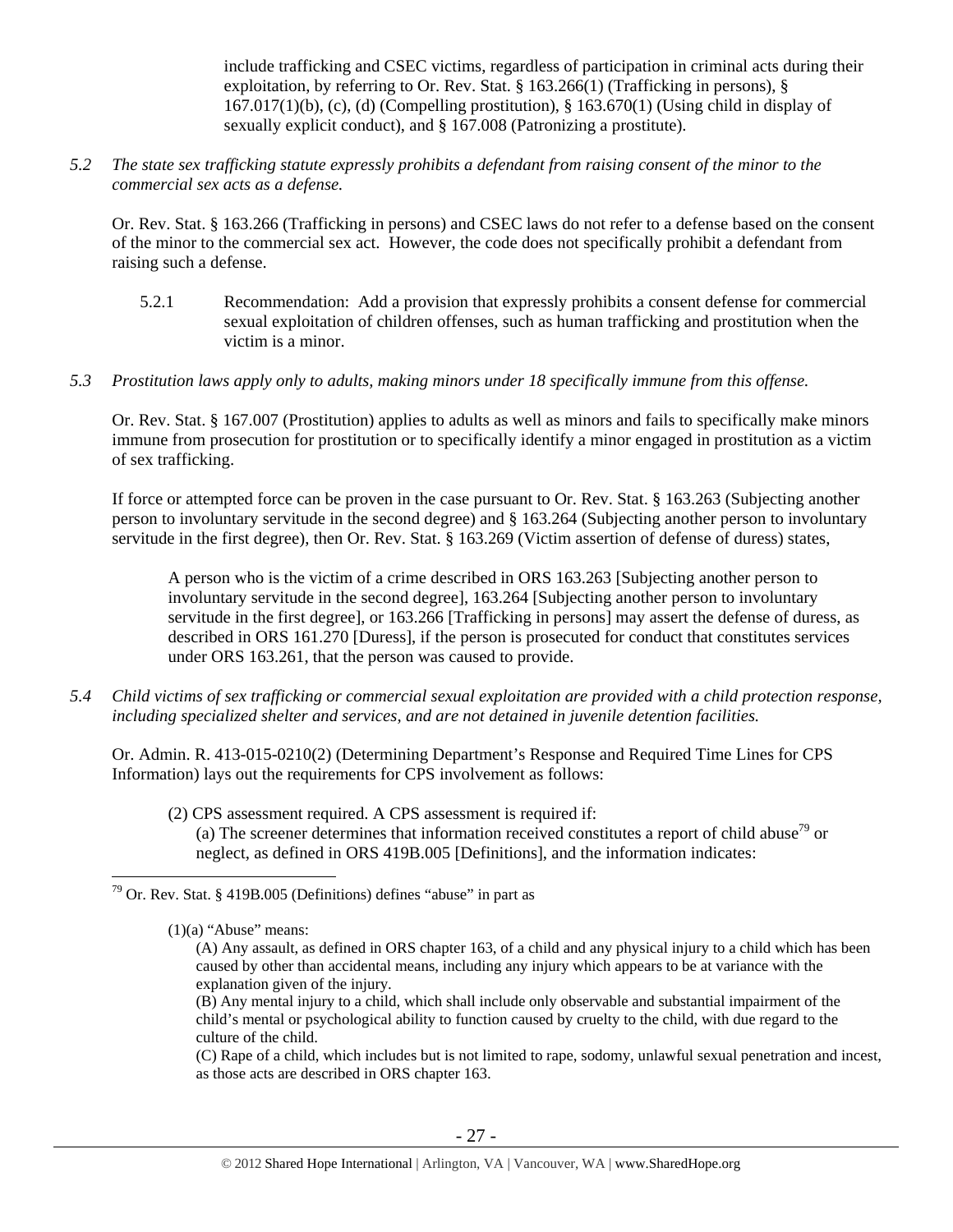(A) The alleged perpetrator is a legal parent of the alleged child victim;

(B) The alleged perpetrator resides in the alleged child victim's home;

(C) The alleged perpetrator may have access to the alleged child victim, and the parent or caregiver may not be able or willing to protect the child; or

(D) The alleged child abuse occurred in a day care facility, the home of a Department certified foster parent or relative caregiver, or a private child caring agency that is not a Children's Care Provider (CCP).

. . . .

Officials must report child abuse pursuant to Or. Rev. Stat. § 419B.010(1) (Duty of officials to report child abuse; exceptions; penalty), which states, in part, "Any public or private official having reasonable cause to believe that any child with whom the official comes in contact has suffered abuse or that any person with whom the official comes in contact has abused a child shall immediately report or cause a report to be made in the manner required in ORS 419B.015. . . ." Upon receiving a report, the Department of Human Services or law enforcement agency, must investigate the claim. Or. Rev. Stat. § 419B.020(1)(a). Pursuant to Or. Rev. Stat. § 419B.020(3),

If the law enforcement agency conducting the investigation finds reasonable cause to believe that abuse has occurred, the law enforcement agency shall notify by oral report followed by written report the local office of the department. The department shall provide protective social services of its own or of other available social agencies if necessary to prevent further abuses to the child or to safeguard the child's welfare.

Additionally, under ORS § 419B.845(1)(a) (Restraining order when child abuse alleged), "[w]hen a petition has been filed alleging that the child has been physically or sexually abused, the court may enter an order restraining the alleged perpetrator of the abuse from having contact with the child or attempting to contact the child and requiring the alleged perpetrator to move from the household in which the child resides." Restraining orders may be issued only if the court finds:

(A) There is probable cause to believe the abuse occurred and that the person to be restrained committed the abuse; and

(B) The order is in the best interest of the child.

Or. Rev. Stat. § 417.799(1) (Runaway and homeless youth; delivery of services; planning)<sup>80</sup> makes the Department of Human Services "responsible for coordinating statewide planning for delivery of services to runaway and homeless youth and their families." Or. Rev. Stat. § 417.799(2), (3) states,

(E) Sexual exploitation, including but not limited to:

(ii) Allowing, permitting, encouraging or hiring a child to engage in prostitution or to patronize a prostitute, as defined in ORS chapter 167.

 $80$  The text of Or. Rev. Stat. § 417.799 included here and elsewhere in this report includes amendments made by the passage of House Bill 4165 during the regular session of the  $76<sup>th</sup>$  Oregon Legislature. 2012 Or. Laws 37. (OR 2012) (effective March 6, 2012).

 <sup>(</sup>D) Sexual abuse, as described in ORS chapter 163.

<sup>(</sup>i) Contributing to the sexual delinquency of a minor, as defined in ORS chapter 163, and any other conduct which allows, employs, authorizes, permits, induces or encourages a child to engage in the performing for people to observe or the photographing, filming, tape recording or other exhibition which, in whole or in part, depicts sexual conduct or contact, as defined in ORS 167.002 or described in ORS 163.665 and 163.670, sexual abuse involving a child or rape of a child, but not including any conduct which is part of any investigation conducted pursuant to ORS 419B.020 or which is designed to serve educational or other legitimate purposes; and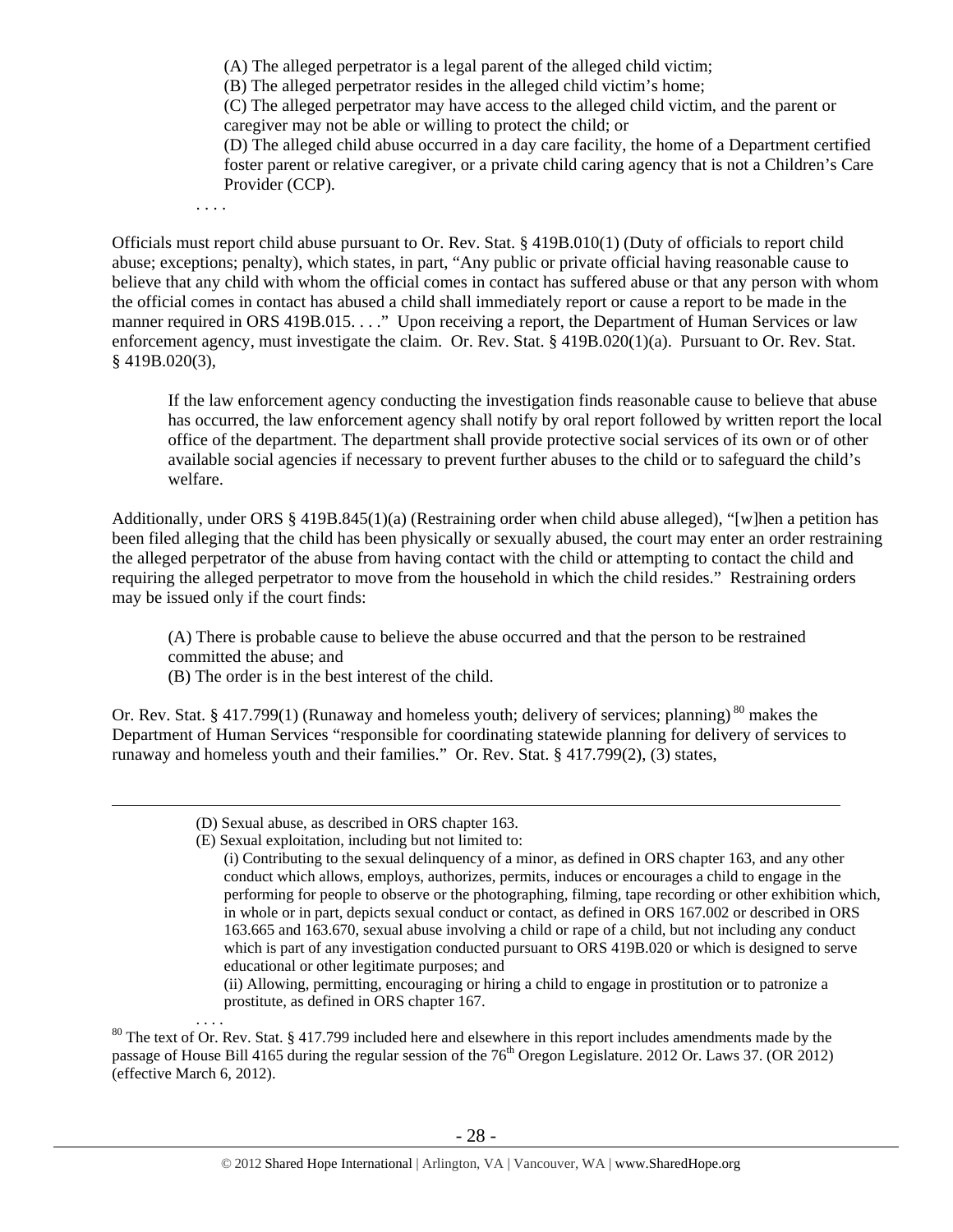(2) The department shall recommend policies that integrate a system of services and support for runaway and homeless youth into the state's continuum of care for children who are 0 through18 years of age.

(3) The department may work with the Youth Development Council, the Employment Department, the Housing and Community Services Department, the Department of Community Colleges and Workforce Development, the Department of Education and the Oregon Youth Authority to develop a comprehensive and coordinated approach for services and support for runaway and homeless youth and their families.

Pursuant to Or. Rev. Stat. § 419B.150 (When protective custody authorized; disposition of runaway child taken into protective custody),

(1) A child may be taken into protective custody by a peace officer, counselor, employee of the Department of Human Services or any other person authorized by the juvenile court of the county in which the child is found, in the following circumstances:

(a) When the child's condition or surroundings reasonably appear to be such as to jeopardize the child's welfare;

(b) When the juvenile court, by order indorsed on the summons as provided in ORS 419B.839 [Required and discretionary summons] or otherwise, has ordered that the child be taken into protective custody; or

(c) When it reasonably appears that the child has run away from home.

 $(2) \ldots$ 

(c) The court may issue an order even though no services have been provided if the court makes written findings that no existing services could eliminate the need for protective custody of the child and that protective custody is in the best interests of the child.

(3) When a child is taken into protective custody as a runaway under subsection (1) of this section, the peace officer or other person who takes the child into custody:

(a) (A) Shall release the child without unnecessary delay to the custody of the child's parent or guardian or to a shelter facility that has agreed to provide care and services to children who have run away from home and that has been designated by the juvenile court to provide such care and services; or

(B) Shall follow the procedures described in ORS 419B.160 [Place of detention; record; parental notice required], 419B.165 [Release of child taken into custody], 419B.168 [Procedure when child is not released] and 419B.171 [Report required when child is taken into custody];

(b) Shall, if possible, determine the preferences of the child and the child's parent or guardian as to whether the best interests of the child are better served by placement in a shelter facility that has agreed to provide care and services to children who have run away from home and that has been designated by the juvenile court to provide such care and services or by release to the child's parent or guardian; and

(c) Notwithstanding ORS 419B.165 and subsection (1) of this section, shall release the child to a shelter facility that has agreed to provide care and services to children who have run away from home and that has been designated by the juvenile court to provide such care and services if it reasonably appears that the child would not willingly remain at home if released to the child's parent or guardian.

Generally, the child shall be released to the parent or other person responsible for the child's care unless an order for protective custody has been issued or "[w]here the person taking the child into custody has probable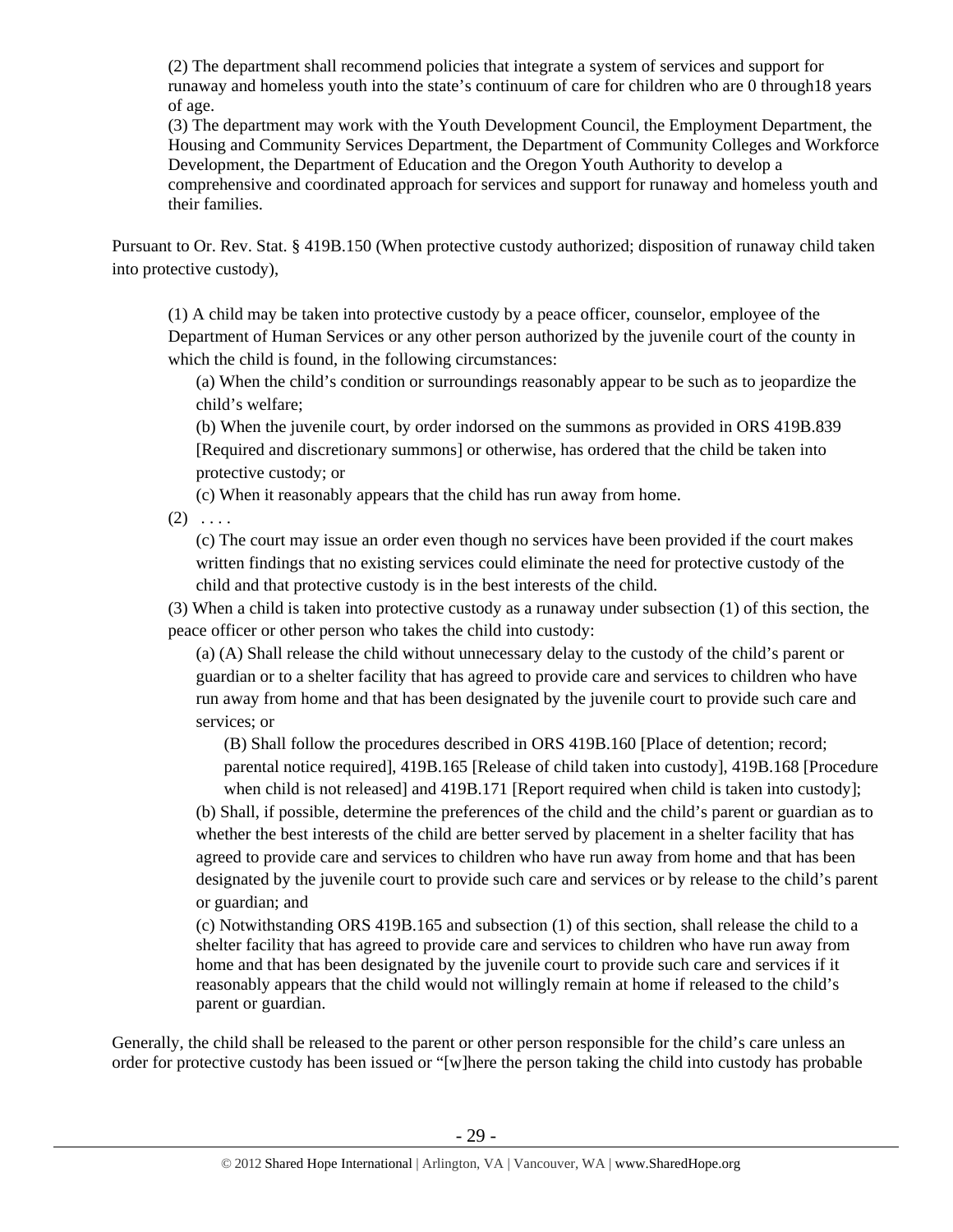cause to believe that the welfare of the child or others may be immediately endangered by the release of the child." Or. Rev. Stat. § 419B.165.

Pursuant to Or. Rev. Stat. § 419B.168 (Procedure when child is not released),

(1) If a child taken into protective custody is not released as provided in ORS 419B.165 and the juvenile court for the county has not established the alternative procedure authorized in subsection (4) of this section, the person taking the child into custody shall, without unnecessary delay, do one of the following:

(a) Take the child before the court or a person appointed by the court to effect disposition under ORS 419B.165.

(b) Take the child to a place of detention or shelter care or a public or private agency designated by the court and as soon as possible thereafter notify the court that the child has been taken into custody.

(2) Where a child residing in some other county is taken into protective custody the child may be: (a) Released to the child's parent or other responsible person in this state as provided in ORS 419B.165.

(b) Delivered to a peace officer or juvenile counselor in the county in which the child resides, if such delivery can be made without unnecessary delay. In such event, the person to whom the child is delivered shall assume protective custody of the child and shall proceed as provided in this chapter.

(3) Where a child is released or delivered as provided in subsection (2) of this section, the jurisdiction of the juvenile court of the county in which the child resides shall attach from the time the child is taken into custody.

(4) The juvenile court may establish, as an alternative to the provisions of subsection (1) of this section, that if a child taken into protective custody is not released as provided in ORS 419B.165, procedures shall be followed that comply with the following:

(a) The person taking the child into custody may communicate, by telecommunications or otherwise, with the person appointed by the court to effect disposition under ORS 419B.175. (b) After interviewing the person taking the child into custody and obtaining such other information as is considered necessary, the person appointed by the court under ORS 419B.175 to effect disposition may exercise the authority granted under that section and shall, in such case, direct that the person taking the child into custody release the child or deliver the child in accordance with such direction.

(c) The person taking the child into custody shall comply with the direction of the person appointed by the court to effect disposition.

If a child is taken into protective custody, Or. Rev. Stat. § 419B.175(1) (Initial disposition of child taken into custody) states,

[A] person designated by a court to effect disposition of a child taken into protective custody or brought before the court ... shall ....

- (a) Release the child to the custody of a parent, guardian or other responsible person;
- (b) Release the child on the child's own recognizance when appropriate;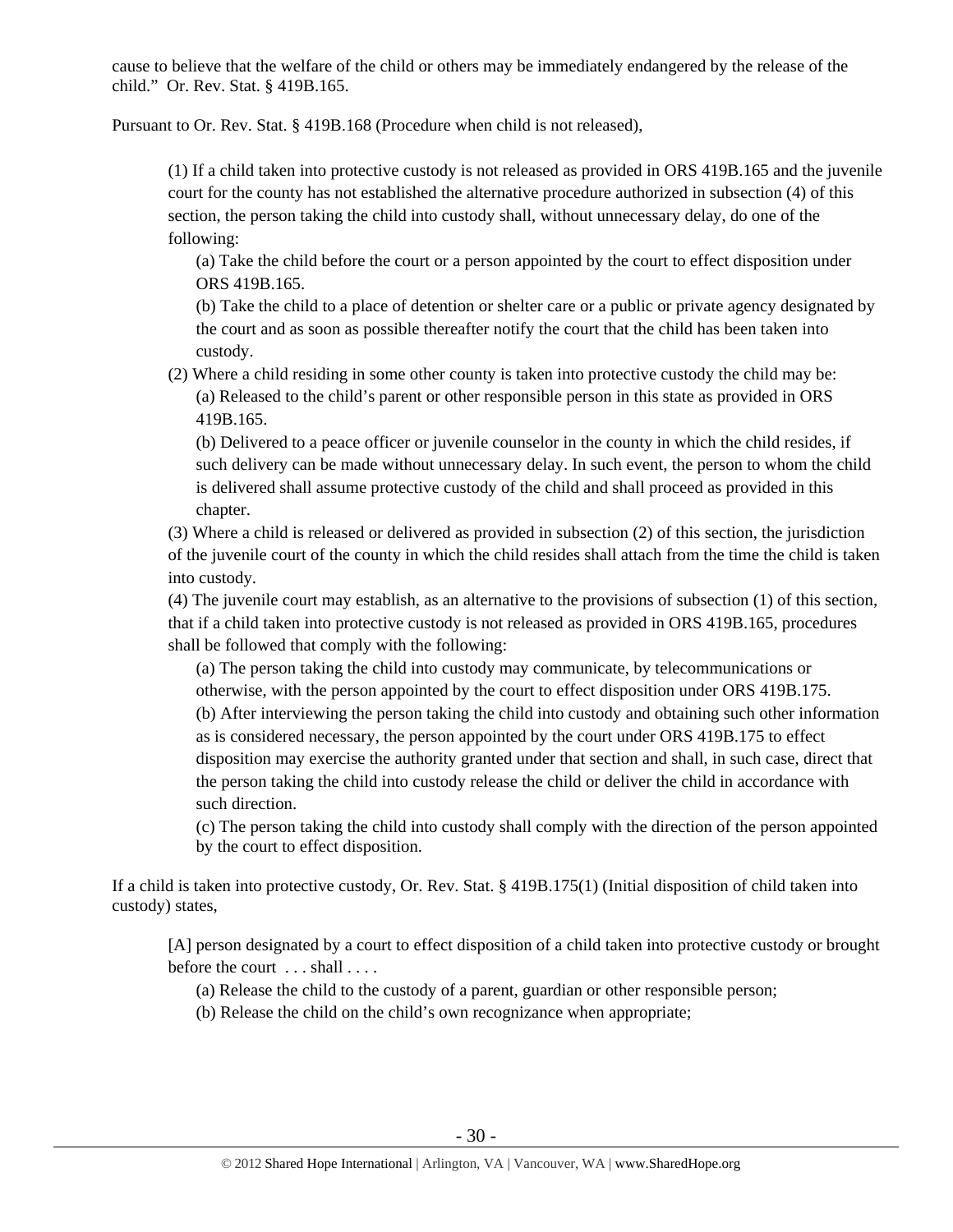(c) Subject to ORS 419B.121 or 419B.180, place the child in shelter care or detention. The child shall be placed in shelter care rather than detention, unless the person has probable cause to believe that the court will be able to detain the child under ORS 419B.121; or

(d) Pursuant to order of the court made after the filing of a petition, hold, retain or place the child in shelter care subject to further order.

"Protective custody shall not be deemed an arrest so far as the child is concerned." Or. Rev. Stat. § 419B.155(1) (Protective custody not arrest).

A hearing must be conducted no later than 60 days following a petition alleging that a child is a runaway, abandoned, dependent, or neglected and the court must enter an order for disposition of the child at the termination of the hearing. Or. Rev. Stat. §§ 419B.305, 419B.100, 419.B325. A speedy hearing is required for children "held in detention or shelter care more than 24 hours, excluding Saturdays, Sundays, and judicial holidays, except on order of the court made pursuant to a hearing." Or. Rev. Stat. § 419B.183 (Speedy hearing required).

Following a hearing, "the court may place the ward in the legal custody of the Department of Human Services for care, placement, and supervision." Or. Rev. Stat. § 419B.337 (Commitment to custody of Department of Human Services). The Department of Human services shall then give preference to "relatives and persons who have a caregiver relationship with the child . . . [and] make diligent efforts to place the child or ward with such persons." Or. Rev. Stat. §§ 419B.192(1) (Placement of child or ward; preference given to relatives and caregivers; written findings of court required). Alternatively, "[t]he department may place the ward in a child care center authorized to accept the ward." Or. Rev. Stat. § 419B.337(2). Finally, "if the ward has been placed in the custody of the Department of Human Services, the court shall make no commitment directly to any residential facility . . . and a ward so committed may not be placed in a Department of Corrections Institution." Or. Rev. Stat. § 419B.337(5). A child in need of protective supervision may be placed with a relative under supervision, "some person maintaining a foster home approved by the court, or in a child care center or a youth care center authorized to accept the ward" or alternatively may be placed in the custody of the Department of Human Services. Or. Rev. Stat. §§ 419B.331, 419B.337.

A domestic minor sex trafficking victim may also be treated as a delinquent. Pursuant to Or. Rev. Stat. § 419C.080 (Custody; when authorized),

(1) A peace officer, or any other person authorized by the juvenile court of the county in which the youth is found, may take a youth into custody in the following circumstances:

(a) When, if the youth were an adult, the youth could be arrested without a warrant; or

(b) When the juvenile court, by order indorsed on the summons as provided in ORS 419C.306 or otherwise, has ordered that the youth be taken into custody.

(2) In any order issued under subsection (1)(b) of this section that may result in a substitute care placement or detention, the court shall include a written finding describing why it is in the best interests of the youth to be taken into custody.

Instead of taking the youth into custody, the peace officer may opt to issue a citation for the offense. Or. Rev. Stat. § 419C.085.

Generally, after taking the youth into custody, the youth should be released to the parent, guardian or other person responsible for care of the child. Or. Rev. Stat. § 419C.100. However, pursuant to Or. Rev. Stat. § 419C.100 (Release of youth taken into custody; exceptions), the youth shall not be released in the following circumstances:

(1) When the court has issued a warrant of arrest against the youth.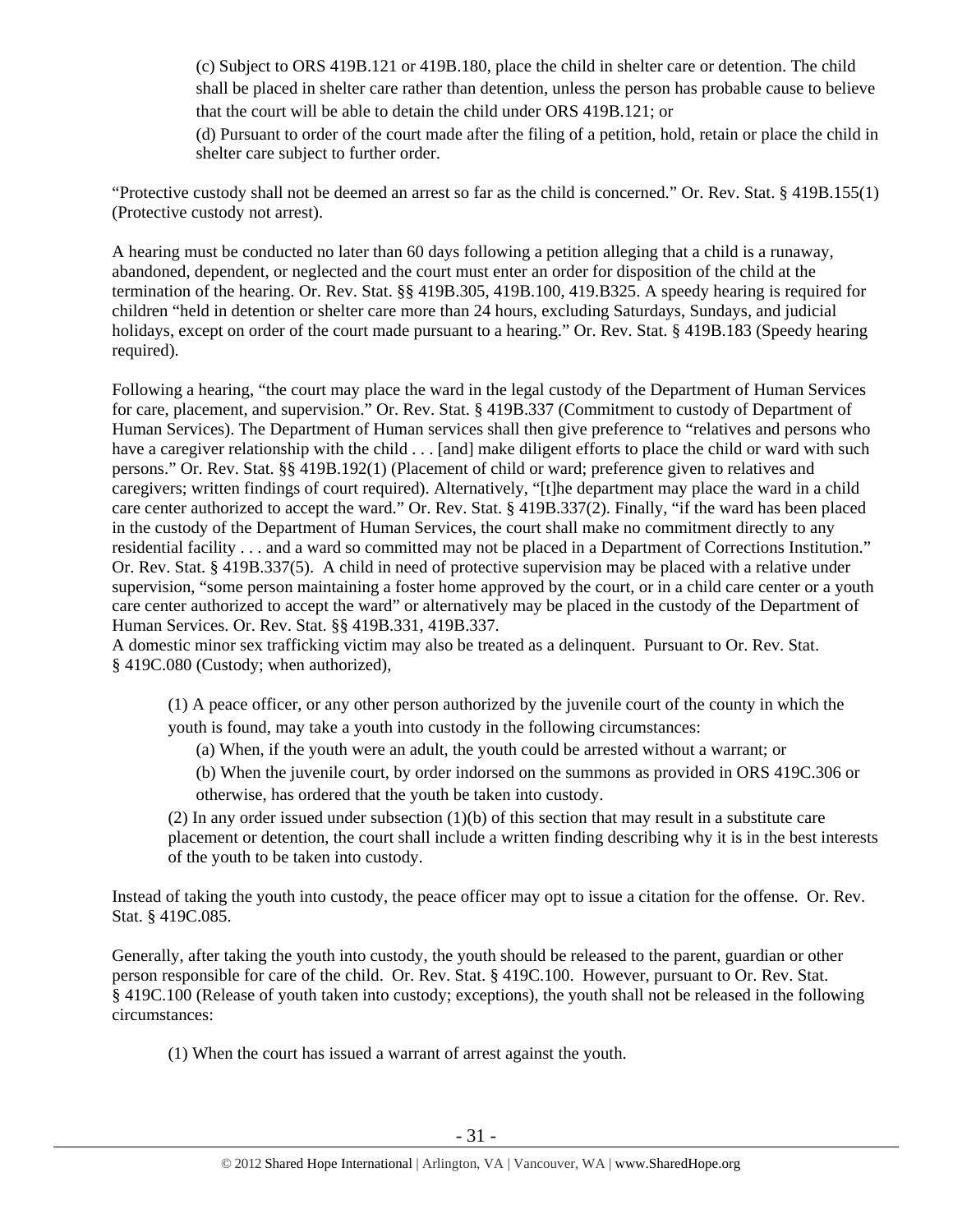(2) When the person taking the youth into custody has probable cause to believe that release of the youth may endanger the welfare of the youth, the victim or others.

. . . .

If the youth is not released, then the youth must be taken to court for disposition or taken to detention, shelter care, or a public or private agency and notify the court. Or. Rev. Stat. § 419C.103(1). Alternatively, pursuant to Or. Rev. Stat. § 419C.103(5) (Procedure when youth is not released; release decision when youth taken into custody resides in other county),

(5) The juvenile court may establish, as an alternative to the provisions of subsection (1) of this section, that if a youth taken into custody is not released as provided in ORS 419C.100, procedures shall be followed that comply with the following:

(a) The person taking the youth into custody may communicate, by telecommunications or otherwise, with the person appointed by the court to effect disposition under ORS 419C.109. (b) After interviewing the person taking the youth into custody and obtaining such other information as is considered necessary, the person appointed by the court under ORS 419C.109 to effect disposition may exercise the authority granted under that section and shall, in such case, direct that the person taking the youth into custody release the youth or deliver the youth in accordance with such direction.

(c) The person taking the youth into custody shall comply with the direction of the person appointed by the court to effect disposition.

Additionally, pursuant to Or. Rev. Stat. § 419C.103(3),

(3) Where a youth residing in some other county is taken into custody the youth may be: (a) Released to the youth's parent, guardian or other responsible person in this state as provided in ORS 419C.100.

(b) Delivered to a peace officer or juvenile counselor in the county in which the youth resides, if such delivery can be made without unnecessary delay. In such event, the person to whom the youth is delivered shall assume custody of the youth and shall proceed as provided in this chapter.

Pursuant to Or. Rev. Stat. § 419C.109 (Initial disposition of youth taken into custody), when a child is taken into custody and certain requirements are met, the child may be released to "a parent, guardian or other responsible person," released on the child's own recognizance, conditionally released, or placed in shelter care or detention, with a preference for shelter care over detention.

Another route into protection is through Or. Rev. Stat. § 418.015(1) (Custody and care of needy children by department), which states that "[t]he Department of Human Services [DHS] may, in its discretion, accept custody of children and may provide care, support and protective services for children who are dependent or neglected, who have mental or physical disabilities or who for other reasons are in need of public service." Additionally, pursuant to Or. Rev. Stat. § 418.015(2), DHS "shall accept any child placed in its custody by a court under, but not limited to ORS chapter 419B [Juvenile Code—Dependency] or 419C [Juvenile code Delinquency], and shall provide such services for the child as the department finds to be necessary."

5.4.1 Recommendation: Enact a law that requires provision of specialized multidisciplinary services and housing to minor victims of sex trafficking and directs them away from the juvenile delinquency process.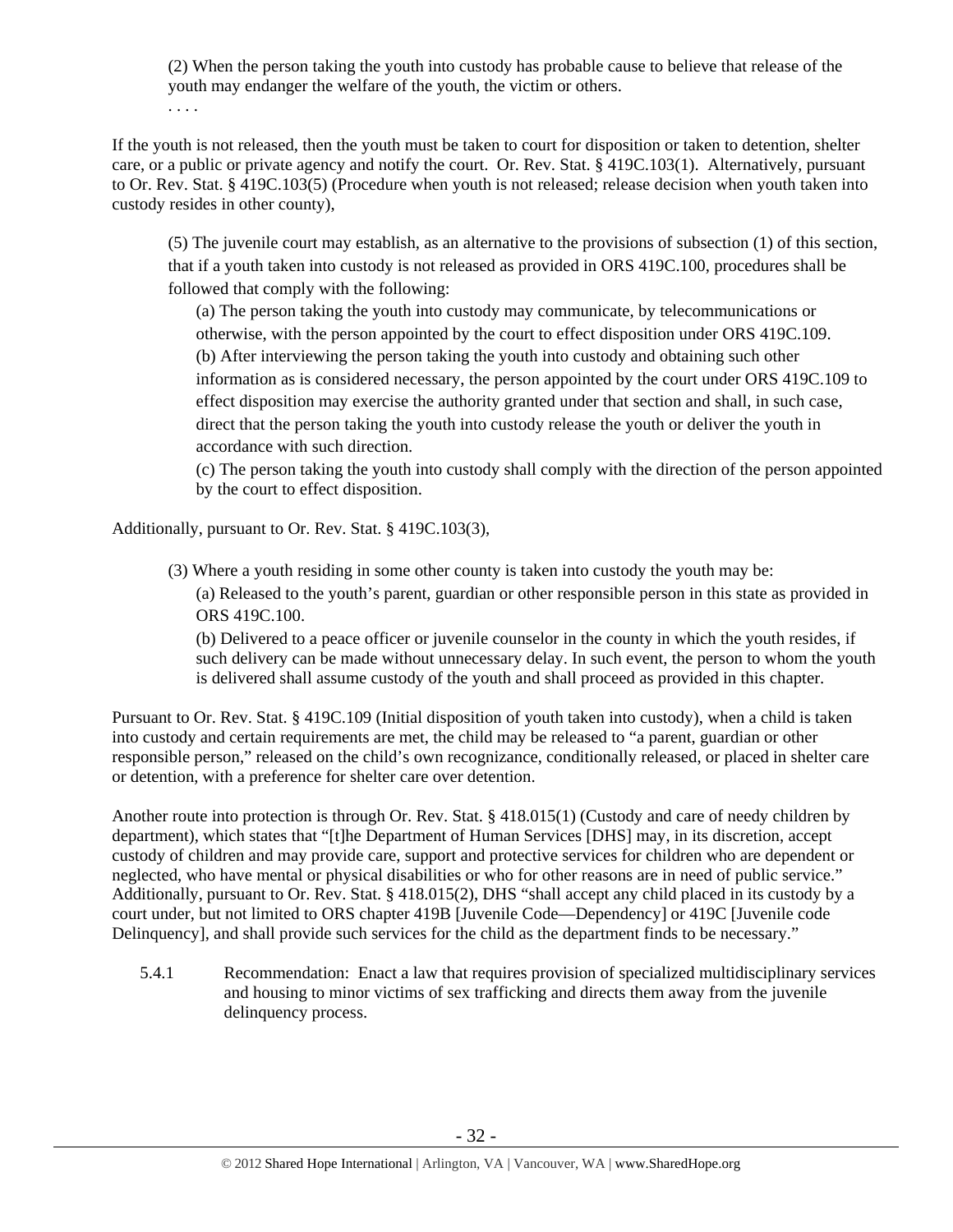# *5.5 Commercial sexual exploitation is identified as a type of abuse and neglect within child protection statutes.*

Or. Admin. R. 413-015-0115(3) (Definitions) defines "child abuse or neglect" to mean "any form of abuse, including abuse through neglect and abuse or neglect by a third party, of a person under age 18." Or. Rev. Stat. § 419B.005 (Definitions) is one of several statutes listed as statutory authority for Or. Admin. R. 413-015-0115.

Or. Rev. Stat. § 419B.005 (Definitions) defines "abuse" in part as,

 $(1)(a)$  "Abuse" means:

(A) Any assault, as defined in ORS chapter 163, of a child and any physical injury to a child which has been caused by other than accidental means, including any injury which appears to be at variance with the explanation given of the injury.

(B) Any mental injury to a child, which shall include only observable and substantial impairment of the child's mental or psychological ability to function caused by cruelty to the child, with due regard to the culture of the child.

(C) Rape of a child, which includes but is not limited to rape, sodomy, unlawful sexual penetration and incest, as those acts are described in ORS chapter 163.

- (D) Sexual abuse, as described in ORS chapter 163.
- (E) Sexual exploitation, including but not limited to:

(i) Contributing to the sexual delinquency of a minor, as defined in ORS chapter 163, and any other conduct which allows, employs, authorizes, permits, induces or encourages a child to engage in the performing for people to observe or the photographing, filming, tape recording or other exhibition which, in whole or in part, depicts sexual conduct or contact, as defined in ORS 167.002 or described in ORS 163.665 and 163.670, sexual abuse involving a child or rape of a child, but not including any conduct which is part of any investigation conducted pursuant to ORS 419B.020 or which is designed to serve educational or other legitimate purposes; and (ii) Allowing, permitting, encouraging or hiring a child to engage in prostitution or to patronize a prostitute, as defined in ORS chapter 167.

- . . . .
- *5.6 The definition of "caregiver" (or similar term) in the child welfare statutes is broad enough to include a trafficker who has custody or control of a child in order to bring a trafficked child into protection of child protective services.*

Or. Admin. R. 413-015-0115(1) (Definitions) defines "caregiver" as "a guardian, legal custodian, or other person acting in loco parentis, who exercises significant authority over and responsibility for a child." More importantly, pursuant to Or. Admin. R. 413-015-0115(45) the rules define "third-party abuse" as "abuse by a person who is not the child's parent, not the child's caregiver or other member of the child's household, and not a person responsible for the child's care, custody, and control." The rules state that "[e]xamples of persons who could be considered as a third-party under this definition include school personnel, day-care providers, coaches, and church personnel."

*5.7 Crime victims' compensation is specifically available to a child victim of sex trafficking or commercial sexual exploitation of children (CSEC) without regard to ineligibility factors.* 

Oregon's "Compensation of Crime Victims" statutes, codified at Or. Rev. Stat. § 147.005 et. seq., was enacted to provide compensation for victims of specified crimes. Or. Rev. Stat. § 147.015(1) (Eligibility for compensation; generally) states that "[a] person is eligible for an award of compensation under ORS 147.005 to 147.367 if: (1) The person is a victim, or is a survivor or dependent of a deceased victim, of a compensable crime that has resulted in or may result in a compensable loss." Or. Rev. Stat. § 147.005(15)(a) (Definitions)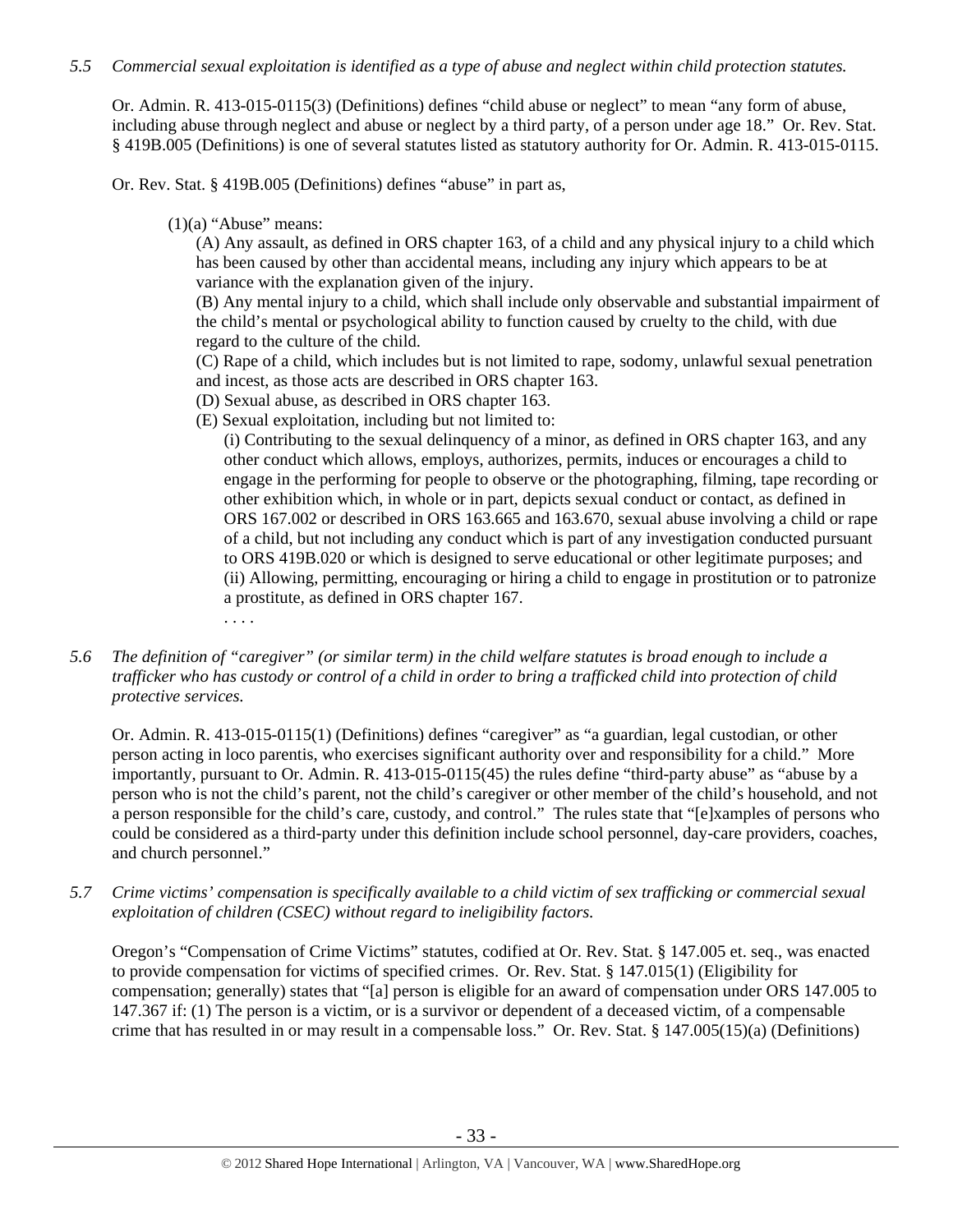defines "victim" in part as "(a) A person: (A) Killed or injured in this state as a result of a compensable crime<sup>81</sup> perpetrated or attempted against that person . . . (D) Killed or injured in another state as a result of a criminal episode that began in this state; . . . ."

However requirements under Or. Rev. Stat. § 147.015 (Eligibility for compensation; generally) may hinder domestic minor sex trafficking victims' ability to obtain compensation. Or. Rev. Stat. § 147.015 requires that

(2) The appropriate law enforcement officials were notified of the perpetration of the crime allegedly causing the death or injury to the victim within 72 hours after its perpetration, unless the Department of Justice finds good cause exists for the failure of notification;

(3) The applicant has cooperated fully with law enforcement officials in the apprehension and prosecution of the assailant or the department has found that the applicant's failure to cooperate was for good cause;

(4) The application for compensation is not the result of collusion between the applicant and the assailant of the victim;

(5) The death or injury to the victim was not substantially attributable to the wrongful act of the victim or substantial provocation of the assailant of the victim; and

(6) The application for an award of compensation under ORS 147.005 to 147.367 is filed with the department:

(a) Within one year of the date of the injury to the victim; or

(b) Within such further extension of time as the department for good cause shown, allows.

If a claim is accepted, then, under the rules set out in Or. Rev. Stat. § 147.035(1)–(4) (Compensable losses; rules) compensable losses include the following:

(1) (a) Except as otherwise provided in ORS 147.025 and 147.390, compensation may be awarded under ORS 147.005 to 147.367 only for losses described in this section.

(b) The maximum amount of compensation that may be awarded, in aggregate, to the victim and the survivors and dependents of a deceased victim is \$47,000.

(c) When a compensable crime results in:

(A) Injury to a victim, the losses described in subsections (2), (4), (7) and (8) of this section are compensable.

. . . .

(2) When a claim for compensation is filed in a case of injury, compensation may be awarded for:

(a) The victim's reasonable medical and hospital expenses, including counseling expenses, up to a maximum amount of \$ 20,000;

(b) Loss of the victim's earnings, at a maximum rate of \$ 400 per week, up to a maximum amount of \$ 20,000;

(c) The victim's rehabilitation expenses, up to a maximum amount of \$ 4,000; and

(d) Expenses related to transportation for the victim's medical care or counseling, at a rate

determined by the Department of Justice, up to a maximum amount of \$ 3,000, when:

(A) The medical care or counseling is compensable under this section;

(B) The medical care or counseling is provided more than 30 miles away from the victim's residence; and

(C) Adequate medical care or counseling is not available in closer proximity to the victim's residence.

. . . .

(4) When a claim for compensation is filed in a case of:

(a) Rape of a child, child sexual abuse or sexual exploitation, as those terms are described in ORS 419B.005 (1)(a)(C), (D) and (E), counseling expenses of the victim's family are compensable up to

 $\overline{a}$ <sup>81</sup> *See supra* note 78 for definition of "compensable crime."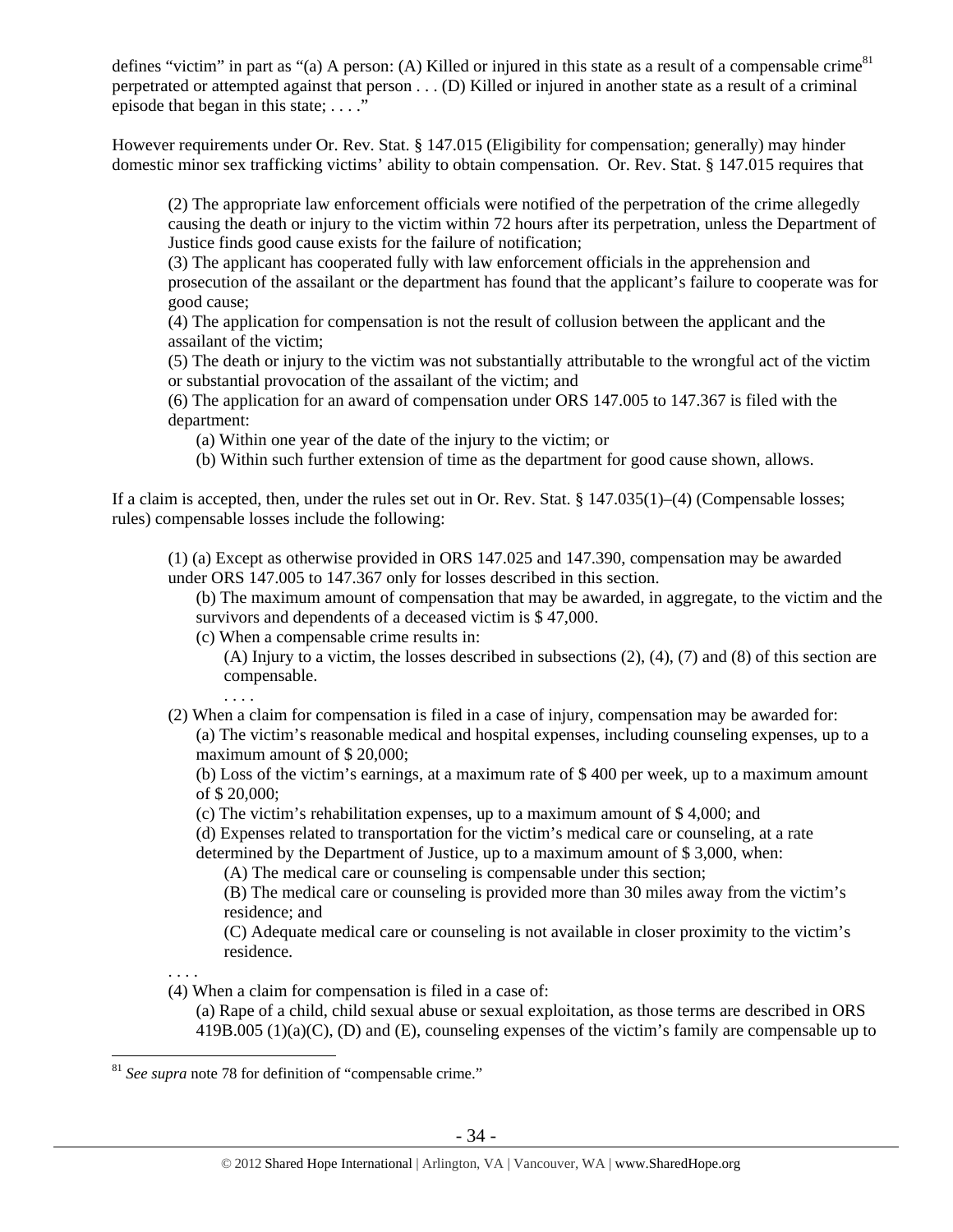a maximum amount of \$ 20,000, less any amounts awarded for the victim's medical or hospital expenses under subsection (2)(a) of this section.

- . . . .
- 5.7.1 Recommendation: Add a specific exception to the listed ineligibility criteria for domestic minor sex trafficking victims.

## *5.8 Victim-friendly procedures and protections are provided in the trial process for minors under 18.*

Several victim-friendly criminal justice procedures and protections are statutorily provided for minor victimwitnesses, although none specifically apply in cases of trafficking or compelled prostitution of a minor. Pursuant to enacted House Bill  $4082$ ,  $82\ a$  "court appointed special advocate," shall be appointed by the court "[i]n every case under ORS chapter 419B [Juvenile Code: Dependency]." Or. Rev. Stat. § 45.400(1) permits telephone testimony, "[u]pon motion of any party and for good cause shown . . . in any civil proceeding or any proceeding under ORS chapter 419B [Juvenile Code: Dependency]." Or. Rev. Stat. § 44.547 supplies additional protections for child witnesses under 12 years of age, or developmentally disabled persons of any age. These protections may include the following: "[b]reak periods" during the trial proceedings; providing a "waiting area appropriate to the special needs of the witness"; "[r]elaxing the formalities of the proceedings"; "[c]onducting proceedings in clothing other than judicial robes"; "[a]djusting the layout of the courtroom for the comfort of the witness"; and "[c]onducting proceedings outside of the normal courtroom." Or. Rev. Stat. § 44.547. Or. Rev. Stat. § 40.460(18a), (24), Rule 803, which sets out exceptions to Oregon's hearsay rule, codified at Or. Rev. Stat. § 40.455 Rule 802, permits closed circuit television testimony in certain criminal or juvenile proceedings involving a child witness under 12 years old as follows:

(18a)(a) A complaint of sexual misconduct, complaint of abuse as defined in ORS 107.705 or 419B.005, complaint of abuse of an elderly person, as those terms are defined in ORS 124.050, or a complaint relating to a violation of ORS 163.205 or 164.015 in which a person 65 years of age or older is the victim, made by the witness after the commission of the alleged misconduct or abuse at issue. Except as provided in paragraph (b) of this subsection, such evidence must be confined to the fact that the complaint was made.

. . . .

 $\overline{a}$ 

(24) Notwithstanding the limits contained in subsection  $(18a)^{83}$  of this section, in any proceeding in which a child under 12 years of age at the time of trial, or a person with a developmental disability as described in subsection (18a)(d) of this section, may be called as a witness to testify concerning an act of abuse, as defined in ORS 419B.005, or sexual conduct performed with or on the child or person with a developmental disability by another, the testimony of the child or person with a developmental disability taken by contemporaneous examination and cross-examination in another place under the supervision of the trial judge and communicated to the courtroom by closed-circuit television or other audiovisual means. Testimony will be allowed as provided in this subsection only if the court finds that there is a substantial likelihood, established by expert testimony, that the child or person with a developmental disability will suffer severe emotional or psychological harm if required to testify in open court. If the court makes such a finding, the court, on motion of a party, the child, the person with a developmental disability or the court in a civil proceeding, or on motion of the district attorney, the

 $82$  House Bill 4082 was passed during the regular session of the 76<sup>th</sup> Oregon Legislature. 2012 Ore. Laws 97. (OR 2012) (effective April 11, 2012). House Bill 4082 repealed Or. Rev. Stat. § 419A.170, which previously provided

 $^{83}$  Or. Rev. Stat. § 40.460 [Rule 803. Hearsay exceptions; availability of declarant immaterial] states in part, "The following are not excluded by ORS 40.455, even though the declarant is available as a witness: . . .  $(18a)(a)$  A complaint of sexual misconduct, complaint of abuse as defined in ORS 107.705 or 419B.005 . . . made by the witness after the commission of the alleged misconduct or abuse at issue. Except as provided in paragraph (b) of this subsection, such evidence must be confined to the fact that the complaint was made."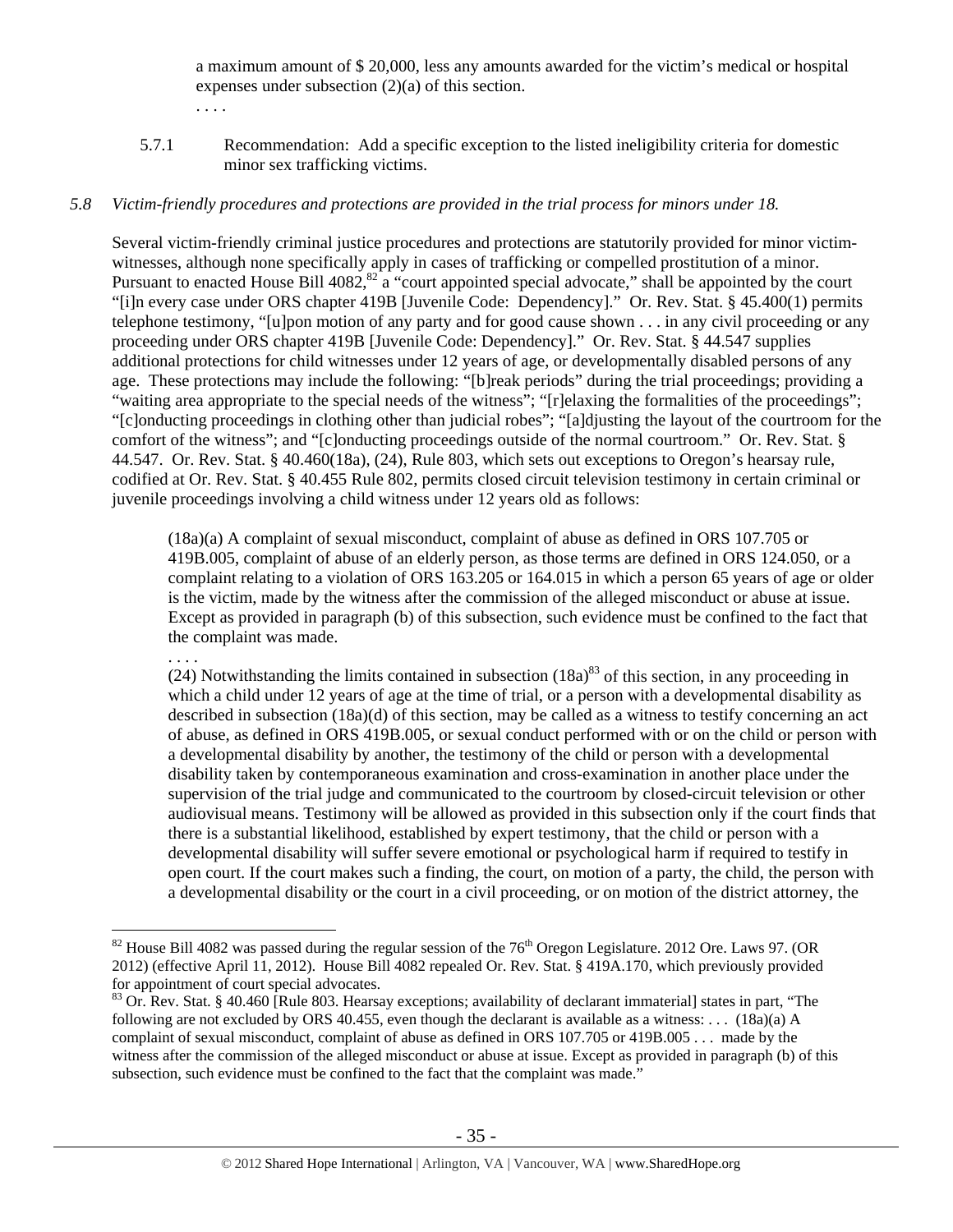child or the person with a developmental disability in a criminal or juvenile proceeding, may order that the testimony of the child or the person with a developmental disability be taken as described in this subsection. Only the judge, the attorneys for the parties, the parties, individuals necessary to operate the equipment and any individual the court finds would contribute to the welfare and well-being of the child or person with a developmental disability may be present during the testimony of the child or person with a developmental disability.

Or. Rev. Stat. § 40.210 Rule 412, protects testifying victims of sexual offenses, described in Or. Rev. Stat. § 163.355 to § 163.427, from the admission of "[r]eputation or opinion evidence of the past sexual behavior<sup>84</sup> of an alleged victim of the crime or a corroborating witness" or "[r]eputation or opinion evidence presented for the purpose of showing that the manner of dress of an alleged victim of the crime incited the crime or indicated consent to the sexual acts alleged in the charge." The statute provides in part,

(2) Notwithstanding any other provision of law, in a prosecution for a crime described in ORS 163.355 to 163.427, or in a prosecution for an attempt to commit one of these crimes, evidence of a victim's past sexual behavior other than reputation or opinion evidence is also not admissible, unless the evidence other than reputation or opinion evidence:

- (a) Is admitted in accordance with subsection (4) of this section; and
- (b) Is evidence that:
	- (A) Relates to the motive or bias of the alleged victim;
	- (B) Is necessary to rebut or explain scientific or medical evidence offered by the state; or
	- (C) Is otherwise constitutionally required to be admitted.

(3) Notwithstanding any other provision of law, in a prosecution for a crime described in ORS 163.355 to 163.427, or in a prosecution for an attempt to commit one of these crimes, evidence, other than reputation or opinion evidence, of the manner of dress of the alleged victim or a corroborating witness, presented by a person accused of committing the crime, is also not admissible, unless the evidence is:

(a) Admitted in accordance with subsection (4) of this section; and

(b) Is evidence that:

(A) Relates to the motive or bias of the alleged victim;

(B) Is necessary to rebut or explain scientific, medical or testimonial evidence offered by the state;

(C) Is necessary to establish the identity of the victim; or

(D) Is otherwise constitutionally required to be admitted.

. . . .

 $\overline{a}$ 

This provision does not apply to Or. Rev. Stat. § 163.266 (Trafficking in persons) or § 167.017 (Compelling prostitution). Therefore, victims of these crimes may be subjected to traumatic cross-examinations in the trials of their traffickers, buyer-exploiters, or both.

Under Or. Rev. Stat. § 192.822,<sup>85</sup> Oregon has also established the "Address Confidentiality Program," in order to:

(a) protect the confidentiality of the actual address<sup>86</sup> of a victim of domestic violence,  $87$  a sexual offense,<sup>88</sup> stalking or human trafficking;<sup>89</sup> and

<sup>&</sup>lt;sup>84</sup> Or. Rev. Stat. § 40.210 Rule 412 defines "past sexual behavior" as "sexual behavior other than the sexual behavior with respect to which rape, sodomy or sexual abuse or attempted rape, sodomy or sexual abuse is alleged."

<sup>&</sup>lt;sup>85</sup> Lexis notes the following: "Or. Rev. Stat. §§ 192.820—192.868 were enacted into law by the Legislative Assembly but were not added to or made a part of ORS chapter 192 or any series therein by legislative action. See Preface to Oregon Revised Statutes for further explanation."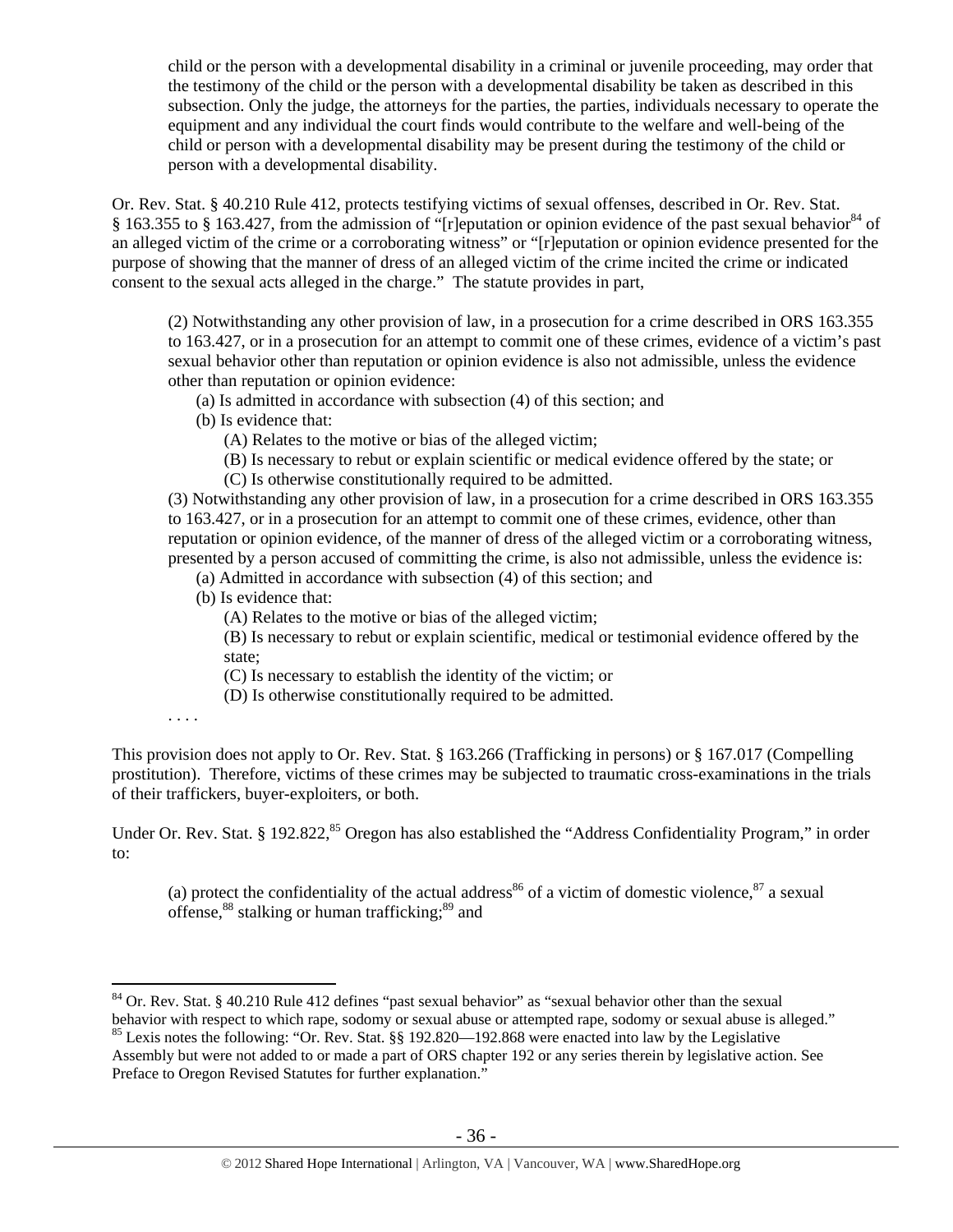(b) prevent assailants or potential assailants of the victim from finding the victim through public records.

As enumerated within Or. Rev. Stat. § 192.822, under the "Address Confidentiality Program,"<sup>90</sup>

….

(2) The Attorney General shall designate a substitute address for a program participant and act as the agent of the program participant for purposed of all legal process this state and receiving and forwarding first-class, certified or registered mail.

(3) The Attorney General is not required to forward any packages or mail other than first-class, certified or registered mail to the program participant.

(4) The Attorney General is not required to track or otherwise maintain records of any mail received on behalf of a program participant unless the mail is certified or registered.

Furthermore, Or. Rev. Stat. § 192.854(1)<sup>91</sup> states that "[t]he Attorney General may designate employees of or volunteers serving public or private entities that provide counseling and shelter services to victims of domestic violence, a sexual offense, stalking or human trafficking as application assistants to assist individuals applying to participate in the Address Confidentiality Program."92

- 5.8.1 Recommendation: Amend Or. Rev. Stat. § 40.210 Rule 412 (Sex offense cases; relevance of victim's past behavior or manner of dress) to specifically apply the sex offense shield law to cases of testifying victims of trafficking or prostitution crimes.
- *5.9 Expungement or sealing of juvenile delinquency records resulting from arrests or adjudications for prostitution-related offenses committed as a result of, or in the course of, the commercial sexual exploitation of a minor is available within a reasonable time after turning 18.*

Under Or. Rev. Stat. § 419A.262(2)<sup>93</sup> (Expunction proceedings; notice to victim; effect of expunction; confidentiality; penalties),

 <sup>86</sup> Or. Rev. Stat. § 192.820(1) defines "actual address" as: (a) A residential, work or school street address of an individual specified on the application of the individual to be a program participant; or (b) The name of the county in which the program participant is registered to vote."

 $87$  Or. Rev. Stat. § 192.820(9) defines a "victim of domestic violence" as "(a) An individual against whom domestic violence has been committed, as define in ORS 135.230, 181.610 or 411.117; (b) An individual who has been a victim of abuse, as defined in ORS 107.705; or (c) Any other individual designated a victim of domestic violence by the Attorney General by rule."

<sup>&</sup>lt;sup>88</sup> Or. Rev. Stat. § 192.820(8) defines a "victim of a sexual offense as "(a) An individual against whom a sexual offense has been committed, as described in ORS 163.305 to 163.467, 163.427, 163.466 or 163.525; or (b) Any other individual designated by the Attorney General by rule."

<sup>89</sup> Or. Rev. Stat. § 192.820 defines a "victim of human trafficking" as "(a) an individual against whom as offense described in ORS 163.263, 163.264 or 163.266 has been committed; or (b) Any other individual designated by the Attorney General by rule. In adopting rules under this subsection, the Attorney General shall consider individuals against whom an act recognized as a severe form of trafficking in persons under 22 U.S.C. 7102 has been committed."

<sup>&</sup>lt;sup>90</sup> Or. Rev. Stat. § 192.822.

<sup>91</sup> *See supra* note 85.

<sup>&</sup>lt;sup>92</sup> "Any assistance rendered to applicants for participation in the Address Confidentiality Program by the Attorney General or an application assistant is not considered legal advice." Or. Rev. Stat. § 192.854.

 $93$  The text of Or. Rev. Stat. § 419A.262 included here and elsewhere in this report includes amendments made by the passage of House Bill 4146 during the 2012 Regular Session of the 76th Oregon Legislature. 2012 Ore. Laws 23. (OR 2012) (effective March 5, 2012).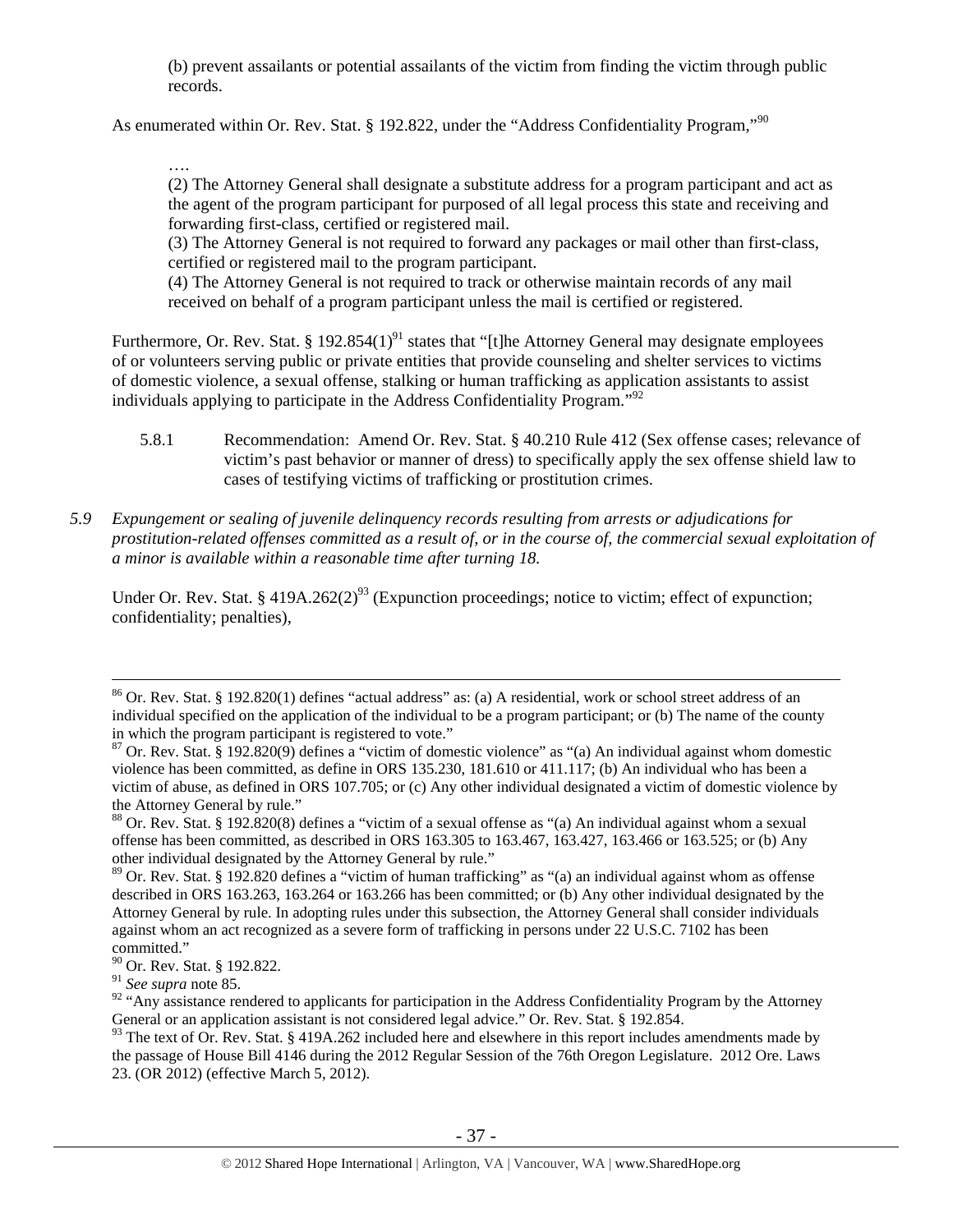Upon application of either a person who is the subject of a record or a juvenile department, or upon its own motion, the juvenile court shall order expunction if, after a hearing when the matter is contested, it finds that:

(a) At least five years have elapsed since the date of the person's most recent termination;

(b) Since the date of the most recent termination, the person has not been convicted of a felony or a Class A misdemeanor;

(c) No proceedings seeking a criminal conviction or an adjudication in a juvenile court are pending against the person;

(d) The person is not within the jurisdiction of any juvenile court on the basis of a petition alleging an act or behavior as defined in ORS  $419B.100 (1)(a)$  to (c) and (f) or  $419C.005$ ; and

(e) The juvenile department is not aware of any pending investigation of the conduct of the person by any law enforcement agency.

Under Or. Rev. Stat, § 419A.262(3) (Expunction proceedings; notice to victim; effect of expunction; confidentiality; penalties),

(a) Notwithstanding subsection (2) of this section, upon application of a person who is the subject of a record kept by a juvenile court or juvenile department, upon application of the juvenile department, or upon its own motion, the juvenile court, after hearing when the matter is contested under subsection (12) of this section, shall order expunction if it finds that:

(A) The application requests expunction of only that part of a person's record that involves a charge, allegation or adjudication based on conduct that if done by an adult would constitute the crime of prostitution under ORS 167.007; and

(B) The person was under 18 years of age at the time of the conduct.

(b) Except provided in subsections (12) and (13) of this section, there is no waiting period required before the juvenile court orders expunction under this subsection.

Under Or. Rev. Stat. § 419A.262(5) (Expunction proceedings; notice to victim; effect of expunction; confidentiality; penalties),

When a person who is the subject of a record kept by a juvenile court or juvenile department reaches 18 years of age, the juvenile court, after a hearing when the matter is contested, shall order expunction if:

- (a) The person never has been found to be within the jurisdiction of the court; or
- (b) The conditions of subsection (2) or (3) of this section have been met.

Or. Rev. Stat. § 419A.262(8) (Expunction proceedings; notice to victim; effect of expunction; confidentiality; penalties) goes on to state,

Notwithstanding subsections (2), (3) and (5) to (7) of this section, upon application of a person who is the subject of a record kept by a juvenile court or juvenile department, upon application of the juvenile department, or upon its own motion, the juvenile court, after a hearing when the matter is contested, may order expunction of all or any part of the person's record if it finds that to do so would be in the best interests of the person and the public. In the case of an application by the juvenile department or of the court acting upon its own motion, expunction shall not be ordered if actual notice of expunction has not been given to the person in accordance with subsection (10) of this section unless the person has reached 21 years of age.

Or. Rev. Stat. § 419A.262(13)(c) (Expunction proceedings; notice to victim; effect of expunction; confidentiality; penalties)goes on to state,

The court shall proceed without a hearing if:

(A) No objection is filed under subsection (12) of this section;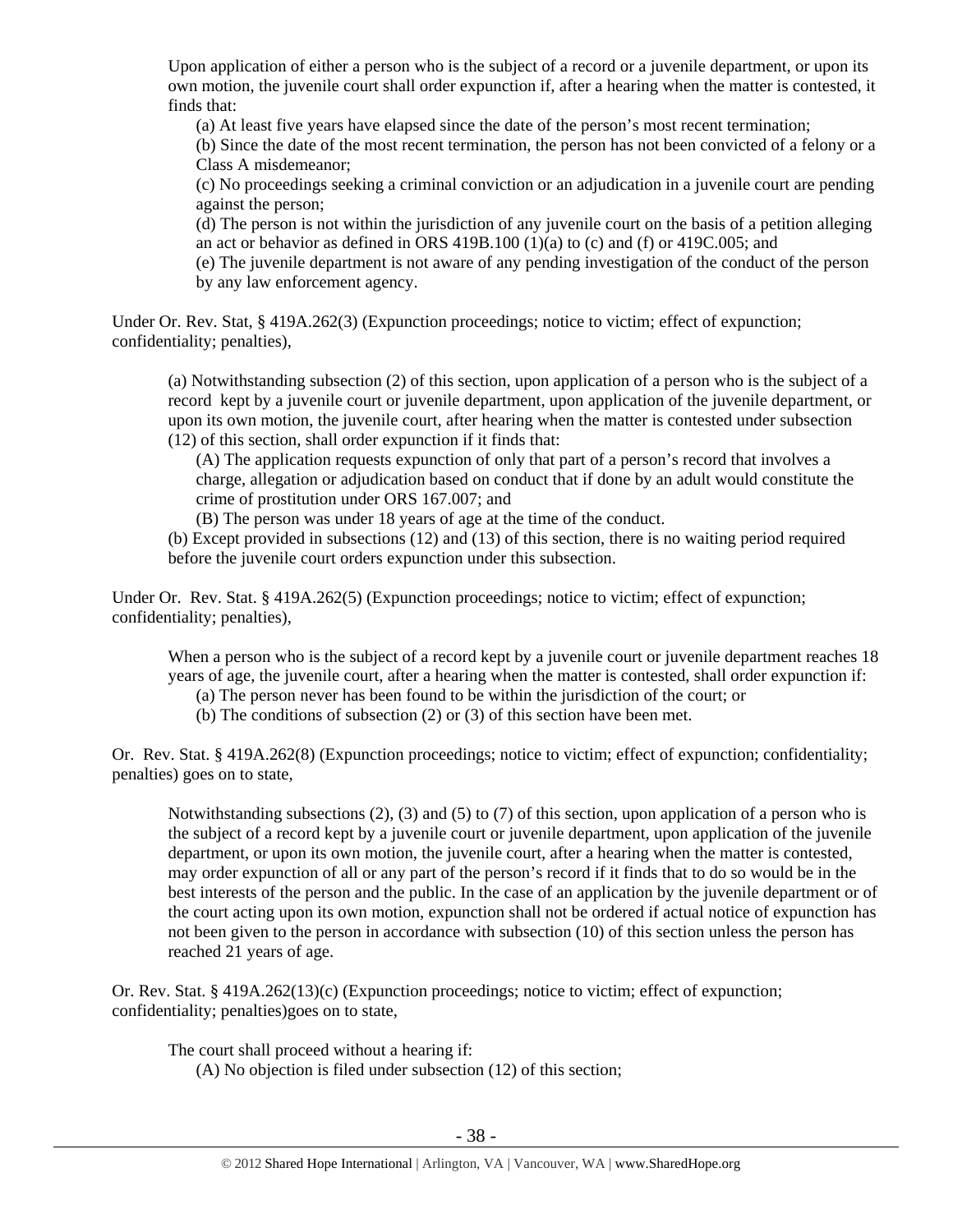(B) The application requests expunction of only that part of the person's record that involves a charge, allegation or adjudication based on conduct that if done by an adult would constitute the crime of prostitution under ORS 167.007; and (C) The person was under 18 years of age at the time of the conduct.

## *5.10 Victim restitution and civil remedies for victims of domestic minor sex trafficking or commercial sexual exploitation of children (CSEC) are authorized by law.*

Or. Rev. Stat. § 137.106 (Restitution to victims) requires the district attorney to investigate and present to the court evidence of economic damages suffered as a result of the crime. The court is authorized to order restitution as part of a criminal case when the crime "has resulted in economic damages."94 Or. Rev. Stat. § 137.106(1). Restitution is defined in Or. Rev. Stat. § 137.103(3) (Definitions for ORS 137.101 to 137.109) as "full, partial or nominal payment of economic damages to a victim. Restitution is independent of and may be awarded in addition to a compensatory fine awarded under ORS § 137.101."

Or. Rev. Stat. § 30.867 (Action for violation of criminal laws relating to involuntary servitude or trafficking in persons) specifically provides the right to bring a civil action for damages suffered by a victim of human trafficking and involuntary servitude irrespective of the initiation or outcome of any criminal action. Victims of these crimes who prevail may recover "(a) Both special and general damages, including damages for emotional distress; and (b) Punitive damages," as well as reasonable attorney fees. Or. Rev. Stat. § 30.867(2), (3). The statute gives victims six years from the date of the conduct to file a civil claim for damages. Or. Rev. Stat.  $$30.867(4).$ 

- 5.10.1 Recommendation: Amend Or. Rev. Stat. § 30.867 to expressly state that a minor victim of Or. Rev. Stat. § 167.017 (Compelled prostitution) has the right to bring a civil action for damages.
- 5.10.2 Recommendation: Amend Or. Rev. Stat. § 137.106 (Restitution to victims) to provide for mandatory restitution for domestic minor sex trafficking victims, regardless of whether their damages can be quantified as "economic damages."
- *5.11 Statutes of limitations for civil and criminal actions for child sex trafficking or commercial sexual exploitation of children (CSEC) offenses are eliminated or lengthened sufficiently to allow prosecutors and victims a realistic opportunity to pursue criminal action and legal remedies.*

Or. Rev. Stat. § 131.125(2) (Time limitations) outlines the statute of limitations on bringing criminal actions for felonies.

A prosecution for any of the following felonies may be commenced within six years after the commission of the crime or, if the victim at the time of the crime was under 18 years of age, anytime before the victim attains 30 years of age or within 12 years after the offense is reported to a law enforcement agency or the Department of Human Services, whichever occurs first:

. . . .

(m) Using a child in a display of sexual conduct under ORS 163.670.

(n) Encouraging child sexual abuse in the first degree under ORS 163.684.

. . . .

- (p) Promoting prostitution under ORS 167.012.
- (q) Compelling prostitution under ORS 167.017.
- (r) Luring a minor under ORS 167.057.

Or. Rev. Stat. § 131.125(3) (Time limitations) states,

 $\overline{a}$ 

<sup>94</sup> *See supra* note 31.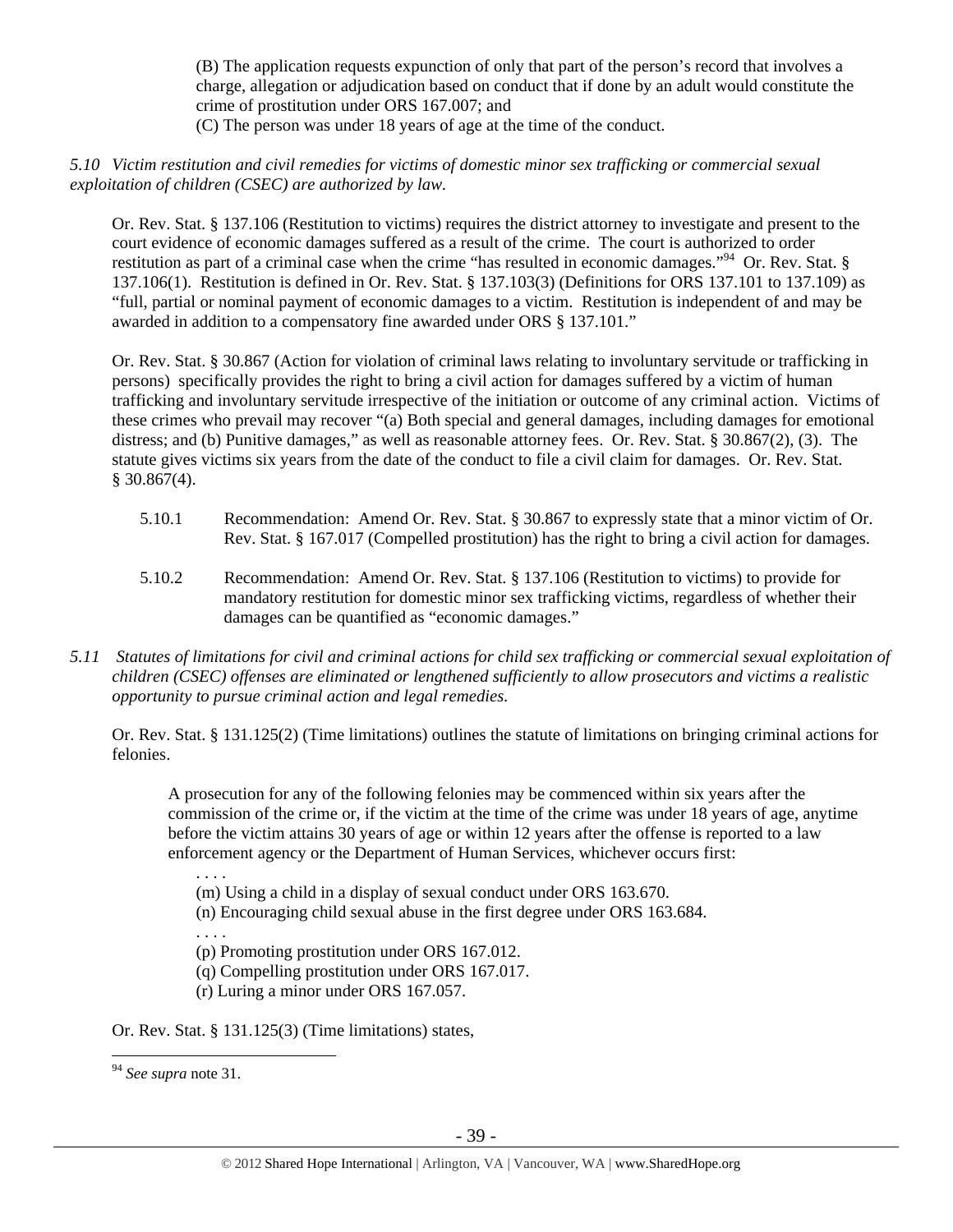A prosecution for any of the following misdemeanors may be commenced within four years after the commission of the crime or, if the victim at the time of the crime was under 18 years of age, any time before the victim attains 22 years of age or within four years after the offense is reported to a law enforcement agency or the Department of Human services, whichever occurs first:

(b) Sexual abuse in the third degree under ORS 163.415.

- . . . .
- (d) Exhibiting an obscene performance to a minor under ORS 167.075.
- (e) Displaying obscene materials to minors under ORS 167.080.

Or. Rev. Stat. § 30.867 (Action for violation of criminal laws relating to involuntary servitude or trafficking in persons) specifically provides the right to bring a civil action for damages suffered by a victim of human trafficking and involuntary servitude irrespective of the initiation or outcome of any criminal action. Victims of these crimes who prevail may recover "(a) Both special and general damages, including damages for emotional distress; and (b) Punitive damages," as well as reasonable attorney fees. Or. Rev. Stat. § 30.867(2), (3). The statute gives victims six years from the date of the conduct to file a civil claim for damages. Or. Rev. Stat.  $$30.867(4)$ .

Or. Rev. Stat. § 12.117(1) (Actions based on child abuse), which covers civil proceedings, states,

(1) Notwithstanding ORS 12.110 [Actions for certain injuries to person not arising on contract], 12.115 [Action for negligent injury to person or property] or 12.160 [Suspension for minors and persons who are insane], an action based on conduct that constitutes child abuse<sup>95</sup> or conduct knowingly allowing, permitting or encouraging child abuse that occurs while the person is under 18 years of age must be commenced before the person attains 40 years of age, or if the person has not discovered the causal connection between the injury and the child abuse, nor in the exercise of reasonable care should have discovered the causal connection between the injury and the child abuse, not more than five years from the date the person discovers or in the exercise of reasonable care should have discovered the causal connection between the child abuse and the injury, whichever period is longer.

 $\overline{a}$  $95$  Or. Rev. Stat. § 12.117(2) (Actions based on child abuse) defines "child abuse" to include the following:

<sup>(</sup>c) Sexual abuse, as defined in ORS Chapter 163, when the victim is a child; or

<sup>(</sup>d) Sexual exploitation of a child, including but not limited to:

<sup>(</sup>A) Conduct constituting a violations of ORS 163.435 and any other conduct which allows, employs, authorizes, permits, induces or encourages a child to engage in the performing for people to observe or the photographing, filming, tape recording or other exhibition which, in whole or in part, depicts sexual conduct or contact; and

<sup>(</sup>B) Allowing, permitting, encouraging or hiring a child to engage in prostitution or to patronize a prostitute, as defined in ORS chapter 167."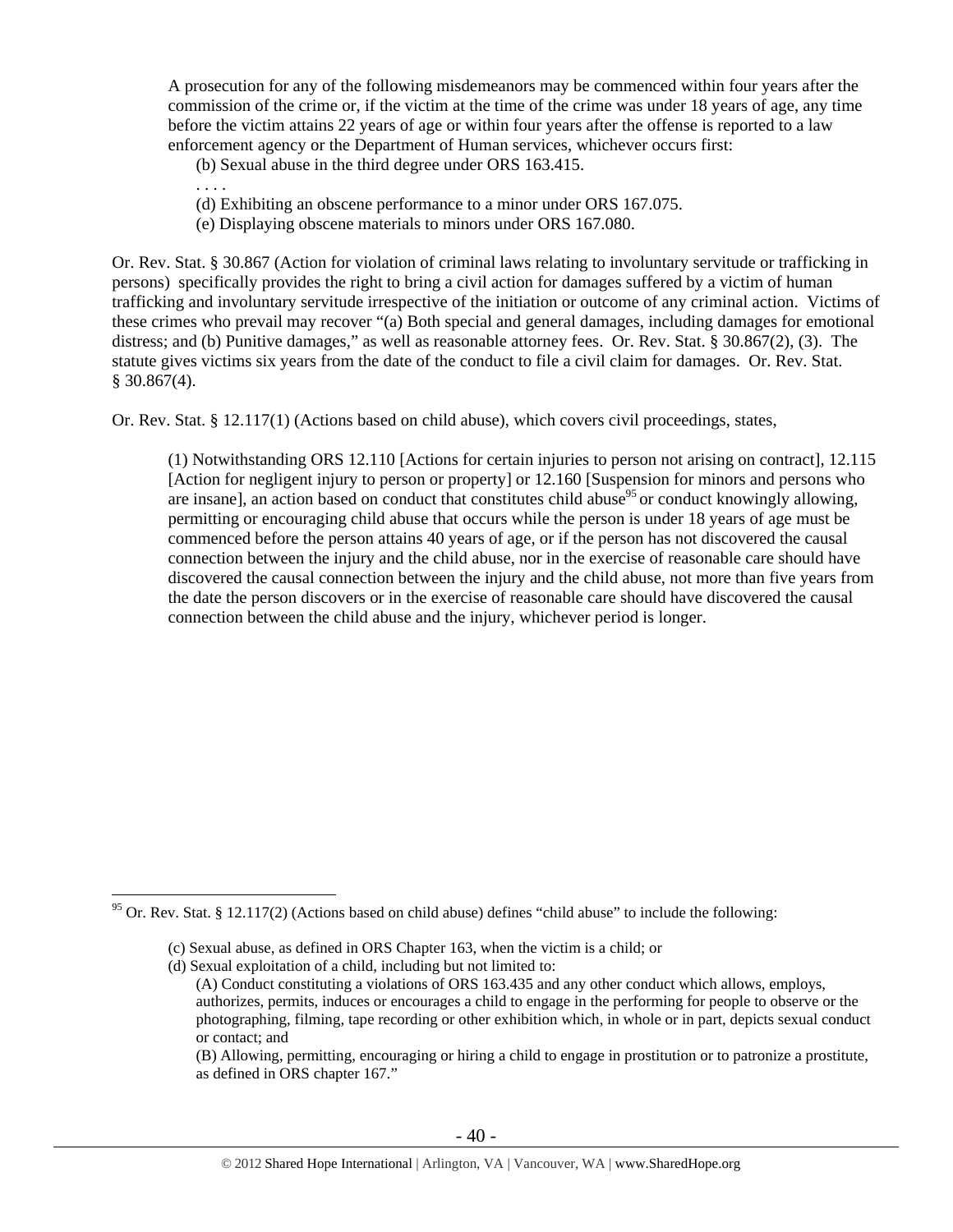#### **FRAMEWORK ISSUE 6: CRIMINAL JUSTICE TOOLS FOR INVESTIGATION AND PROSECUTIONS**

## *Legal Components:*

- *6.1 Training on human trafficking and domestic minor sex trafficking for law enforcement is statutorily mandated.*
- *6.2 Single party consent to audiotaping is permitted in law enforcement investigations.*
- *6.3 Wiretapping is an available tool to investigate domestic minor sex trafficking.*
- *6.4 Using a law enforcement posing as a minor to investigate buying or selling of commercial sex acts is not a defense to soliciting, purchasing, or selling sex with a minor.*
- *6.5 Using the Internet to investigate buyers and traffickers is a permissible investigative technique.*
- *6.6 Law enforcement and child welfare agencies are mandated to promptly report missing and recovered children. \_\_\_\_\_\_\_\_\_\_\_\_\_\_\_\_\_\_\_\_\_\_\_\_\_\_\_\_\_\_\_\_\_\_\_\_\_\_\_\_\_\_\_\_\_\_\_\_\_\_\_\_\_\_\_\_\_\_\_\_\_\_\_\_\_\_\_\_\_\_\_\_\_\_\_\_\_\_\_\_\_\_\_\_\_\_\_\_\_\_\_\_\_\_*

## *Legal Analysis:*

*6.1 Training on human trafficking and domestic minor sex trafficking for law enforcement is statutorily mandated.* 

Oregon does not statutorily mandate training on human trafficking. Or. Rev. Stat. § 181.643 (Training in missing persons cases) does state that "[s]ubject to the availability of funds, the Board on Public Safety Standards and Training shall ensure that all police officers and certified reserve officers are trained to investigate and report cases of missing children and adults.

- 6.1.1 Recommendation: Mandate training on human trafficking for law enforcement, incorporate a training component on commercial sexual exploitation of minors into the training on missing children and adult investigations, or both.
- *6.2 Single party consent to audiotaping is permitted in law enforcement investigations.*

Or. Rev. Stat. § 165.543(1) (Interception of communications) states in part,

Except as provided in ORS 133.724 [Order for interception of communications; application; grounds for issuance; contents of order; progress reports] or as provided in ORS 165.540(2)(a), any person who willfully intercepts, attempts to intercept or procures any other person to intercept or attempt to intercept any wire or oral communication where such person is not a party to the communication and where none of the parties to the communication has given prior consent to the interception, is guilty of a Class A misdemeanor.

Or. Rev. Stat. § 133.726(1) (Interception of oral communication without order; order for interception of oral communication; application; grounds for issuance; contents of order; penalties) states, "[A] law enforcement officer is authorized to intercept an oral communication to which the officer or person under direct supervision of the officer is a party, without obtaining an order for the interception of a wire, electronic or oral communication under ORS 133.724" in certain situations. "[A] person is a party to an oral communication if the oral communication is made in the person's immediate presence and is audible to the person regardless of whether the communication is specifically directed to the person." Or. Rev. Stat. § 133.726(2).

Or. Rev. Stat. § 133.726(7)–(10) (Interception of oral communication without order; order for interception of oral communication; application; grounds for issuance; contents of order; penalties) also states,

(7) An order under ORS 133.724 or this section is not required when a law enforcement officer intercepts an oral communication to which the officer or a person under the direct supervision of the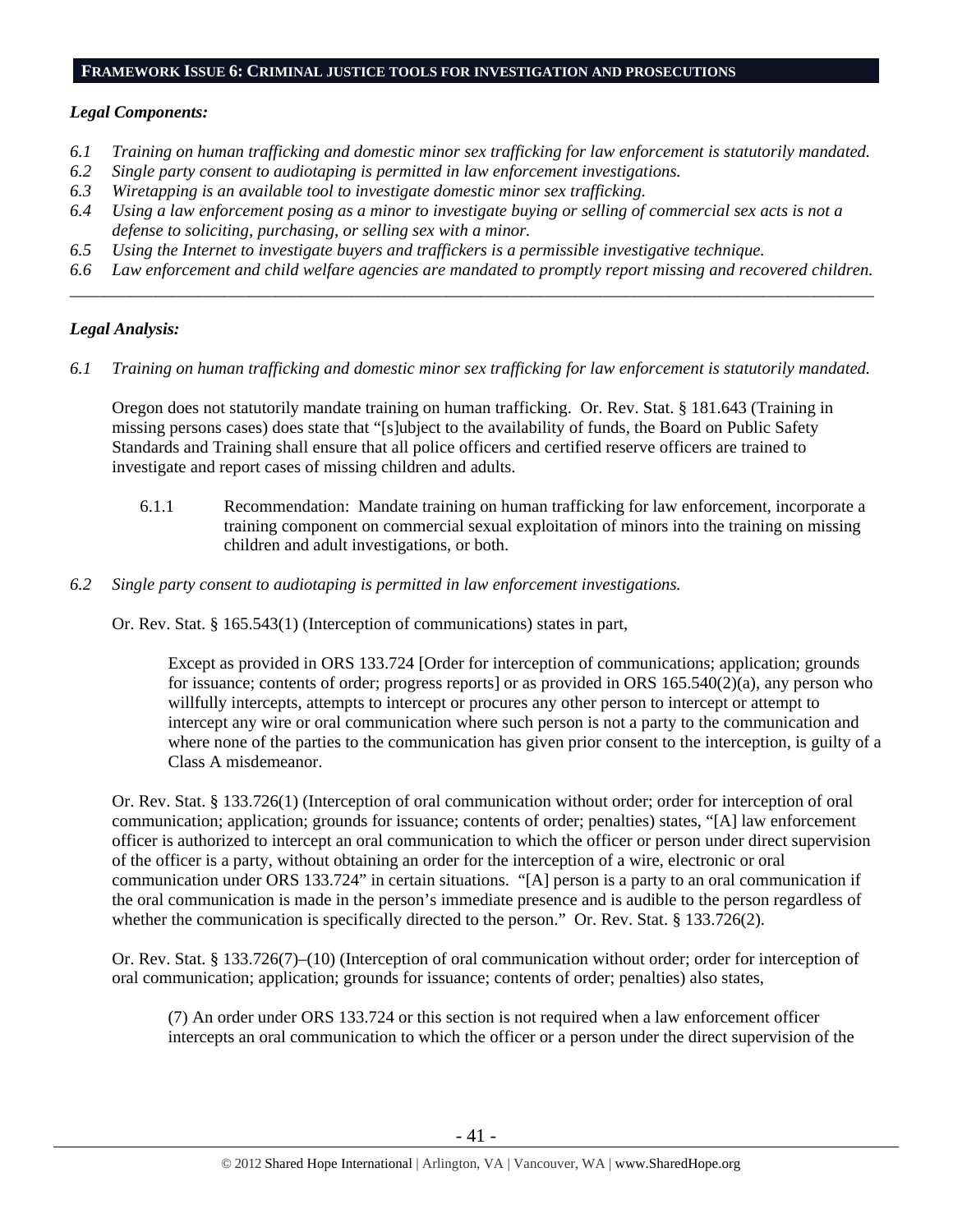officer is a party if the oral communication is made by a person whom the officer has probable cause to believe has committed, is engaged in committing or is about to commit:

(a) A crime punishable as a felony under ORS 475.840 [drugs], 475.846 to 475.894 [drug possession, manufacture] or 475.904 to 475.910 [drugs] or as a misdemeanor under ORS 167.007 [prostitution] or section 3 of this 2011 Act [patronizing prostitution]; or

(b) Any other crime punishable as a felony if the circumstances at the time the oral communication is intercepted are of such exigency that it would be unreasonable to obtain a court order under ORS 133.724 or this section.

(8) A law enforcement officer who intercepts an oral communication pursuant to this section may not intentionally fail to record and preserve the oral communication in its entirety. A law enforcement officer, or a person under the direct supervision of the officer, who is authorized under this section to intercept an oral communication is not required to exclude from the interception an oral communication made by a person for whom probable cause does not exist if the officer or the person under the officer's direct supervision is a party to the oral communication.

(9) A law enforcement officer may not divulge the contents of an oral communication intercepted under this section before a preliminary hearing or trial in which an oral communication is going to be introduced as evidence against a person except:

(a) To a superior officer or other official with whom the law enforcement officer is cooperating in the enforcement of the criminal laws of this state or the United States;

(b) To a magistrate;

(c) In a presentation to a federal or state grand jury; or

(d) In compliance with a court order.

(10) A law enforcement officer may intercept an oral communication under this section only when acting within the scope of the officer's employment and as a part of assigned duties.

# *6.3 Wiretapping is an available tool to investigate domestic minor sex trafficking.*

Or. Rev. Stat. § 133.724 outlines criteria for applying to intercept wire communications, stating that, among other things, the "application shall include . . . (c) A statement demonstrating that there is probable cause to believe that an individual is committing, has committed or is about to commit" certain listed crimes, including "[a] particular felony of murder, kidnapping, arson, robbery, bribery, extortion or other crime dangerous to life and punishable as a felony," felony racketeering activity under Or. Rev. Stat. § 166.720, prostitution under Or. Rev. Stat. § 167.007, or patronizing prostitution prohibited by Or. Rev. Stat. § 167.008. Or. Rev. Stat. § 133.726(3)–(6) also outlines criteria for ex parte orders for intercepting oral communications, including situations where the application states, among other things, that "[t]here is probable cause to believe that a person whose oral communication is to be intercepted is engaged in committing, has committed or is about to commit a particular felony, or a misdemeanor under ORS 167.007 [Prostitution] or section 3 of this 2011 Act [patronizing prostitution], and that intercepting the oral communication will yield evidence thereof."

Or. Rev. Stat. § 133.733 does not permit "[t]he contents of any wire, electronic or oral communication intercepted under ORS 133.724, or evidence derived therefrom" from being "received in evidence or otherwise disclosed in any trial, hearing or other proceeding in any court of this state unless each party, not less than 10 days before the trial, hearing or proceeding, has been furnished with a copy of the court order, and accompanying application, under which the interception was authorized or approved." This period may be judicially waived.

6.3.1 Recommendation: Amend Or. Rev. Stat. § 133.724 to include Or. Rev. Stat. § 167.012 (Promoting prostitution), § 167.017 (Compelling prostitution), § 163.266 (Trafficking in persons), and § 163.670 (Using child in display of sexually explicit conduct) when the victim is a minor, in the list of offenses for which an ex parte order for interception of wire, electronic, or oral communications may be issued.